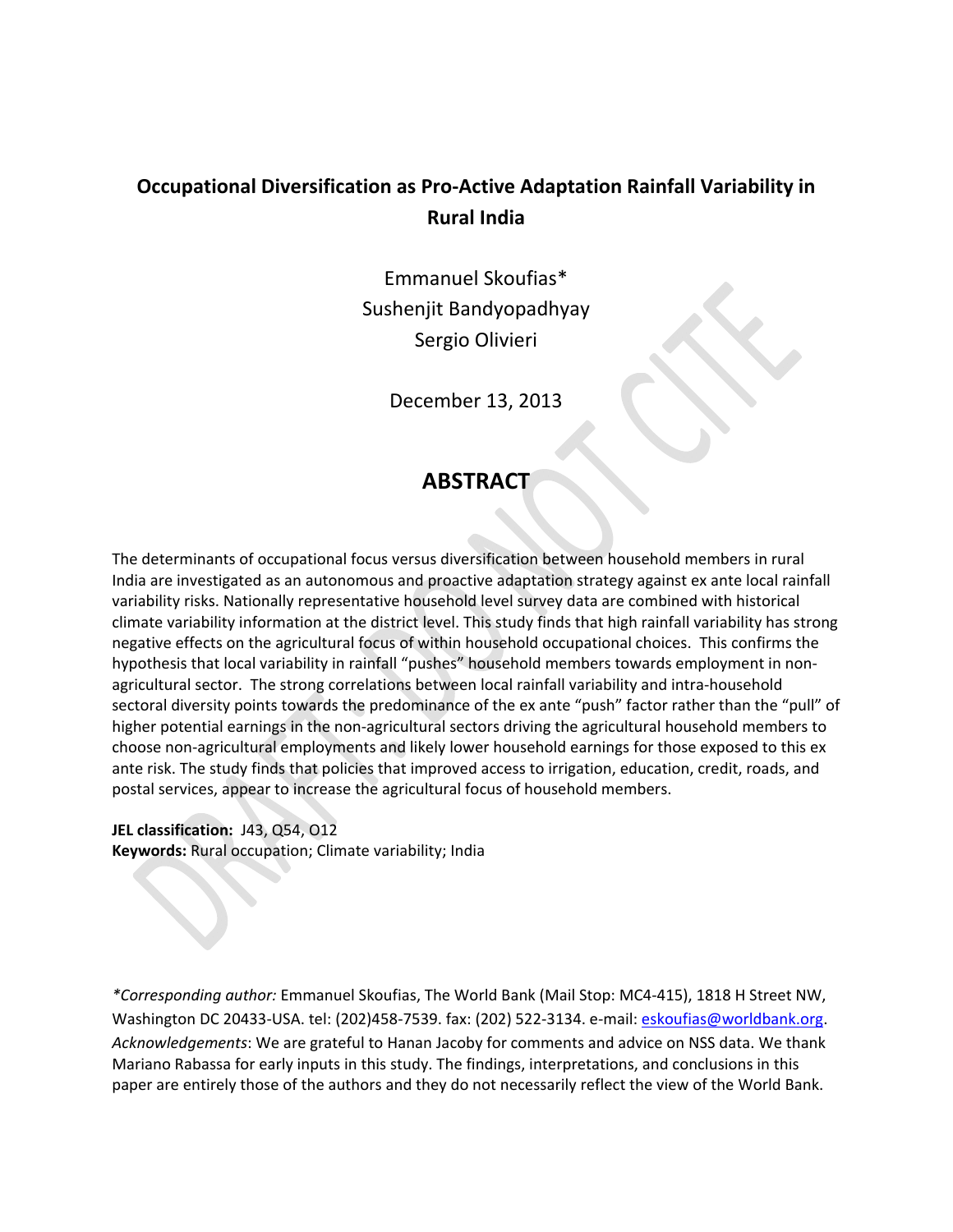# **1. Introduction**

This paper uses historical local rainfall variability as a measure of the ex-ante risks faced by rural households and analyzes how historical climatic patterns such as the long term coefficient of variation in local rainfall affects the employment and occupational selection of the members of households in rural India. About 70 percent of India's population lived in rural areas in 2010 (World Bank, 2012). The employment in the agriculture sector as share of total workers in India was 58.2 percent (Government of India, 2013). In this setting local rainfall variability during monsoon is the primary source of production and income risks.

In the context of traditional macroeconomics where a rural economy is identified with activities solely in the agricultural sector, sectoral diversification is synonymous with rural to urban migration. However, the view that rural economies are purely agricultural has recently been questioned. Reardon et al. (2006) review survey evidence from a large number of developing economies and show that on average rural nonfarm income constitutes about 40 percent of household incomes.

The choices of sector of employment of the millions of rural households in developing countries are important determinants of household welfare. Considering that both push and pull factors contribute to the decisions of households to allocate labor between activities on‐farm and off the arm, it is necessary to have a better understanding of which one of these two factors plays a more important role in the observed choices of households and their members. To the extent that pull factors, such as higher wage rates, and higher returns, dominate the decision to diversify occupations and/or the choice between farm and non-farm sector of employment, economic efficiency and aggregate output are likely to be higher.

In principle, higher output could also be achieved by focusing on a single occupation or sector. Household members could also specialize by all working in the same occupation or sector and increase productivity by learning from each other's experience. If the son enters the same sector as the father, he might be able to pick up the necessary skills faster by learning from his father's experience (Menon & Subramanian, Learning, diversification and the nature of risk, 2008). However, lack of access to credit and capital, and the presence of idiosyncratic and uninsured risks may "push" rural households and their members away from specializing in a specific sector to diversified activities. Thus, diversification of occupations and sector of employment may not always be associated with higher output or higher productivity depending on the context and the relative strength of pull and push factors e.g. (Shenoy, 2013).

In rural India, one important push factor is year to year variability in rainfall and associated farm‐income variability. Households may engage in nonfarm activities with low risks even if these activities have low returns. In areas with poor agro‐climatic conditions, risky agriculture, and no insurance markets, nonfarm activities allow households to cope with severe downturns in agricultural productivity (Reardon, Berdegué, Barrett, & Stamoulis, 2006) (Ellis, 2004). Households pushed to diversify their activities may thus have lower returns and experience lower consumption in comparison to households that diversify due to pull factors. At the household level, diversification due to push factors may result in more income security but at the cost of a lower level of welfare and overall growth.<sup>1</sup>

 <sup>1</sup> Households may also self-insure against weather risks by "saving for the rainy day." However, savings for selfinsurance as opposed to investment in productive capital also hinders growth.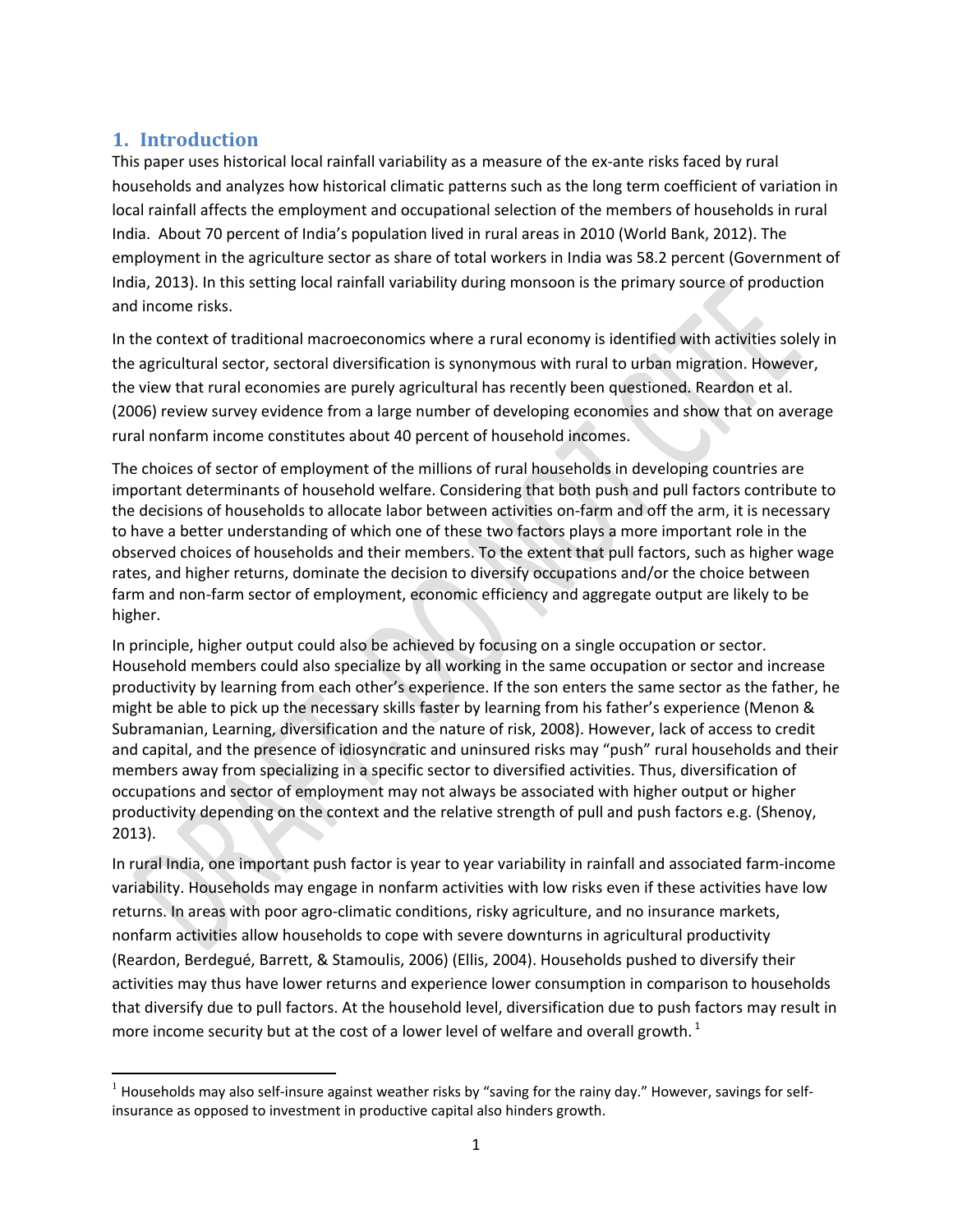The increased variability in rainfall that is increasingly associated with climate change<sup>2</sup>, implies that the prevailing risk mitigation strategies developed after years of exposure and experience with the prior climate regime may become less and less effective. Thus, it is imperative to establish empirically whether auxiliary government interventions can facilitate household adaptation to increased risks due to climatic change faced by households.

The analysis carried out consists of two parts. The first focuses on documenting the extent to which households diversify their occupation *ex ante* as a means of protecting their welfare in the presence of uncertainty about climatic variability. We hypothesize that occupational choices of working members other than the head of the household (referred to as 'non‐heads' from now on) are partly based on *ex ante* risks to household welfare. As noted above the main sources of *ex ante* risks in rural India is local variability of rainfall. That is, in areas where the variance of rainfall is high we expect the head and the other members of the household to diversify between agriculture and non‐agriculture.

The second part of the paper relates directly to policy. One critical concern to policy is whether household access to key policy instruments such as irrigation, credit, and improvement in human capital tends to "weaken" the effect of climatic variability on the incentive to diversify the occupational portfolio of household members, thus enhancing the gains from specialization and increasing the output potential.

About 35 percent of total agricultural area in India is irrigated (World Bank, 2012) If irrigated crop cultivation, for example, is associated with a decreased role of "push factors" in the occupational choice of households, then there is credible evidence that expansion of irrigation projects is likely to protect household welfare.

## **2. Background**

Most of the India's rural poor depend on agriculture for their livelihood. Arguably, the main source of risk and uncertainty rural household face is the amount of rainfall during the agricultural season. There exist many sources of income risk in a rural economy: input prices, output prices, and yields. The latter is the most direct link between weather variability and income risk, but the other sources of risk might be also related to rainfall.

Crop failure ‐due to droughts or floods‐ might lead to asset depletion, poverty, and malnutrition. Even if the extreme outcomes do not materialize, extreme weather events might have a long-lasting negative impact on children health (due to an increase of vector‐borne diseases and the indirect income effect of a poor harvest).

 $2$  Climate can be thought of as the expected distribution of weather. In this study we will focus on one aspect of climate variability, i. e. rainfall variability at the local and regional level. Rainfall variability is expected to increase in a warming world. Climate change is projected to increase the number of extreme temperature and rainfall events, and hence climate variability is expected to show an upward trend.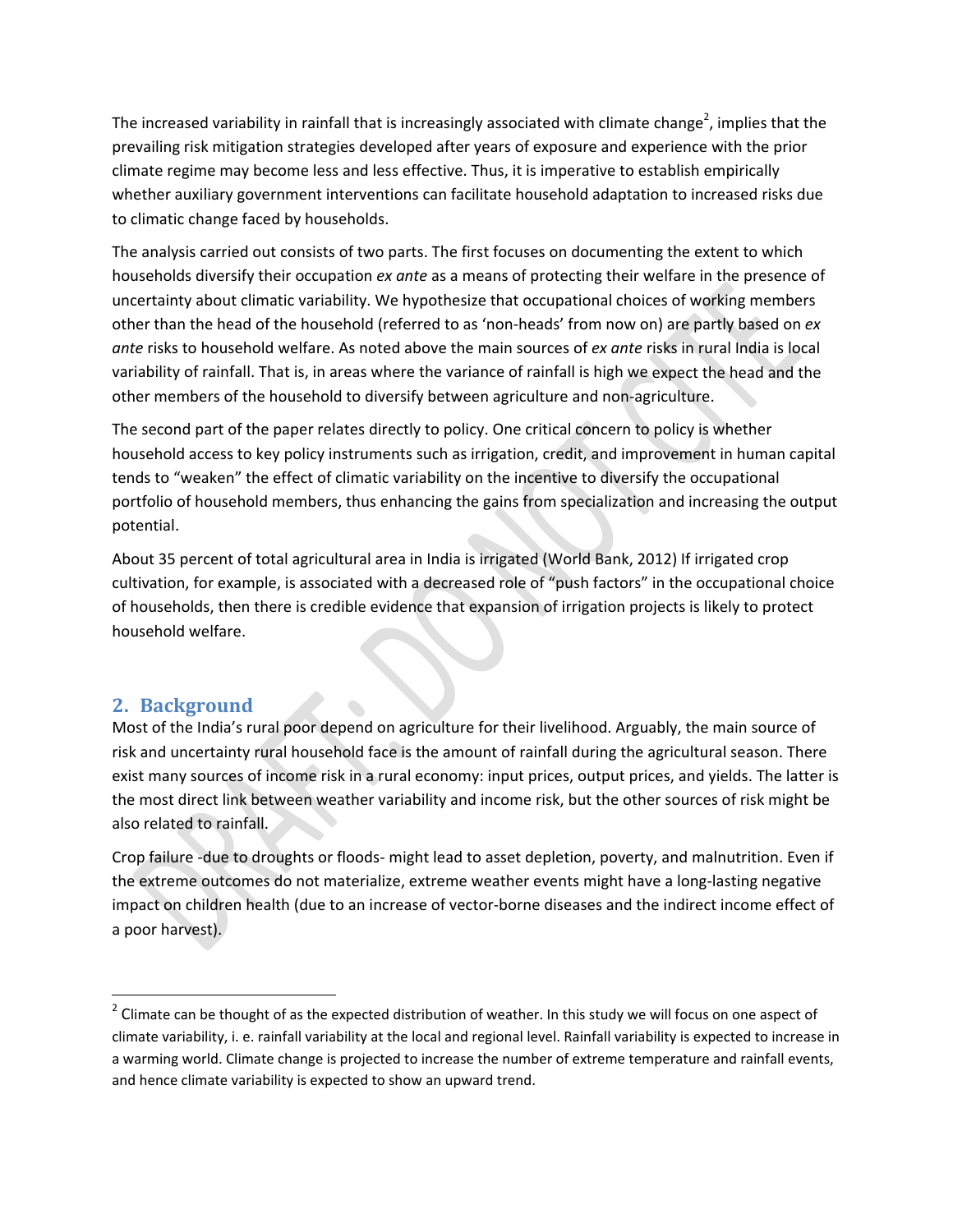If insurance markets were complete, capital markets allowed household to save and borrow to smooth income variability, and futures markets gave information on prices, risk would not be a source of concern. But in India as in most regions of the developing world insurance markets are not complete. Therefore, production risk (due to weather) can have a heavy toll on human welfare.

Farmers have adapted to weather uncertainty by changing crops (drought and flood resistant varieties), and to some extent farmers can adjust their practices once uncertainty is revealed (emerging information), for example by increasing fertilizer use or by switching to irrigation wherever possible. However, much of the risk associated with weather variability cannot be addressed by changing farming practices.

Households in rural India have long tried to cope with weather risk. Coping strategies can be divided into *ex‐ante* strategies and *ex‐post* strategies. *Ex‐ante* strategies include: crop insurance, raising livestock, planting crops more resistant to weather shocks with possibly lower yield, within household labor diversification into activities not dependent on weather, investing in irrigation, having spatially diversified but more fragmented landholdings, etc.

*Ex‐post* strategies are used to protect consumption from sharp declines in income. Households have several ways to compensate for shortfalls in income: selling of stored produce, selling household assets, accessing formal and informal credit markets, accessing to public safety nets such as food assistance, accessing to informal safety nets such as transfers from relatives, increasing labor market participation, seasonal migration, etc.

In this paper we empirically analyze the role of labor allocation as an *ex-ante* strategy to diversify weather uncertainty at planting. We hypothesize that in places where weather is more variable (measured by the long‐term coefficient of variation of rainfall) households will be more occupationally diversified.

We also test whether the availability of other mechanisms to cope with risk reduces the need to diversify occupations. For instance, irrigation reduces the impact of rainfall on agricultural yields<sup>3</sup>. Therefore we should expect households that have access to irrigation to be less diversified.

To what extent is, labor diversification a good risk‐coping strategy? Would agricultural household specialize in agricultural activities in the absence of climate risk? We assume that households would be better off under specialization. Is this a good assumption?

### **3. Literature**

The households' inability to completely smooth consumption in the presence of production and income shocks has been analyzed by Jalan and Ravallion (1999), Kazianga, and Udry (2006). A related literature has shown that a lack of credit institutions leads poor households to invest in less risky income portfolio

 $3$  To some extent irrigation is dependent on rainfall, especially in minor irrigation works which depend on surface runoff and groundwater recharge. However, to the extent year to year rainfall variation is uncorrelated, groundwater based irrigation can insure against low rainfall events. Similarly, river based irrigation systems depends on precipitations in upstream catchment areas that may be uncorrelated with local precipitation.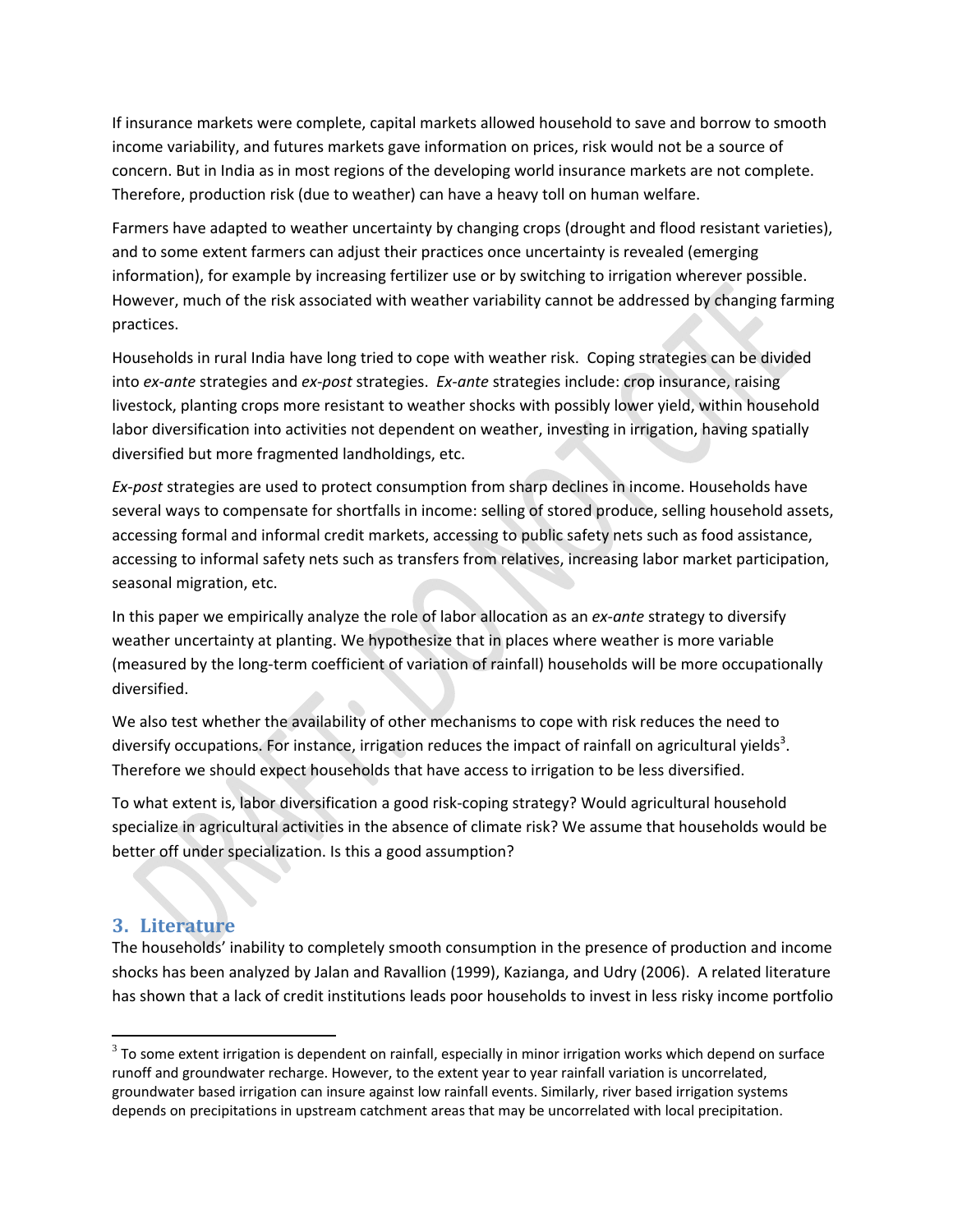when they are faced with productivity shocks. Further, these conservative portfolio choices can perpetuate low‐income as risky portfolios on average yield higher returns (Eswaran & Kotwal, 1990) (Rosenzweig & Binswanger, 1993) (Rosenzweig & Wolpin, 1993) (Morduch, 1995).

Studies have investigated the risk‐averse behavior of farmers in terms of employment and income variability. However, these studies focused on the variability of off farm employment (Mishra & Goodwin, 1998) and farm revenue (Kanwar, 1999) of owner cultivators as measures of overall income risks.

Others have studied *ex ante* risk strategies of rural poor have focused on consumption smoothing through savings, and conservative cropping choices. For example Darcon and others have looked into the role of precautionary savings, crop choices in smoothing income, and intra-household risk sharing (Dercon S. , 1996) (Dercon & Krishnan, Vulnerability, seasonality and poverty in Ethiopia, 2000) (Dercon & Hoddinott, 2003).

Lanjouw and Lanjouw (1995) conducted an excellent survey of the role of non‐farm employment in the rural economy and its growth. They further noted the role of "push" factors such as scarcity of land, and the need to self-insure against weather shocks as possible reasons for off-farm employment diversification (Lanjouw & Lanjouw, 2001), (Lanjouw & Murgai, 2009). Similarly Deininger and Olinto (2001) demonstrated with data from Columbia that though households stand to gain by choosing a single specialized farm based source of income, may choose to diversify into non-farm economic activities to reduce risks. Other than the climatic variability, revenue or income risks include price, pests and disease, input unavailability and other risks. Thus, these studies do not specifically focus on climate risks.

An alternate research strategy is to focus on crop insurance coverage, and changes in premium subsidies. For example, Key, et al. (2006) uses a large increase in US Federal crop insurance subsidies as a natural experiment to identify the importance of crop risks and its effects on off‐farm labor supply. Moreover crop insurance may include climatic as well as other risks.

Indian insurers in recent years developed innovative retail index insurance products designed to pay out when realized monsoon rainfall is poor. This type of insurance mitigates low rainfall risks only and does not protect against other types of crop failures. A recent study used randomized controlled trial approach to better understand how such an innovative insurance instrument for hedging low rainfall risks affect agricultural decisions of a sample of Indian farmers (Cole, Giné, & Vickery, 2013). Cole et al find that such innovative insurance may help mitigate low rainfall risks particularly for educated farmers. These farmers choose to plant higher-return higher-risk cash crops when provided with low rainfall insurance. However, they also find that demand for insurance is very price sensitive in India. Further, they conclude that limited financial sophistication of the Indian farmers may allow purchase decisions of high-price low-value insurance products.

We now focus on the studies that have explicitly taken climate risks into account. In one study, Mueller and Osgood (2009) distinguishes between short term shocks and 25 year long term mean and variance of precipitation in Brazil and measures their effects on rural out‐migrants' income. They find that households migrating out of rural areas during a short term severe precipitation shock have lower long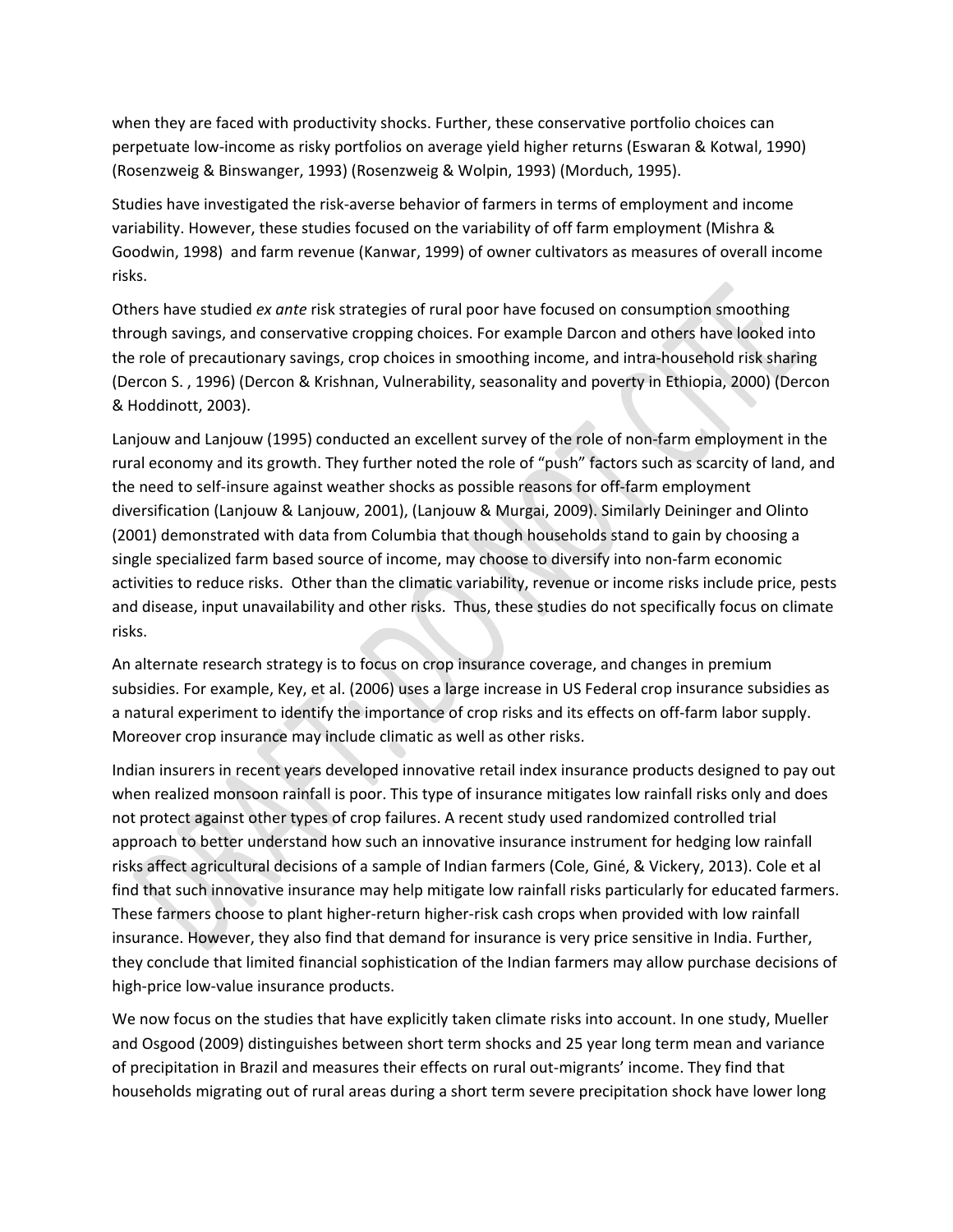term income in the urban areas. The study suggests households consider historical distribution of climate when deciding to migrate. They find households living in states with lower rainfall variability are more likely to migrate. Thus, it appears that households do not use migration as an ex ante climate risk mitigation strategy.

Three recent studies have addressed similar issues as the current study and deserve some attention: Menon (2009), Ito and Kurosaki (2009) and Bandyopadhyay and Skoufias (2013). Menon focuses on the effect of rainfall uncertainty, access to credit markets, and physical infrastructure on labor diversification.

In Menon's analysis rainfall uncertainty is a covariate shock, not idiosyncratic. Using individual level data she studies the occupational choice of each household member relative to the occupation of household head (any occupation, agriculture, or self‐employed in agriculture). She complements the individual level analysis with a household level analysis of labor shares in agriculture and non‐agricultural employment.

Results show that household members are less likely to choose the same occupation as the household head (if the household head is self-employed in agriculture) in districts that have more rainfall uncertainty. Under the SUR model rainfall uncertainty reduces the household labor share in agriculture. Among the policy variables only having access to credit markets mitigates the effect of rainfall shocks. Infrastructure has no effect on labor diversification.

Ito and Kurosaki also focus on rainfall uncertainty as a determinant of ex‐ante labor diversification, but they consider the family labor allocation in response to realized shocks. As in the previous paper they consider rainfall shocks as a covariate shock, but the hypotheses are derived from a formal allocation model in which labor is the only household endowment.

They estimate a system of equations of shares of labor allocation in: on‐farm activities, agricultural laborer in‐kind, agricultural laborer in‐cash, and non‐agricultural activities. They use cross‐sectional data from the India LSMS for the states of UP and Bihar corresponding to the 1997-1998 agricultural season. They focus on farm household.

As Menon, they use the coefficient of variation of monsoon rainfall (expected shock related to ex-ante diversification), and the absolute deviation from normal rainfall in the year of the survey (ex‐post shock). They find that higher rainfall variability reduces the labor share on on‐farm activities and increase the shares of non‐farm activities and in‐kind farm work. Results on ex‐post diversification due to rainfall shocks are mixed. Access to irrigation reduces the need to diversify away of on-farm activities. Other infrastructure has no impact on labor allocation.

Bandyopadhyay and Skoufias (2013) focus on non‐flood prone areas of Bangladesh and study how the intra household diversity in the sectors of economic activities is affected by the *ex-ante* climate variability risks*.* They find that the push factors of floods in the flood prone areas and rainfall variability in the non‐flood prone areas are associated with sectoral diversity within household and it results in measurable welfare losses.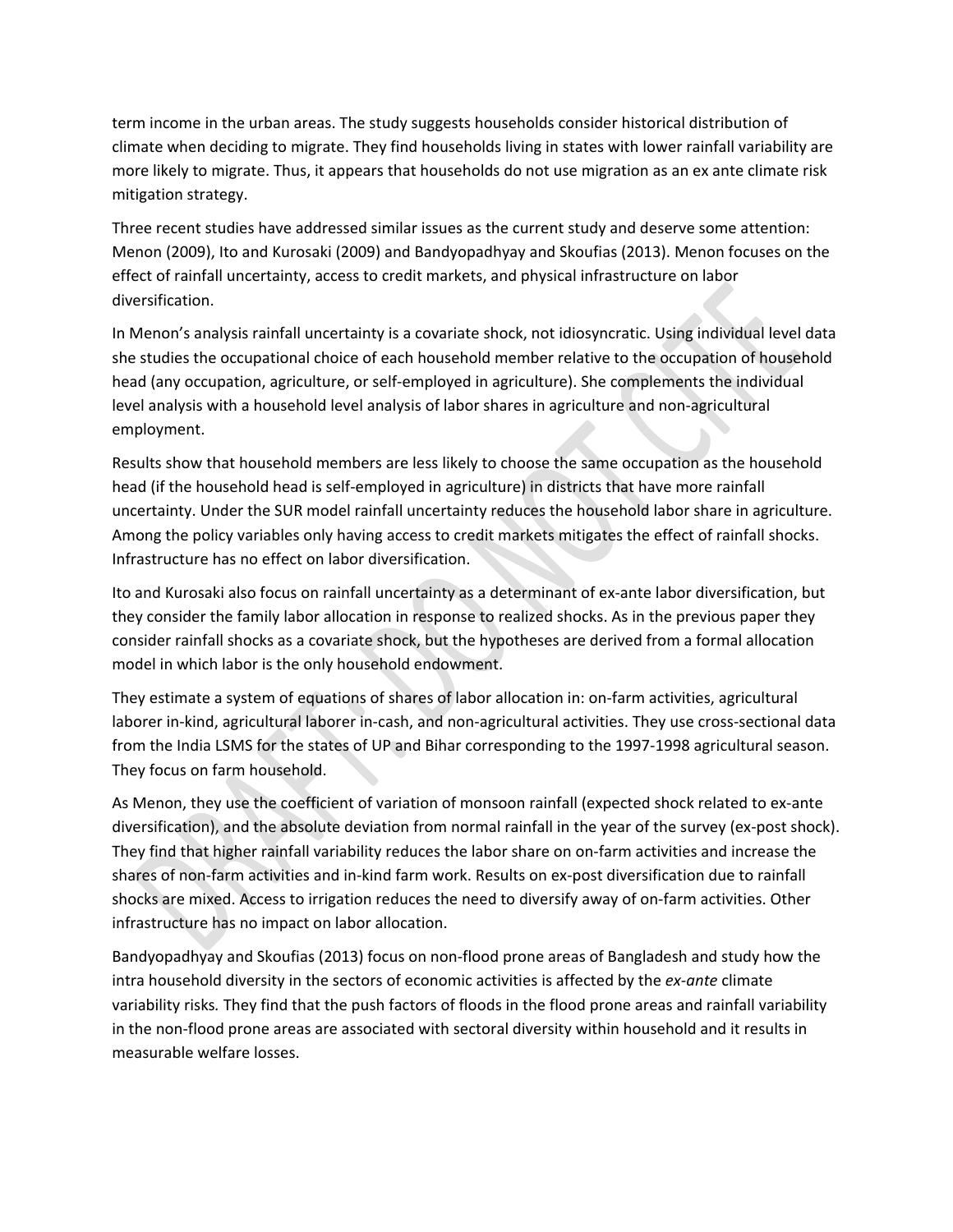The current study differs from the previous works in three ways. Frist, in geographical scope this study covers a vast area of rural India with diverse agro‐ecological zones and different levels of rural infrastructure. The previous studies either covered small countries with specific features such as mountainous Nepal and flood prone Bangladesh, or northern states of India with relatively homogenous agro‐ecological features.

Second, Ito and Kurosaki (2009) investigate the effects of ex post weather shocks while controlling for ex ante variability. On the other hand the current study focuses solely on ex ante risks of climate variability and economic, social or infrastructure policies that may mitigate some of the ex-ante risks. In this respect the current study sets itself apart from the huge existing literature that focuses on ex-post weather shocks and extreme events that may have large negative economic effects on rural households.

Finally, the current study incorporates household and plot level irrigation information as a possible source of insurance against ex-ante climate variability. Bandyopadhyay and Skoufias (2013) find in Bangladesh normal riverine flood mitigates some of the ex‐ante local climate variability risks in flood prone areas. In principle, access to irrigation can serve the same purpose by pooling risks across time and space. For the first time, the current study measures the net effects of irrigation on mitigating exante climate risks and its effects on rural households' occupational portfolio.

### **4. Data**

The Indian 2002‐03 NSS round, Schedule 18.2. The 59th round is nationally representative survey focused on rural and peri-urban household that collects detailed farm-level information including land holdings, stocks of assets (also sales and loss of assets), incidence of indebtedness (also borrowings and repayments at the beginning of the agricultural year), access to formal and informal credit, etc.

The 59th round also contains detailed demographic information of the household as well as labor information for each household member. Specifically the survey asks the "usual activity" performed by each household member with a reference period of 365 days preceding the date of survey. Focusing on the usual activity (instead of the last week activity as in most of surveys) allows differentiating ex-ante labor diversification due to the expectation of a shock (expected risk captured by the long‐term coefficient of variation) from ex‐post diversification to mitigate the occurrence of the shock (weather realization). (Working with the occupation in the last week has two additional problems: (i) observed labor outcome might be due to the realization of a shock rather than to the expected shock, (ii) need to link timing of recent shocks with timing of the survey.)

The NSS household data were collected using clustered sampling, but the precise location of primary sampling units has not been released. Thus, the district is the lowest level of geographic disaggregation at which we can link household and climate variables. By 2003, India had 576 districts, excluding those in Lakshadweep, Andaman and Nicobar Islands, and in the mountainous northern state of Jammu/Kashmir, with an average land area of around 5000 km2.

District level data on three dominant topological types of flat, hilly, and undulating were used from FAO together with total district population information from to take into account some of the district level heterogeneity. We complement the FAO topological data with district-level infrastructure from the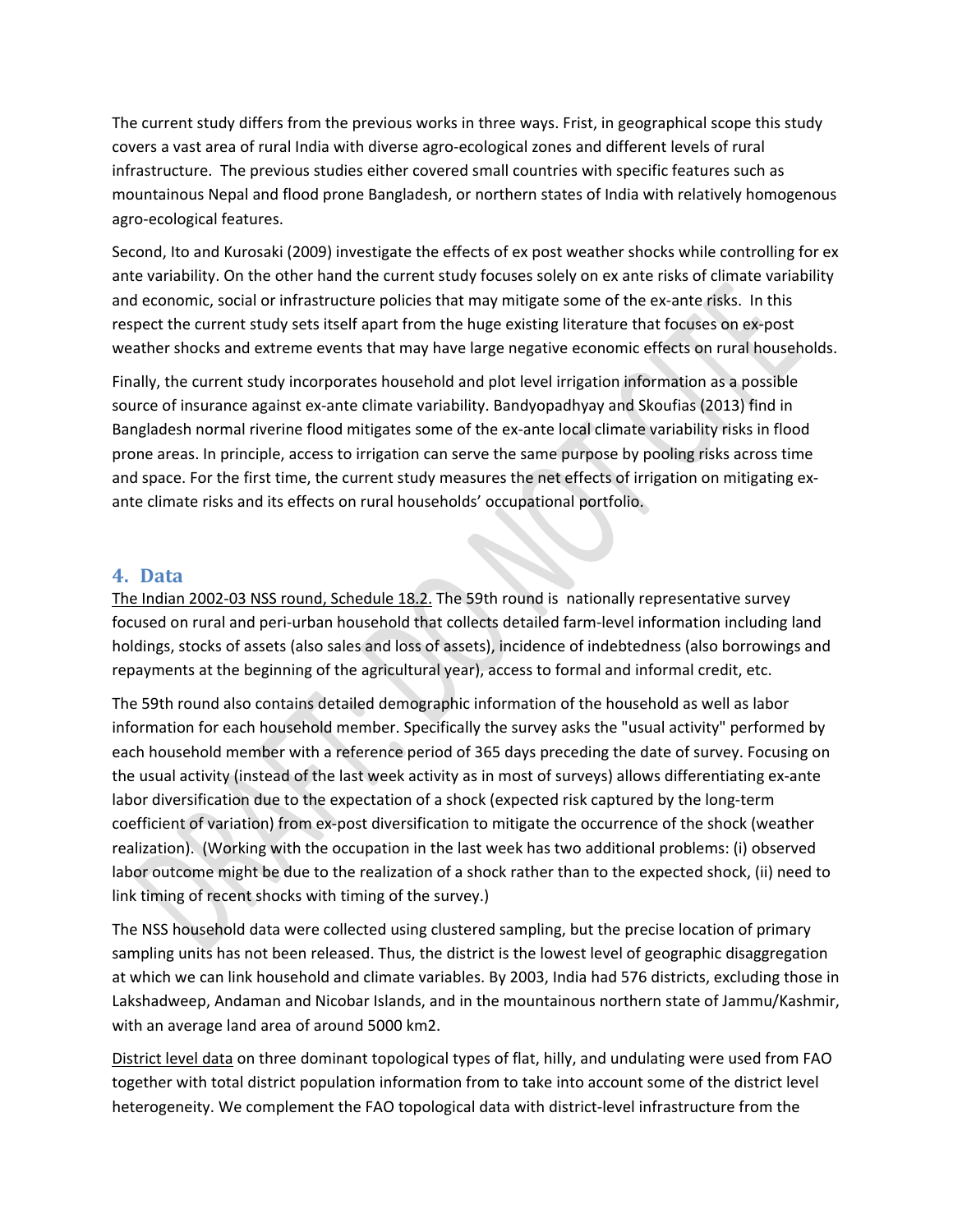Village Census. Unfortunately the village level infrastructure data cannot be matched with the villages of the NSS households as the two datasets do not share a common matching index. Thus, we use proportion of villages in a district with access to the infrastructure in question as measures of district level measures of access to infrastructure. For example, the degree of access to credit in a district is measured by the share of villages in the district with banks.

High resolution gridded (on 1 degree latitude by 1 degree longitude cells) daily rainfall data from the India Meteorological Department covering 1951‐2003 is based on daily records from more than 1800 weather stations. Normal precipitation and normal variability (coefficient of variation) during the 1960-2000 period for a district are interpolated from the 296 cells covering India using the proportion of the district's area in each cell as weights. We use the cumulative rainfall during the monsoon season (agriculture is dependent on the southwest monsoon rains which usually becomes active around mid‐ June and recedes by mid‐October). Too much rain received at a wrong time can have a devastating effect on yields. Annual rainfall data might not reflect the true effect on agricultural yields

Table 1 shows the list of key variables and their mean and standard errors. The first sets of variables are for about 61,000 individuals between 10 and 65 years of age that had been employed in the previous year which live in a household where the head of the household is employed in the agricultural sector. For example, "in agriculture" for all households with heads engaged in agriculture, takes the value 1 if the non‐head member reported to be engaged in agriculture and 0 otherwise. Alternatively, we define occupational focus based not only on the sector but also on the type of occupation (self‐employed or wage worker). In this case agricultural focus may occur when the household head is self-employed in agriculture and the non‐head member is also self‐employed in agriculture. Thus, "Self‐employed in agriculture" for all households with heads self-employed in agriculture, takes the value 1 if the non-head member reports to be self-employed in agriculture and 0 otherwise.

The second sets of variables are household level variables that can be influenced by policy such as "credit" that takes the value 1 if the household had availed of any credit in the last 12 months. We refer to these variables as the policy action variables. The two other household level policy action variables are irrigation ratio and the primary plus education of the head of the household.

| Description                                                                                                                                                                                           | Ν     | Mean  | S.E.   |
|-------------------------------------------------------------------------------------------------------------------------------------------------------------------------------------------------------|-------|-------|--------|
| <b>Non-head member indicators</b>                                                                                                                                                                     |       |       |        |
| "In agriculture" for all households with heads engaged in<br>agriculture, takes the value 1 if the non-head member reports to                                                                         |       |       |        |
| be engaged in agriculture and 0 otherwise                                                                                                                                                             | 60895 | 87.8% | 0.0013 |
| "Self-employed in agriculture" for all households with heads self-<br>employed in agriculture, takes the value 1 if the non-head member<br>reports to be self-employed in agriculture and 0 otherwise | 41499 | 86.6% | 0.0017 |
| Household and head of the household indicators                                                                                                                                                        |       |       |        |
| "Credit" takes the value 1 if the household used cash or in kind<br>credit in last year and 0 otherwise                                                                                               | 30517 | 59.3% | 0.0028 |

#### **Table 1: Key variables of analysis with descriptive statistics**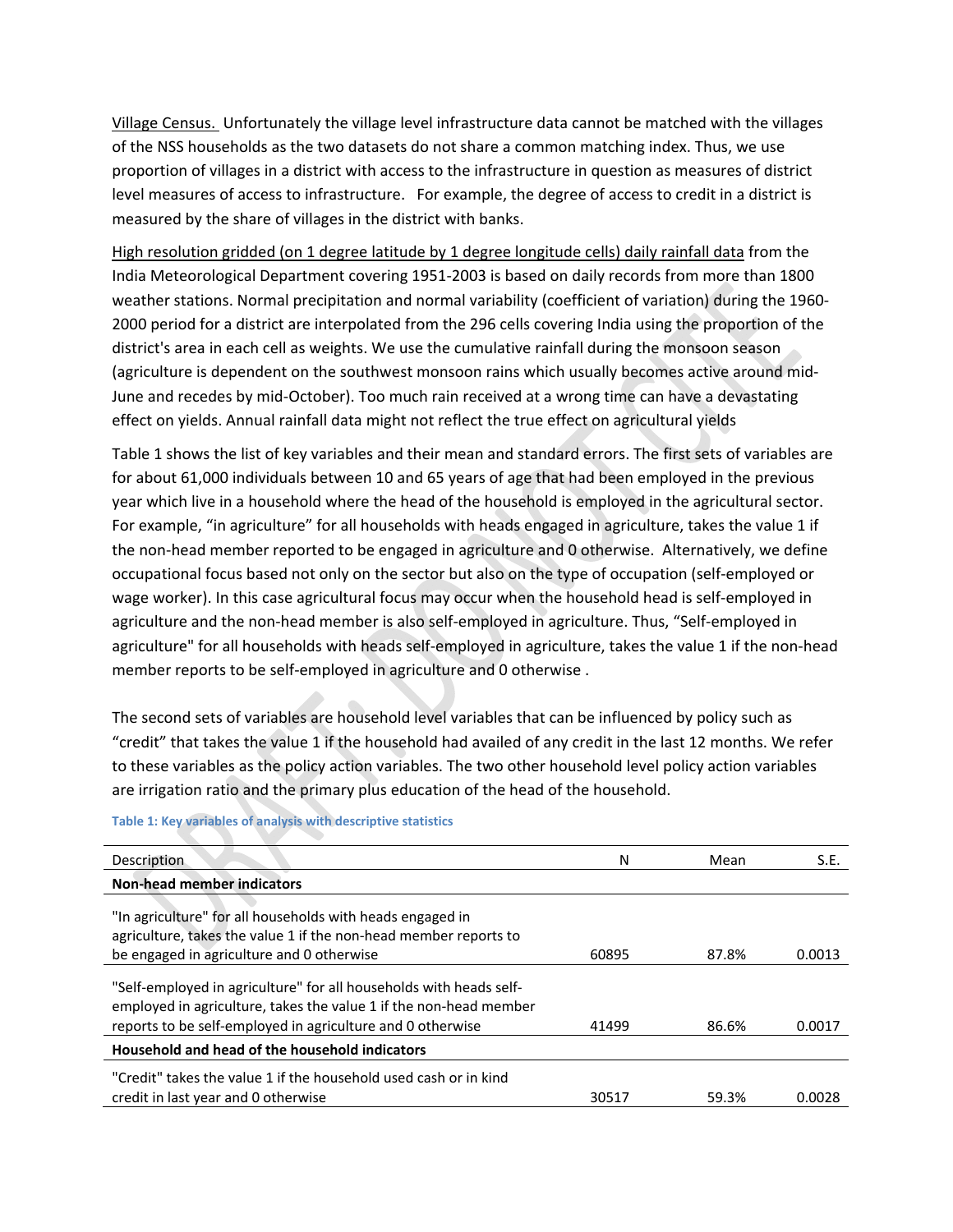| "Irrigation ratio" is the proportion of area irrigated to cultivated<br>land by the household                       | 30517 | 48.3% | 0.0027 |
|---------------------------------------------------------------------------------------------------------------------|-------|-------|--------|
| "Head primary plus" takes the value 1 if the head of the household<br>has primary or more education and 0 otherwise | 30517 | 41.4% | 0.0028 |
| <b>Village indicators</b>                                                                                           |       |       |        |
| "Village credit" is the share of households in the village used credit<br>last year                                 | 5817  | 51.3% | 0.0021 |
| "Village irrigation ratio" is the ratio of area irrigated to area<br>cultivable in the village                      | 5817  | 55.1% | 0.0052 |
| "Village education" is the share of heads in the village with more<br>than primary education                        | 5817  | 41.5% | 0.0029 |
| <b>District indicators</b>                                                                                          |       |       |        |
| "CV Kharif rain" is the coefficient of variation for Kharif season rain<br>between 1960-1999                        | 554   | 0.73  | 0.0081 |
| "Normal Kharif rain" is the long term mean Kharif season rain<br>between 1960-1999                                  | 554   | 220   | 4.8922 |
| "Normal annual temperature" is the long term mean annual<br>temperature between 1960-1999                           | 554   | 25    | 0.0802 |
| "District road" is the share of villages with paved roads in a district                                             | 554   | 75.1% | 0.0117 |
| "District post office" is the share of villages with post telegraph and<br>telephone service offices in a district  | 554   | 49.7% | 0.0118 |
| "District bank" is the share of villages with banks in a district                                                   | 554   | 10.2% | 0.0063 |
| "District middle school" is the share of villages with middle<br>schools in a district                              | 554   | 32.3% | 0.0092 |
| "District irrigation ratio" is the ratio of area irrigated to area<br>cultivable in the district                    | 554   | 39.0% | 0.0125 |

Source: Authors' calculations. The full list of variables is in the annex Table A1.

The third sets of variables are village level indicators aggregated from households to measure access to the infrastructure at the village level, such as share of households availing of credit in a village excluding the current household. The village level policy action variables are used to measure village level access to credit, irrigation and education. The Fourth sets of variables measure access to infrastructure at the district level, such as the share of villages with Banks in a district. Finally, district level climate indicators include coefficient of variation of Kharif season rainfall over the thirty year period between 1960 and 1999.

Other than the variables of interests described in Table 1, we control for wide sets of individual members' as well as the head of the households' characteristics augmented with household demographic indicators, and district level infrastructure indicators. The complete list of these variables is in annex Table A1.

## **5. Methodology**

We consider two types of occupational choices made by household members. First, a member may choose between the agricultural and non‐agricultural sector. The household member may also decide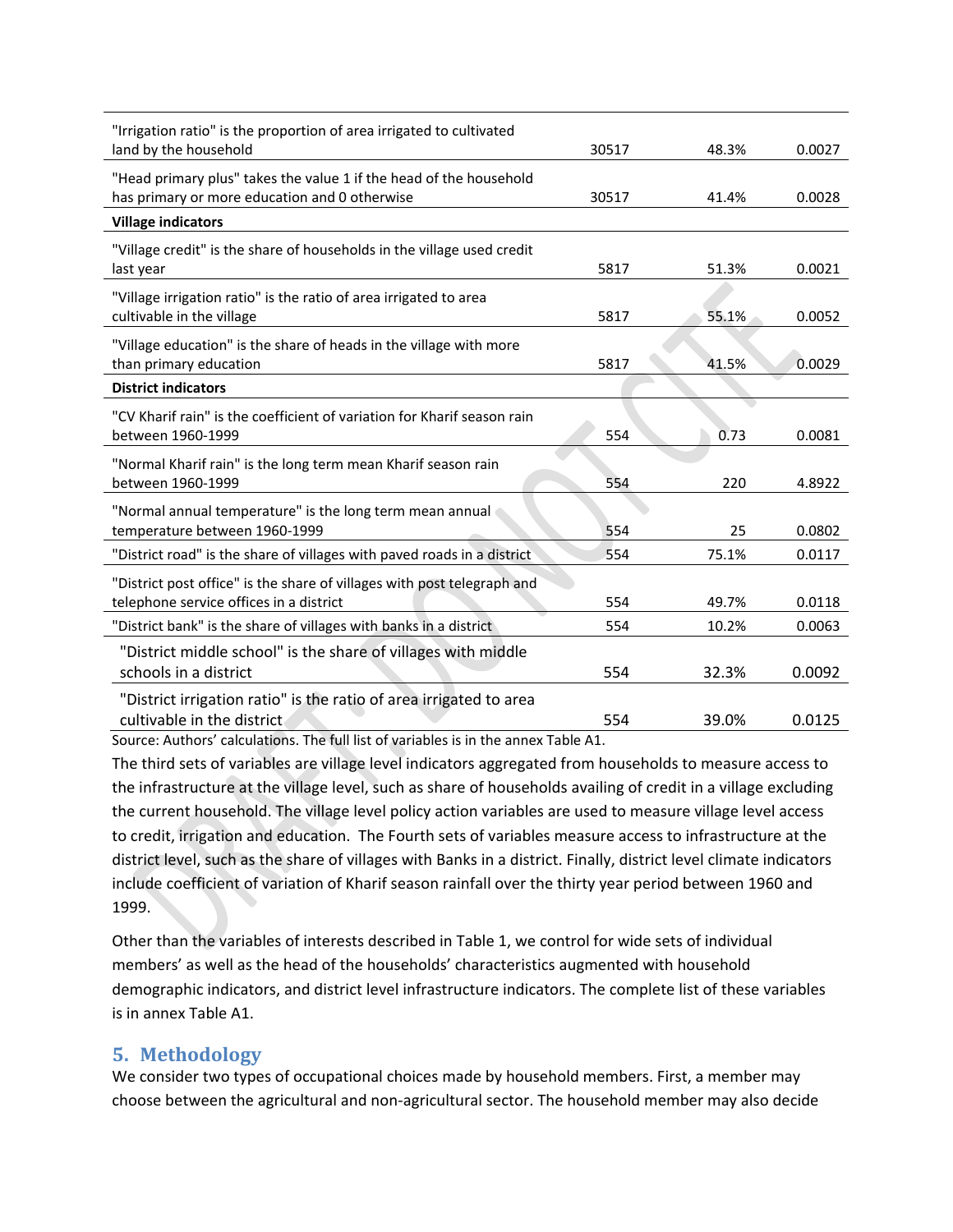on the type of employment, and choose between wage and self‐employment. Sectoral diversification may be ideal when the risks are sector specific, such as rainfall variability may affect agricultural and non‐agricultural sectors differently. However, opportunities, access to human, physical and social capital may limit the choices of sectoral diversification. Within the same sector diversification by employment type may not help mitigate all the risks associated with that sector. However, diversifying between wage and self-employment may reduce some of the entrepreneurial risks of self-employment.

For example, self‐employment in agriculture implies bearing higher risks and higher expected returns. On the other hand wage employment may imply lower returns with lower risks. Diversification in employment types within agriculture allows better utilization of generational knowledge of the sector while reducing ex ante risks. For example, in rice growing areas, unusually high rainfall in the sowing and transplanting time for rice cultivation may require redoing some of these activities thus increasing demand for wage labor. Thus, while the labor cost for the self‐employed farmer increases, the opportunity and income of members in wage employed agriculture goes up.

We hypothesize that occupational choices of working non-head members are based on pull and push factors. As noted above the main sources of push factors in rural India is local variability of rainfall. That is, we expect more non‐head members of households to choose occupations unrelated to agriculture. Similarly, in districts where variance of rainfall is high the head and non‐head members of the household may diversify between self and wage employment in agriculture.

We take into account the pull factor of occupational diversification by controlling for access to human and physical capital and infrastructure, such as education of the non-head, and the size of land holdings. These factors help households to be "pulled into" high return occupationally diversified portfolio.

We test our estimation models with two indicators of within‐household occupational and employment homogeneity, "in agriculture" and "self-employed in agriculture" discussed in greater detail in the data section.

To estimate the probability of agricultural focus of the non‐head members we consider three types of left hand side variables; (a) rainfall variability and other climate indicators, (b) policy action variables, and (c) other control variables. The policy action variables need special consideration as these variables are often infrastructure variables that are influenced by policies. For example, shares of paved road, post offices, banks, middle schools, and irrigated land in districts may be broadly guided by policies that favor investments in these specific areas of infrastructures.

These policy action indicators can also be interpreted as access to the specific infrastructure. For example, a district with a large share of villages with banks is expected to have greater access to credit. Similarly households that live in districts with a large proportion of cultivated land is irrigated are expected to have greater access to irrigation. However, a district level measure of access, as we have at our disposal, does not capture the heterogeneity within a district. A district may have a large share of villages with banks, but for an individual living in the same district may have low access to credit if her village does not have a bank. Thus, we augment the district level access indicators with household level measures where possible. Data limitations prevent matching all the district level infrastructure indicators to a corresponding household indicator. For example, the paved road and communication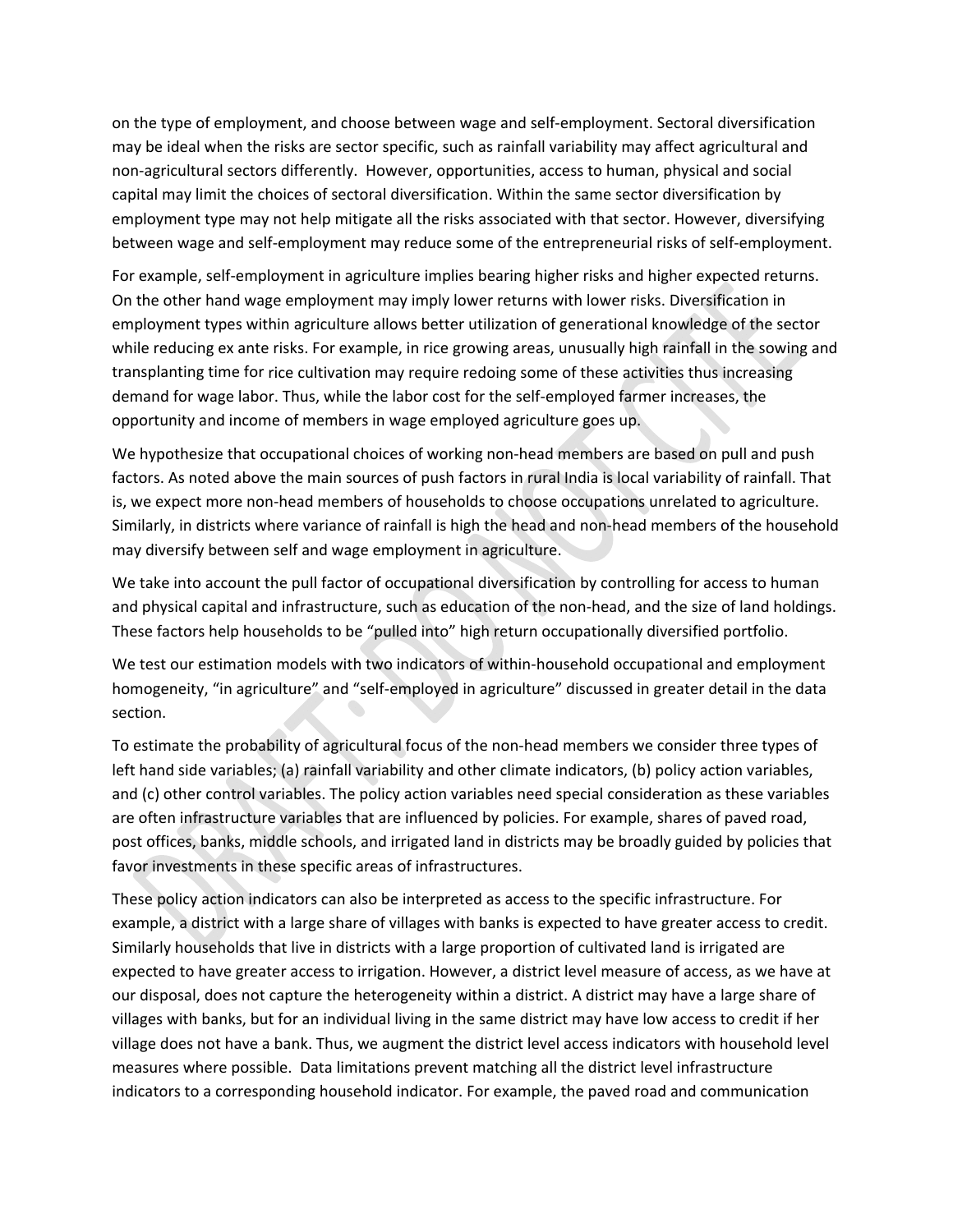infrastructure measured by share of villages with post, telegraph, and telephone services offices in a district do not have any corresponding household level indicators in the data.

We note that household level measures of policy action variables have their own sets of problems. In particular, our household measures of credit and irrigation shows both access as well as utilization. For example, when a household reports to have used credit in the last year, it means not only did the household have access to credit, but also it needed to use it. Similar arguments can be made for irrigation as well.

We use linear probability models to estimate the effect of local rainfall variability on thepropability that the non-head household member choses the same occupation as the head. A linear probability model has advantages over a logit or probit regressions. See Mullahy (1990), Klaassen and Magnus (2001), Horrace and Oaxaca (2006) for discussions on advantages of linear probability models over nonlinear models like logit and probit. While sign and significance of the coefficients are similar between the models, the magnitude of the effects must be interpreted with care. One advantage of the linear probability model is that the coefficients can be interpreted as marginal effects.

Thus, the indicator of within‐household occupational and employment homogeneity is modeled using the following linear probability model specification:

$$
Y_{ijd} = \alpha + \alpha_{RV}RV_d + \alpha_1 X_{1d} + \alpha_2 X_{2jd} + \alpha_3 X_{3ijd} + \varepsilon_{ijd}
$$
\n
$$
\tag{1}
$$

Where *Yiju* is the probability that non‐head member *i* in household *j* in district *d* has the same occupation or employment characteristics as the household head,  $RV_d$  is the *ex ante* climate risk measure, as coefficient of variation of Kharif season rain over the last 30 years in the district *d*, *X2 <sup>d</sup>*, *X3 jd*, *X4 ijd* are exogenous variables specific to member *i*, household *j* and district *d*. These variables include district characteristics like mean Kharif season rainfall, annual average temperature, population, and topological indicators; household characteristics like size of land holdings gender of the head, caste, and religion; and non‐head working member characteristics like age, sex, and education.

The hypothesis that increased ex ante climate risks such as greater variability of local rain will lead to smaller probabilities of non-head members also being in agriculture or being self-employed in agriculture as the head of the household is true if  $\alpha_1$  is negative and significantly different from zero.

Policy actions by the government and the NGOs cannot directly reduce the climate risks. However, extra resources made available through policy actions may help households mitigate the ex ante climate risks without occupational diversification that may lower household welfare. We consider five factors that can be altered by policy action, (a) access to roads, (b) access to communications, (c) access to credit, (d) access to education, and (e) access to irrigation. If households have access to credit then diversification in occupational and employment choices in order to insure welfare against ex ante climate risks may be less urgent as compared with no access to credit. Similarly access to social safety-net may act as an insurance against ex ante climate risks. Finally access to market may make new resources available to households allowing better protection against ex ante climate risks. In order to analyze how the access to resources made available through policy actions mediate the effects of ex ante rainfall variability risks on household welfare we use a variant of equation (1):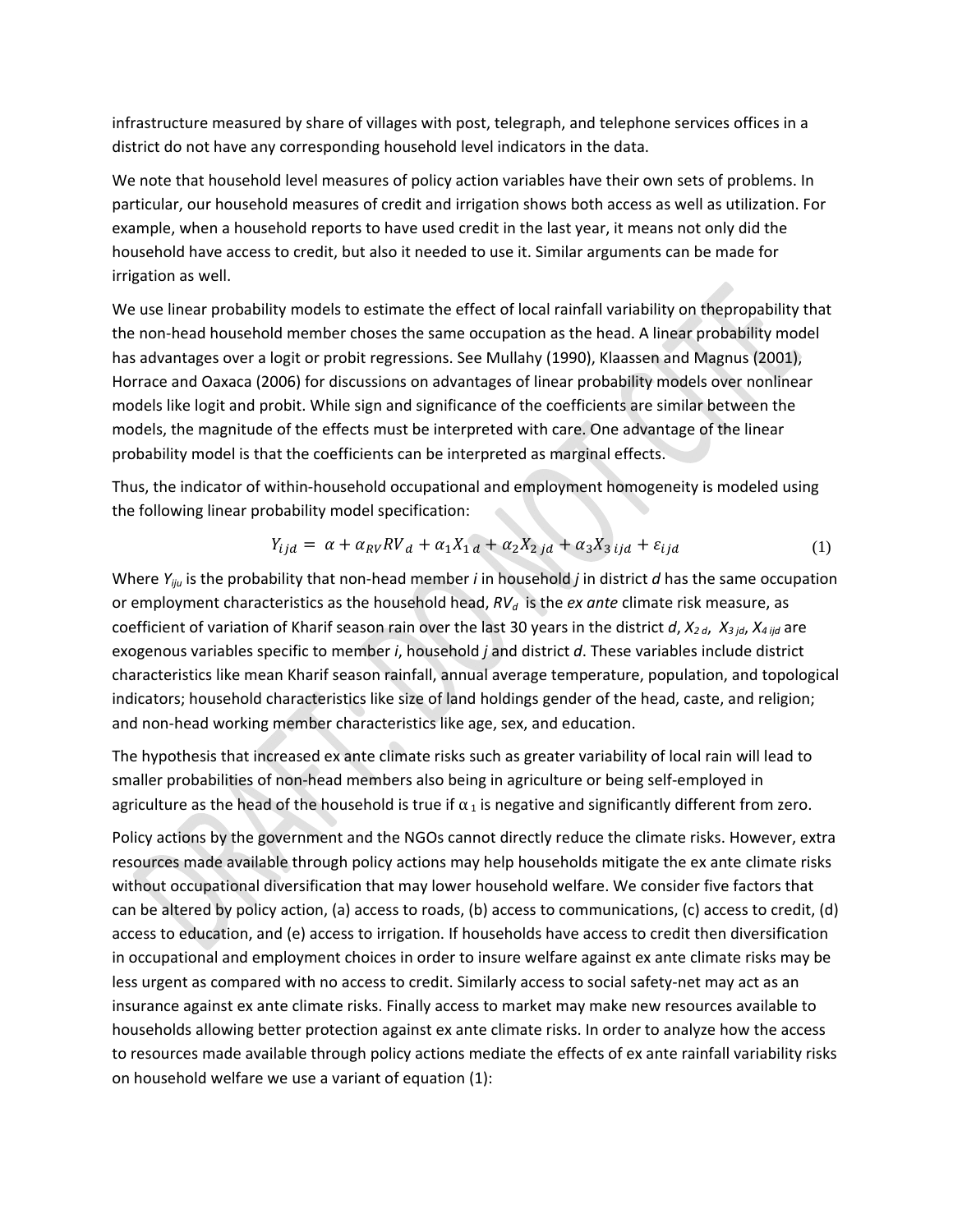$$
Y_{ijd} = \beta + \beta_{RV} RV_d + \beta_{PA} PA_{jd/d} + \beta_{RV \times PA} (RV_d \times PA_{jd/d}) + \beta_1 X_{1d} + \beta_2 X_{2jd} + \beta_3 X_{3ijd} + e_{ijd}
$$
\n(2)

Where  $PA_{id/d}$  is one of the five policy action variables in district d. Note, as alternate measures of policy action we also use household irrigation and education of the head for household *j* in district *d*.  $RV<sub>d</sub>$  is the *ex ante* climate risk measure, such as coefficient of variation of annual Kharif season rain over the last 30 years in the district *d*. Equation (2) highlights the interaction term between  $RV_d$  and  $PA_{id/d}$ .

The effects of ex ante rainfall variability risks on agricultural focus that are not influenced by policy actions are captured by the  $\beta_{RV}$  and we expect  $\beta_{RV}$  to be negative. For households influenced by policy actions, such that they have access to road, communications, credit, education, or irrigation the additional effects of ex ante rainfall variability risks are captured by  $\beta_{RVxPA}$ . Since we expect the policy actions to reduce the negative effects of ex ante rainfall variability risks on household welfare, we expect  $\beta_{RVxPA}$  to be positive. The net effect of ex ante climate risks and policy action on household welfare is then measured by ( $β_{RV} + β_{RVXPA}$ ). If ( $β_{RV} + β_{RVXPA}$ ) is not significantly different from zero, then the policy action is effective in completely mitigating the effects of the ex ante rainfall variability risks on agricultural focus.

The policy action of education is different from the other policy actions. First, education policy has a much longer gestation period as compared with policies related to credit or irrigation. Thus, it may appear that the share of villages with at least one middle school in a district may not influence current household ex ante risk avoidance strategies. However, we speculate that the existence of a middle school in a village may indicate a longer history of educational infrastructure in that village as compared with say a village with only a primary school.

As discussed above, district level policy action variables are not ideal. On the other hand, the corresponding household level measures are may suffer from endogeneity bias and measure utilization as opposed to access. We use the instrument variable approach to take into account the endogeneity issue. To this end we consider three policy action variables measured by household credit, irrigation, and education of the head of the household. The household data did not include any suitable analog of access to paved roads, and post and telegraph services and these policy action variables are dropped from the rest of the analysis.

At the first stage, we estimate the policy action variables as a function of household and district characteristics. We use village level aggregates of the endogenous variable in question where the aggregate excludes the current observation. For example, we use the share of households in the village that had used any types of credit in the past year, where the calculation of the share excludes the current household. Thus, the estimated model of instrumented policy action variables is represented as:

$$
Y_{ijd} = \delta + \delta_{RV} RV_d + \delta_{PA} \widehat{PA_{jd}} + \delta_{RV \times PA} (RV_d \times \widehat{PA_{jd}}) + \delta_1 X_{1d}
$$
  
+  $\delta_2 X_{2jd} + \delta_3 X_{3ijd} + u_{ijd}$  (3)

$$
PA_{jd} = \theta + \theta_{\widetilde{PA}} \widetilde{PA}_{v} + \theta_{1} X_{1 d} + \theta_{2} X_{2 j d} + \epsilon_{jd}
$$
\n<sup>(4)</sup>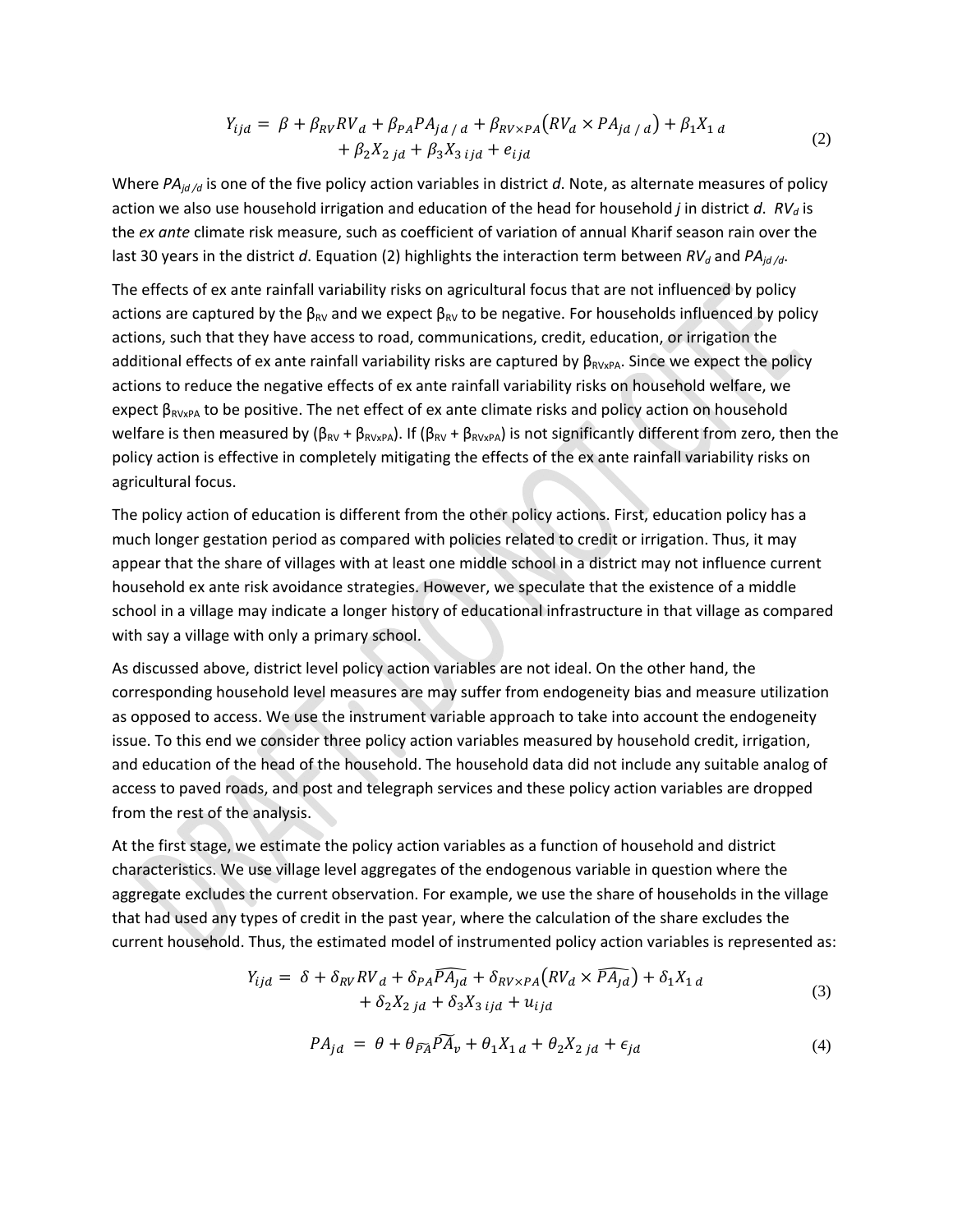Where  $\widetilde{PA}_{v}$  is the village level aggregate of the policy action variable PA excluding the household j in district d.

To take into account a large variety of physical, political, economic, institutional factors that vary between the different states of India that are unobservable in our data, we estimate all the models described above with state fixed effects. However, similar arguments can be made for the heterogeneity of the districts as well. One can argue that unobserved characteristics of the districts outweigh the few observed characteristics used in this analysis so far. Even though we cannot measure the primary effects of rainfall variability on occupational choices on non‐head members in a district fixed effect model, we can estimate the net interaction effects between rainfall variability and household level policy action variables. Thus, equation (3) and (4) can be rewritten for the district fixed effect estimation as:

$$
Y_{ijd} = \delta + \delta_{PA} \overline{PA_{jd}} + \delta_{RV \times PA} (RV_d \times \overline{PA_{jd}}) + \delta_2 X_{2jd} + \delta_3 X_{3ijd
$$
  
+  $u_{ijd}$   

$$
PA_{jd} = \theta + \theta_{\widetilde{PA}} \overline{PA}_{\nu} + \theta_2 X_{2jd} + \epsilon_{jd}
$$
 (6)

Our estimation strategy includes a variety of policy action variables and we use different estimation methods to check the robustness of the effectiveness of these variables in mitigating ex ante rainfall variability risks faced by the households.

### **6. Results**

Conditional on the household head being employed in agriculture, the probability that another household member is employed in the same sector is lower in the districts with higher coefficient of variation of rainfall. That is, occupational diversification is more common where climate risk is high. The magnitude of the coefficient is similar when we restrict the sample to household heads self-employed in agriculture. Table 2 shows the effects of rainfall variability and increase in mean rainfall and temperature on the likelihood of non‐head member making the same occupational choice as the head.

Table 2: the effects of changes in climatic parameters on the likelihood of non-head member making the same occupational **choice as the head**

|                            | $\left( 1\right)$ | (2)                 | (3)                          | (4)                 |
|----------------------------|-------------------|---------------------|------------------------------|---------------------|
| <b>Dependent Variables</b> | In agriculture    |                     | Self-employed in agriculture |                     |
| Policy / Interactions      | No Policy         | <b>All Policies</b> | No Policy                    | <b>All Policies</b> |
| <b>Fixed Effects</b>       | <b>State</b>      | State               | State                        | State               |
|                            |                   |                     |                              |                     |
| CV Kharif Rain             | $-0.0749***$      | $-0.0728***$        | $-0.0937***$                 | $-0.0760***$        |
|                            | (0.0219)          | (0.0259)            | (0.0277)                     | (0.0288)            |
| Normal Kharif rain         | $-0.000140***$    | $-0.000140***$      | $-0.000106***$               | $-0.000137***$      |
|                            | $(2.99e-05)$      | $(3.08e-05)$        | (3.41e-05)                   | $(3.43e-05)$        |
| Normal annual              |                   |                     |                              |                     |
| temperature                | $-0.00668***$     | $-0.00533**$        | $-0.00404$                   | $-0.00482$          |
|                            | (0.00225)         | (0.00260)           | (0.00291)                    | (0.00296)           |
| Observations               | 59,480            | 46,844              | 41,152                       | 38,851              |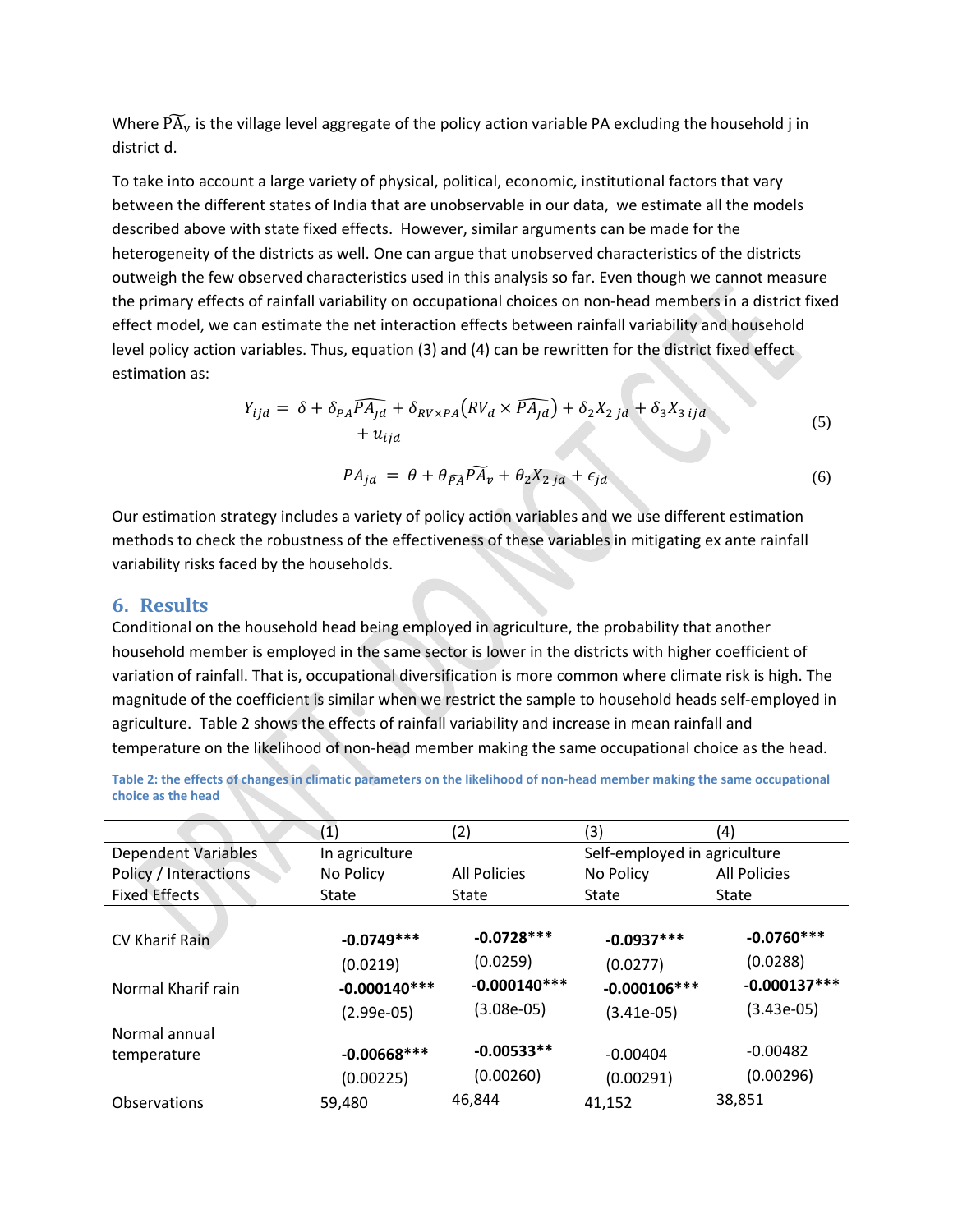| R-squared | 0.141 | 0.135 | 0.143 | 0.137 |
|-----------|-------|-------|-------|-------|
| F-Stat    | 121.J | 82.06 | 102.5 | 73.30 |

Robust standard errors in parentheses \*\*\* p<0.01, \*\* p<0.05, \* p<0.1 Models include state fixed effects. Complete estimations are in Table A2.

Columns 1 and 2 relate to the dependent variable "in agriculture." For all households with heads engaged in agriculture, "in agriculture" takes the value 1 if the non‐head member reports to be engaged in agriculture and 0 otherwise. Columns 3 and 4 relate to the dependent variable "self-employed in agriculture." For all households with heads self-employed in agriculture, "self-employed in agriculture" takes the value 1 if the non-head member reports to be self-employed in agriculture and 0 otherwise.

The first specification in column 1 and 3 excludes all the policy action variables while the alternate specification in columns 2 and 4 includes them all. The main variable of interest is rainfall variability measured by coefficient of variation of the Kharif season rainfall. As expected, the there exists a negative association between rainfall variability and sectoral focus. For example column 1 shows that a one point increase in the rainfall variability would reduce the probability of the non-member being in agriculture while the head is in agriculture by 7.5 percent.

We also note that an increase in the normal temperature, measured as the 30 year annual average temperature is associated with lower likelihood of households head and non‐head members to be both in agriculture. That is, a one degree rise in annual average temperature is associated with a 0.5 to 0.6 percentage point lower probability that both a household head and a non-head member be engaged in the agricultural sector.

### *Policy Actions*

Policy actions that improve access to infrastructure and help build physical, social, and human capital may have two kinds of effects on household occupational diversity. The primary effects of better access to infrastructure and capital is expected to provide better non‐agricultural employment opportunities. For example, better roads may bring more tourists to local attractions and "pull" workers from agriculture to the tourism sector. On the other hand, better roads may make agricultural inputs cheaper and open new markets for agricultural outputs. Table 3 shows the effects of rainfall variability and access to paved roads and their interactions on household agricultural focus. The district access to paved road is measured by share of villages in the district with paved roads. As expected the direct effects of paved road on agricultural focus is negative and significant. That is more paved roads in a district is associated with lower probability of the non‐head member to be engaged in agriculture given the head of the household is in agriculture.

| (1)         | (2)              |
|-------------|------------------|
| In          | Self-employed in |
| agriculture | agriculture      |
|             |                  |
| $-0.104*$   | $-0.0940$        |
| (0.0631)    | (0.0746)         |
| $-0.203***$ | $-0.181***$      |
| (0.0513)    | (0.0636)         |
|             |                  |

**Table 3: Interaction between access to roads and rainfall variability**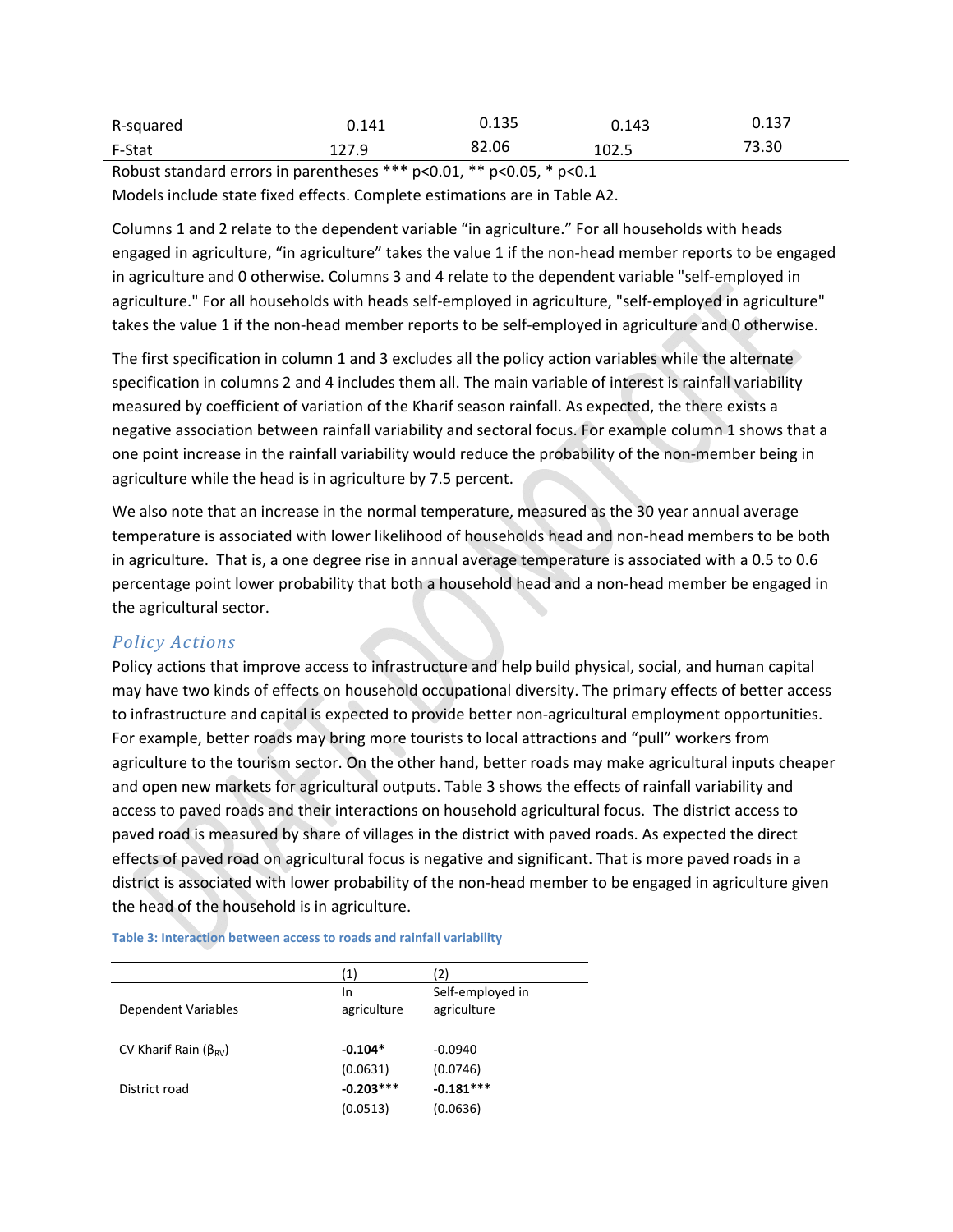| Road X CV Rain ( $\beta_{\text{RVxPA}}$ )        | 0.0723    | 0.0364     |
|--------------------------------------------------|-----------|------------|
|                                                  | (0.0728)  | (0.0874)   |
| $(\beta_{\text{RV}} + \beta_{\text{RVxPA}}) = 0$ | $-0.0317$ | $-0.0576*$ |
| F-Stat( $\beta_{\rm RV}$ + $\beta_{\rm RVxPA}$ ) | 1.482     | 2.992      |

Robust standard errors in parentheses \*\*\* p<0.01, \*\* p<0.05, \* p<0.1

Models include state fixed effects. Complete estimations are in Table A3 and Table A4.

The interaction between road and rainfall variability is positive but not significant. The expected positive sign of this coefficient shows that the net effects of rainfall variability and road makes the non-member more likely to be in agriculture given the head is in agriculture. That is, higher rainfall variability in conjunction with better access to paved roads allows more agricultural focus within household. We test the hypothesis that access to paved road neutralizes the need for occupational diversification as a means of ex ante rainfall variability risks as measured by  $(\beta_{RV}+\beta_{RVxPA}) = 0$ . This hypothesis cannot be rejected when agricultural focus is measured by "in agriculture" and is rejected at 10 percent level of significance when agricultural focus is measured as "self-employed in agriculture." However, the district level access to paved road indicators gloss over the within district heterogeneity.

Access to communications may provide new employment as well as market opportunities in the rural economy. Much like access to paved road, the existence of postal services in a village may have either a positive or a negative effect on household agricultural focus. Table 4 shows the coefficients of the relevant variables for models that test the net effects of postal services and rainfall variability on the agricultural focus within a household.

As with access to road, the access to postal services on its own has a negative effect on agricultural focus of the household. That is, households are less likely to be focused on agriculture alone in districts that have a higher share of villages with postal services. As expected the interaction between postal services and rainfall variability is positive but not significant in both specifications. The hypothesis that access to postal services neutralizes the need for occupational diversification as a means of ex ante rainfall variability risks as measured by  $(\beta_{RV}+\beta_{RVxPA}) = 0$  cannot be rejected at 10 percent or better. However, the absence of access to postal service data at the household level does not allow us to compare these results with corresponding household level indicators.

|                                                  | (1)         | (2)              |
|--------------------------------------------------|-------------|------------------|
|                                                  | In.         | Self-employed in |
| <b>Dependent Variables</b>                       | agriculture | agriculture      |
|                                                  |             |                  |
| CV Kharif Rain ( $\beta_{\rm RV}$ )              | $-0.119***$ | $-0.175***$      |
|                                                  | (0.0429)    | (0.0523)         |
| District post office                             | $-0.135***$ | $-0.189***$      |
|                                                  | (0.0410)    | (0.0515)         |
| Post office X CV Rain ( $\beta_{RVxPA}$ )        | 0.0940      | $0.156**$        |
|                                                  | (0.0613)    | (0.0748)         |
| $(\beta_{\text{RV}} + \beta_{\text{RVxPA}}) = 0$ | $-0.0254$   | $-0.0185$        |
| $F-Stat(\beta_{RV}+\beta_{RVxPA})$               | 0.601       | 0.201            |

**Table 4: Interaction between access to postal communications and rainfall variability**

Robust standard errors in parentheses \*\*\* p<0.01, \*\* p<0.05, \* p<0.1

Models include state fixed effects. Complete estimations are in Table A3 and Table A4.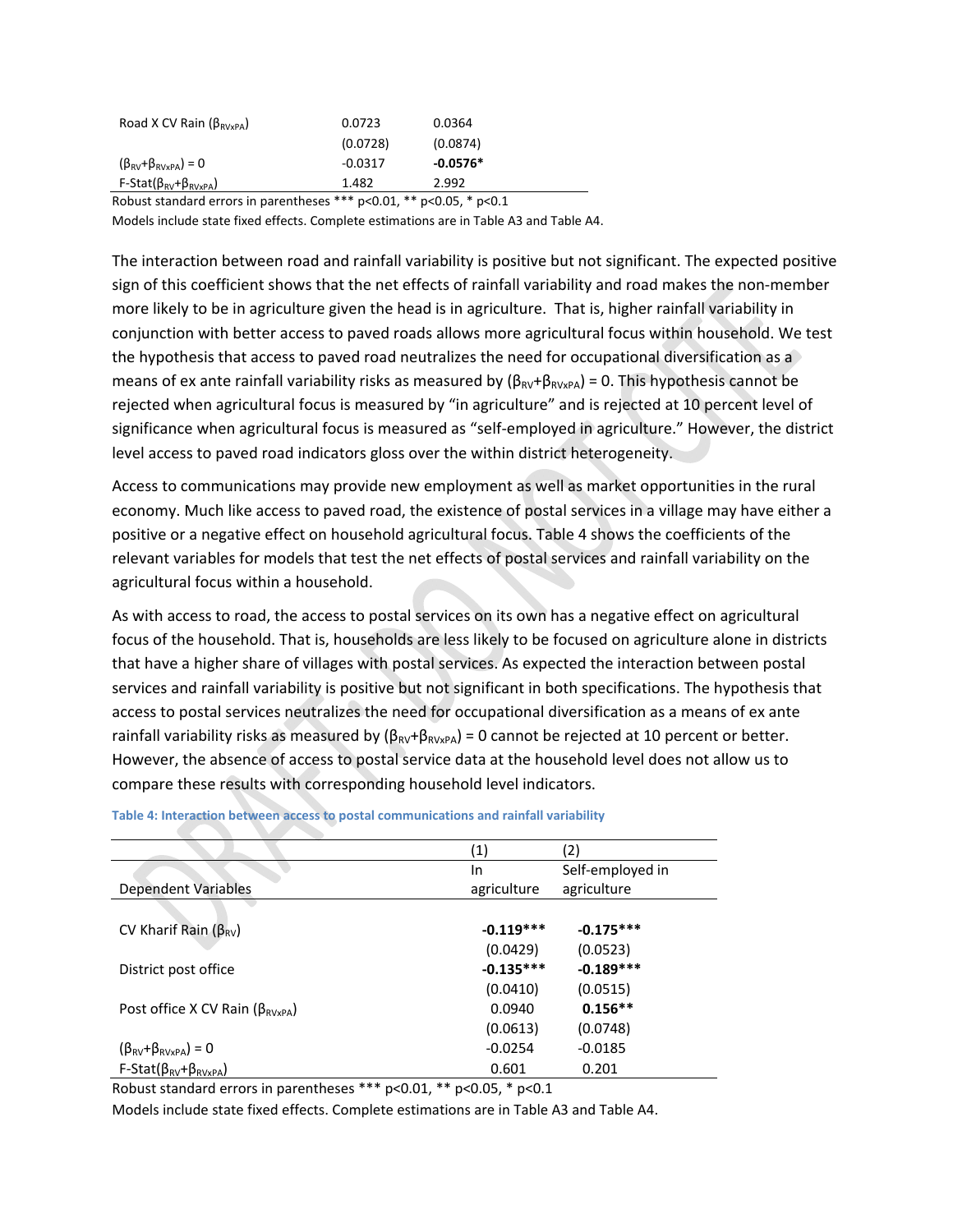Access to credit is allows a household to smooth its consumption in case of adverse rainfall and agricultural outcome. Policies that improve access to credit as well as allow households to better utilize credit may thus ameliorate the need for diversification from agriculture within household as an ex ante risk avoidance strategy. Table 5 shows the relevant estimated coefficients for these sets of models. The part A of the table relate to the dependent variable "in agriculture" and the part B of the table relate to "self‐employed in agriculture." Column (1) shows the results of district level access to credit indicator measured by share of villages in a district with at least one bank. As expected the primary effect of access to banks on agricultural focus of the household is negative. The net effects of the interaction between access to banks and rainfall variability is positive but not significant. The total effect of the rainfall variability on agricultural focus is not significantly different from zero.

Columns (2), (3), and (4) show household measures of credit use out of which columns (3) and (4) shows estimates where the household credit is instrumented by village aggregate of credit. The results are qualitatively similar to those obtained from the district level indicators in columns (1). The coefficients of the district level fixed effects estimations of instrumented use of credit in columns (4) are not statistically significant. This shows that when the district level effects are absorbed in the fixed effects model, the intra‐district variability in credit use and its interaction with rainfall variability has no significant effects on household agricultural focus.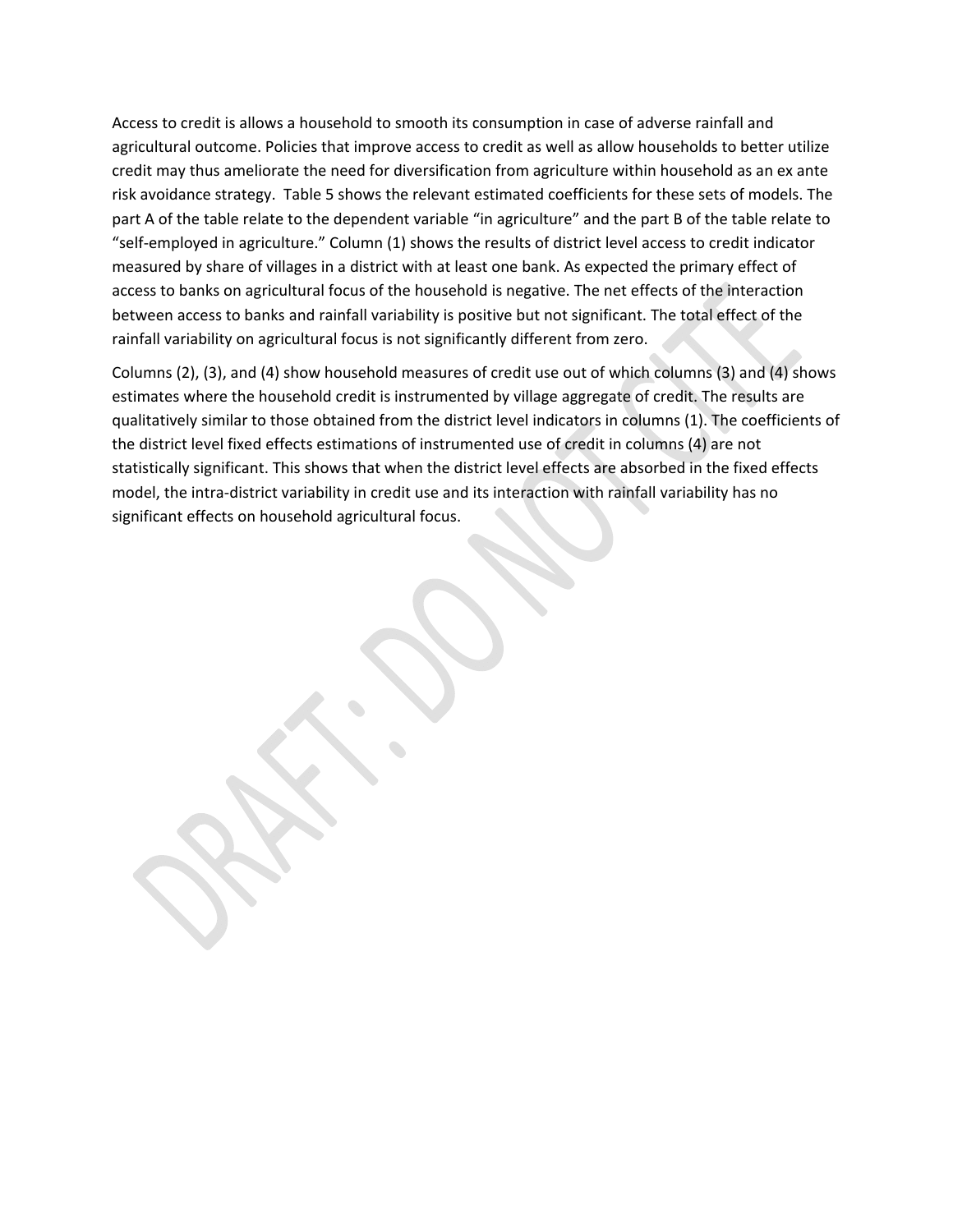**Table 5: Interaction between access to credit and rainfall variability**

|                                                    | (1)           | (2)                  | (3)          | (4)        |
|----------------------------------------------------|---------------|----------------------|--------------|------------|
| Policy Action variables                            | District bank | Householdhold Credit |              |            |
| In agriculture<br>А.                               |               |                      |              |            |
| CV Kharif Rain ( $\beta_{\text{RV}}$ )             | $-0.0965***$  | $-0.0871***$         | $-0.683**$   |            |
|                                                    | (0.0290)      | (0.0259)             | (0.321)      |            |
| Credit                                             | $-0.279**$    | $-0.0104$            | $-0.541**$   | 0.227      |
|                                                    | (0.115)       | (0.0152)             | (0.248)      | (1.613)    |
| Credit X CV Kharif rain ( $\beta_{\text{RVxPA}}$ ) | 0.205         | 0.0189               | $0.938*$     | $-0.249$   |
|                                                    | (0.178)       | (0.0218)             | (0.493)      | (1.918)    |
| $(\beta_{\text{RV}} + \beta_{\text{RVxPA}}) = 0$   | 0.109         | $-0.0683***$         | 0.255        |            |
| $F-Stat(\beta_{RV}+\beta_{RVxPA})$                 | 0.462         | 8.600                | 2.144        |            |
| Under identification test                          |               |                      | $10.63***$   | 1.015      |
| Chi-sq P-val                                       |               |                      | 0.00111      | 0.314      |
| Weak ID Kleibergen-Paap rk Wald F [1]              |               |                      | 5.115        | 0.511      |
| <b>Fixed Effects</b>                               | <b>State</b>  | State                | <b>State</b> | District   |
| Policy variable is instrumented                    | No            | No                   | Yes          | Yes        |
| Self-employed in agriculture<br>В.                 |               |                      |              |            |
| CV Kharif Rain ( $\beta_{\text{RV}}$ )             | $-0.126***$   | $-0.0994***$         | $-1.543*$    |            |
|                                                    | (0.0359)      | (0.0326)             | (0.875)      |            |
| Credit                                             | $-0.322**$    | 0.00136              | $-1.156*$    | $-0.267$   |
|                                                    | (0.150)       | (0.0186)             | (0.626)      | (0.248)    |
| Credit X CV Kharif rain (βRVxPA)                   | 0.301         | 0.00812              | $2.183*$     | 0.381      |
|                                                    | (0.225)       | (0.0261)             | (1.313)      | (0.308)    |
| $(\beta_{\text{RV}} + \beta_{\text{RVxPA}}) = 0$   | 0.175         | $-0.0913***$         | 0.640        |            |
| $F-Stat(\beta_{RV}+\beta_{RVxPA})$                 | 0.738         | 9.840                | 2.113        |            |
| Under identification test                          |               |                      | $3.220*$     | 40.61***   |
| Chi-sq P-val                                       |               |                      | 0.0727       | 1.86e-10   |
| Weak ID Kleibergen-Paap rk Wald F [1]              |               |                      | 1.568        | $21.67***$ |
| <b>Fixed Effects</b>                               | <b>State</b>  | <b>State</b>         | State        | District   |
| Policy variable is instrumented                    | No            | No                   | Yes          | Yes        |

Robust standard errors in parentheses \*\*\* p<0.01, \*\* p<0.05, \* p<0.1

[1] Kleibergen-Paap rk Wald F use Stock-Yogo (2005) weak ID test critical values from the log file.

Models include state or district fixed effects. Complete estimations are in Table A3, Table A4. Table A5. And Table A6.

Irrigation has arguably one of the direct linkages with aversion of ex ante rainfall variability risks. Stored ground water from previous years of rainfall or distant rain water in the form of canal or river based irrigation systems can substitute if local rainfall falls short. Table 6 shows the results of the effects of irrigation and its interaction with rainfall variability on the household agricultural focus. Column (1) uses the share of irrigated to cultivated land in the districts as measures of access to irrigation. Columns (2) through (4) use household level share of irrigated to cultivated land data. Columns (1), (2), and (3) uses state fixed effects while column (4) uses district fixed effects. Columns (3) and (4) instrument household irrigation with village level irrigation aggregates excluding the current household.

The coefficients of the interaction between irrigation and rainfall variability are positive in all the estimated models and statistically significant where household irrigation is used. In four out of six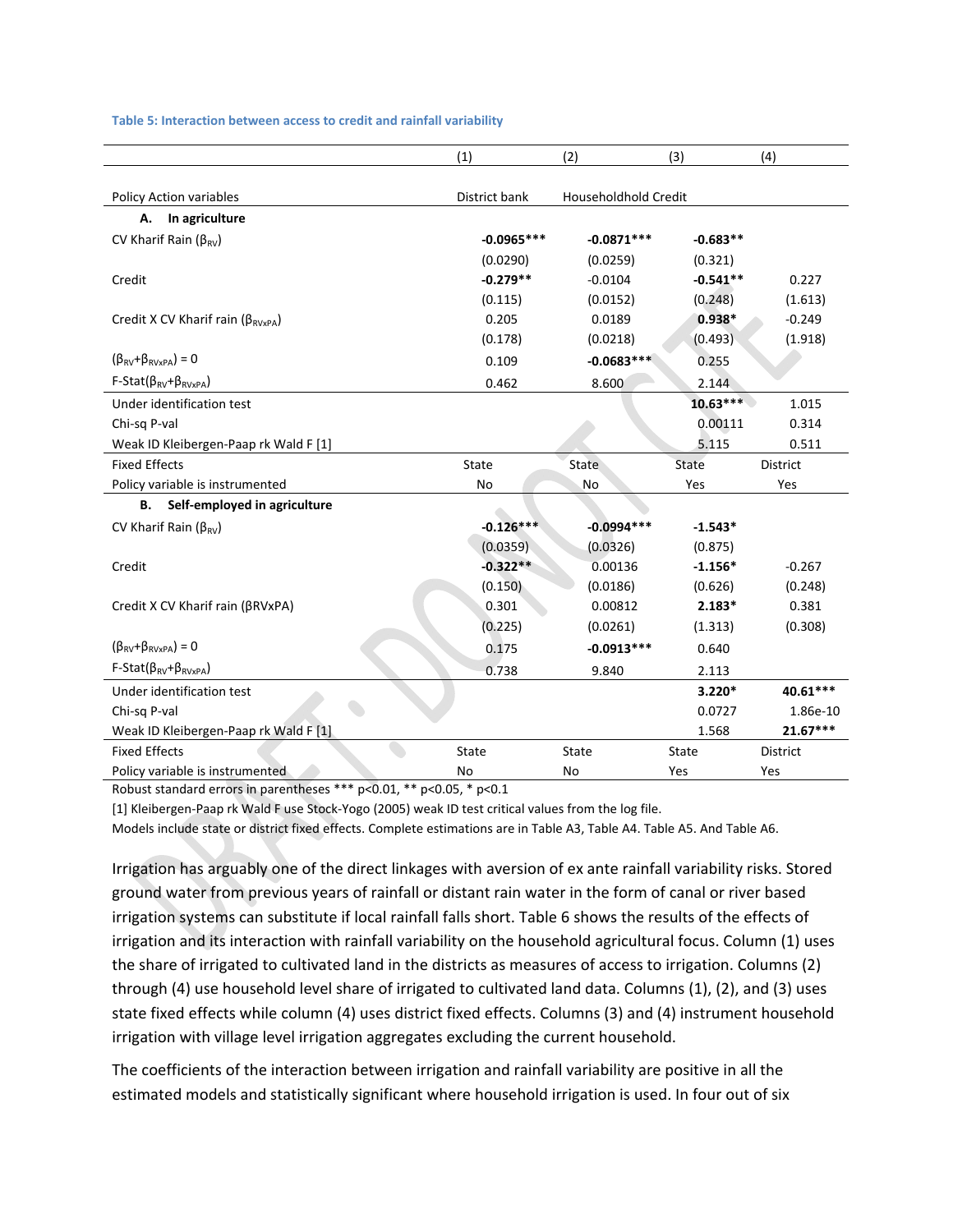specifications the hypothesis that the total effects of rainfall variability and irrigation are significantly different from zero is rejected. Only in specification (column 2) where the household irrigation is not instrumented the null ( $\beta_{RV}$ + $\beta_{RVxPA}$ ) = 0 cannot be rejected at 5 percent level of significance. However, it can be argued that the irrigation variable and its interaction term suffer from endogeneity bias in this specification. Thus, the rejection of the null ( $\beta_{RV}+\beta_{RVxPA}$ ) = 0 in this specification may not be as relevant to the true indicator of the relationships between these factors. On the other hand positive and significant interaction coefficients in district fixed effects instrument variable specifications (column 4) strengthens our hypothesis that household irrigation in combination with local rainfall variability is a significant determinant of agricultural focus of occupation within a household.

|                                                  | (1)                          | (2)                        | (3)          | (4)             |
|--------------------------------------------------|------------------------------|----------------------------|--------------|-----------------|
|                                                  | District irrigation<br>ratio |                            |              |                 |
| In agriculture<br>А.                             |                              | Household Irrigation ratio |              |                 |
|                                                  | $-0.0850***$                 | $-0.135***$                | $-0.160***$  |                 |
| CV Kharif Rain $(\beta_{RV})$                    | (0.0318)                     | (0.0278)                   | (0.0267)     |                 |
| Irrigation ratio                                 | $-0.0103$                    | $-0.0329*$                 | $-0.0666***$ | $-0.0617*$      |
|                                                  | (0.0438)                     | (0.0193)                   | (0.0258)     | (0.0366)        |
| Irrigation ratio X CV Kharif rain (βRVxPA)       | 0.0207                       | $0.0679**$                 | $0.119***$   | $0.0962*$       |
|                                                  | (0.0581)                     | (0.0276)                   | (0.0369)     | (0.0536)        |
| $(\beta_{\text{RV}} + \beta_{\text{RVxPA}}) = 0$ | $-0.0642$                    | $-0.0673**$                | $-0.0406$    |                 |
| $F-Stat(\beta_{RV}+\beta_{RVxPA})$               | 2.414                        | 4.982                      | 1.878        |                 |
| Under identification test                        |                              |                            | 8355 ***     | 2388 ***        |
| Chi-sq P-val                                     |                              |                            | $\mathbf 0$  | $\mathbf 0$     |
| Weak ID Kleibergen-Paap rk Wald F [1]            |                              |                            | 9490 ***     | 2153 ***        |
| <b>Fixed Effects</b>                             | <b>State</b>                 | State                      | <b>State</b> | <b>District</b> |
| Policy variable is instrumented                  | No                           | No                         | Yes          | Yes             |
| Self-employed in agriculture<br>В.               |                              |                            |              |                 |
| CV Kharif Rain ( $\beta_{\text{RV}}$ )           | $-0.111***$                  | $-0.145***$                | $-0.169***$  |                 |
|                                                  | (0.0397)                     | (0.0311)                   | (0.0300)     |                 |
| Irrigation ratio                                 | $-0.00669$                   | $-0.0385*$                 | $-0.0654**$  | $-0.0591$       |
|                                                  | (0.0551)                     | (0.0211)                   | (0.0275)     | (0.0396)        |
| Irrigation ratio X CV Kharif rain (βRVxPA)       | 0.0310                       | $0.0794***$                | $0.125***$   | $0.0990*$       |
|                                                  | (0.0714)                     | (0.0299)                   | (0.0390)     | (0.0579)        |
| $(\beta_{\text{RV}} + \beta_{\text{RVXPA}}) = 0$ | $-0.0798$                    | $-0.0652**$                | $-0.0437$    |                 |
| $F-Stat(\beta_{RV}+\beta_{RVxPA})$               | 2.425                        | 3.912                      | 1.951        |                 |
| Under identification test                        |                              |                            | 7126***      | 1694 ***        |
| Chi-sq P-val                                     |                              |                            | $\Omega$     | $\Omega$        |
| Weak ID Kleibergen-Paap rk Wald F [1]            |                              |                            | 8360 ***     | 1567***         |
| <b>Fixed Effects</b>                             | State                        | State                      | State        | District        |
| Policy variable is instrumented                  | <b>No</b>                    | No                         | Yes          | Yes             |

**Table 6: Interaction between access to irrigation and rainfall variability**

Robust standard errors in parentheses \*\*\* p<0.01, \*\* p<0.05, \* p<0.1

[1] Kleibergen‐Paap rk Wald F use Stock‐Yogo (2005) weak ID test critical values from the log file.

Models include state or district fixed effects. Complete estimations are in Table A3, Table A4. Table A5. And Table A6.

Past as well as current education policy may exert both "pull" as well as "push" towards non‐agricultural occupational choices. Table 7 shows the results of the effects of education and its interaction with rainfall variability on the household agricultural focus. Column (1) uses share of villages with at least one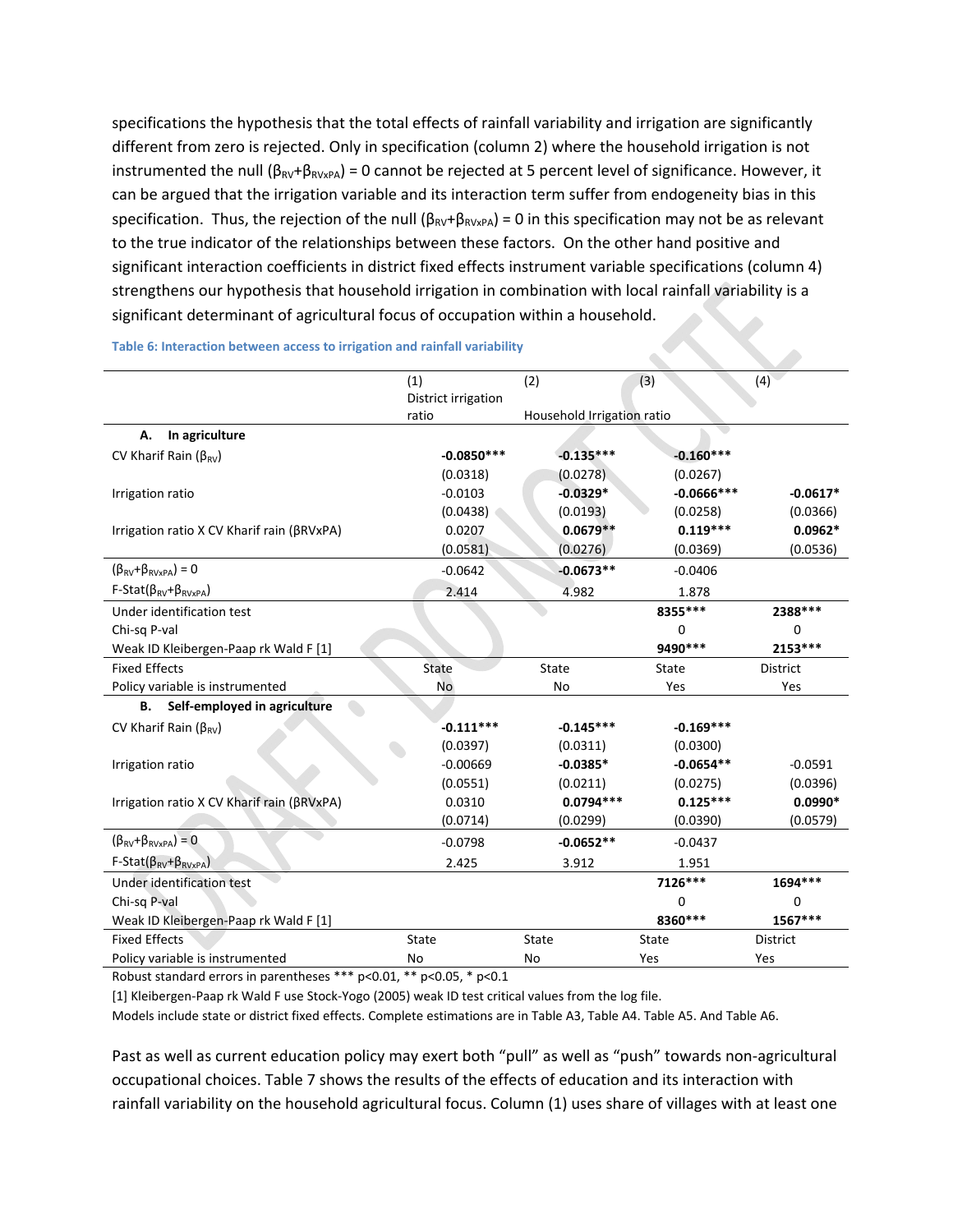middle school in the districts as a measure of current education policy. Columns (2) through (4) use primary plus education of the head of the household as a measure of past education policy action. Columns (1), (2), and (3) uses state fixed effects while column (4) uses district fixed effects. Columns (3) and (4) instrument household education with village level education aggregates excluding the current household.

|                                       | (1)             | (2)               | (3)          | (4)             |
|---------------------------------------|-----------------|-------------------|--------------|-----------------|
|                                       | District middle |                   |              |                 |
|                                       | school          | Head primary plus |              |                 |
| In agriculture<br>А.                  |                 |                   |              |                 |
|                                       |                 |                   |              |                 |
| CV Kharif Rain ( $\beta_{RV}$ )       | $-0.195***$     | $-0.0925***$      | $-0.0762***$ |                 |
|                                       | (0.0331)        | (0.0228)          | (0.0264)     |                 |
| District or household education       | $-0.381***$     | $-0.0464***$      | $-0.154***$  | $-0.0102$       |
|                                       | (0.0514)        | (0.0162)          | (0.0474)     | (0.0794)        |
| Education X CV Kharif rain (βRVxPA)   | $0.385***$      | $0.0611***$       | $-0.00626$   | $-0.280**$      |
|                                       | (0.0761)        | (0.0229)          | (0.0710)     | (0.130)         |
| $(\beta_{RV}+\beta_{RVxPA})=0$        | $0.190***$      | $-0.0314$         | $-0.0824$    |                 |
| $F-Stat(\beta_{RV}+\beta_{RVxPA})$    | 11.62           | 1.298             | 2.205        |                 |
| Under identification test             |                 |                   | 1315***      | 338.9 ***       |
| Chi-sq P-val                          |                 |                   | 0            | $\mathbf 0$     |
| Weak ID Kleibergen-Paap rk Wald F [1] |                 |                   | $712.5***$   | 176.9***        |
| <b>Fixed Effects</b>                  | <b>State</b>    | State             | State        | District        |
|                                       |                 |                   |              |                 |
| Policy variable is instrumented       | <b>No</b>       | <b>No</b>         | Yes          | Yes             |
| Self-employed in agriculture<br>В.    |                 |                   |              |                 |
| CV Kharif Rain ( $\beta_{RV}$ )       | $-0.227***$     | $-0.117***$       | $-0.104***$  |                 |
|                                       | (0.0407)        | (0.0289)          | (0.0326)     |                 |
| district or household education       | $-0.405***$     | $-0.0558***$      | $-0.157***$  | $-0.00347$      |
|                                       | (0.0619)        | (0.0187)          | (0.0507)     | (0.0818)        |
| Education X CV Kharif rain (βRVxPA)   | $0.431***$      | $0.0705***$       | 0.00191      | $-0.300**$      |
|                                       | (0.0905)        | (0.0261)          | (0.0764)     | (0.135)         |
| $(\beta_{RV}+\beta_{RVxPA})=0$        | $0.204***$      | $-0.0466$         | $-0.102*$    |                 |
| $F-Stat(\beta_{RV}+\beta_{RVxPA})$    | 9.300           | 2.001             | 3.073        |                 |
| Under identification test             |                 |                   | 1057***      | 286.9 ***       |
| Chi-sq P-val                          |                 |                   | 0            | $\mathbf 0$     |
| Weak ID Kleibergen-Paap rk Wald F [1] |                 |                   | 582.7***     | 152.2 ***       |
| <b>Fixed Effects</b>                  | State           | State             | State        | <b>District</b> |

#### **Table 7: Interaction between access to education and rainfall variability**

Robust standard errors in parentheses \*\*\* p<0.01, \*\* p<0.05, \* p<0.1

Models include state or district fixed effects. Complete estimations are in Table A3, Table A4. Table A5. And Table A6.

The estimated coefficients of measures of education policy in columns (1) through (3) are all negative and significant as expected. The estimated coefficients in column (4) have the right sign but they are not statistically significantly different from zero. The estimated coefficients of the interaction between education and rainfall variability are positive and significant in columns (1) and (2), not significant in column (3), and have the wrong sign in column (4).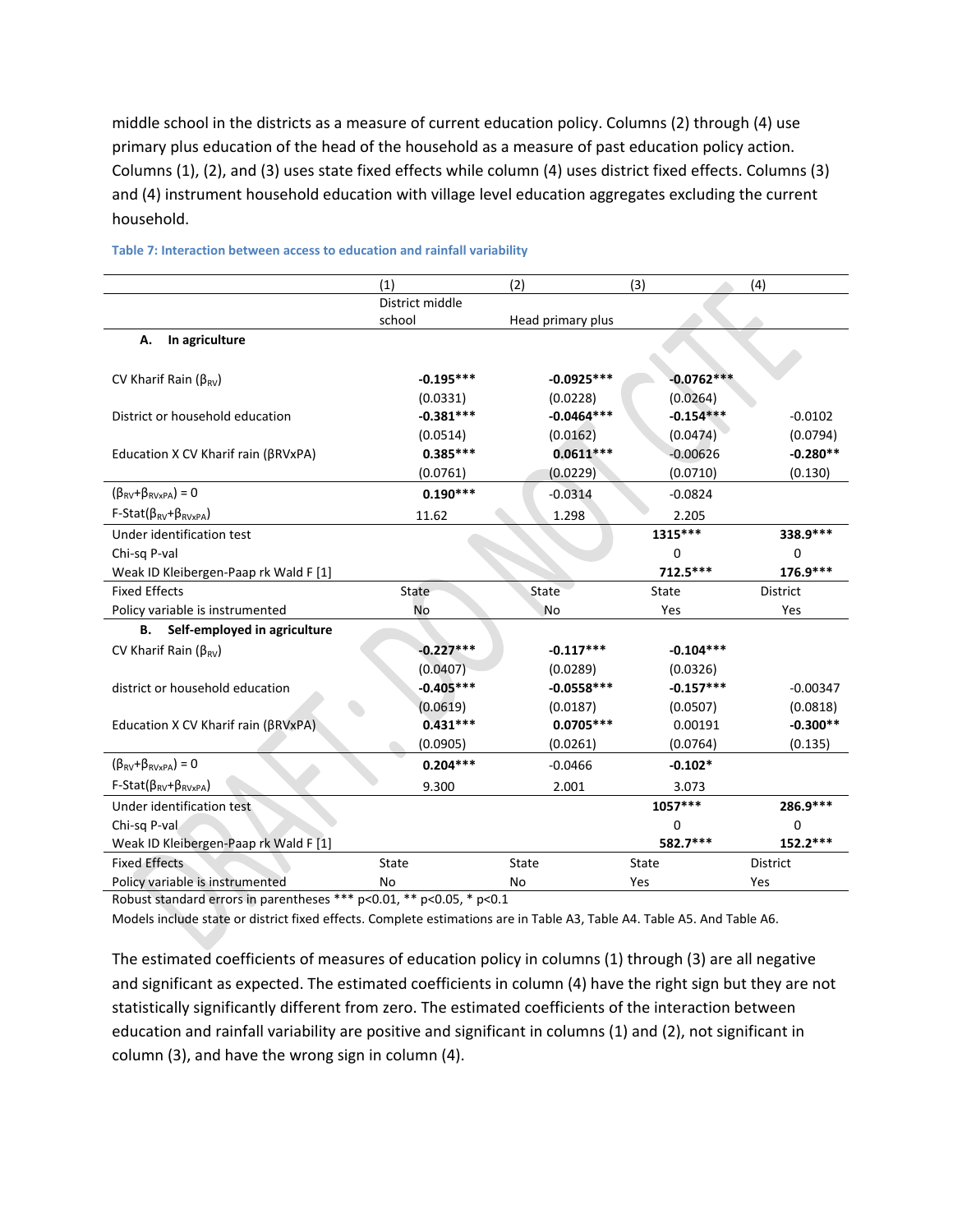The null ( $\beta_{RV}+\beta_{RVxPA}$ ) = 0 is rejected at better than 1 percent and 10 percent level respectively for the share of middle schools (column 1) and for household heads' education (column 2), but could not be rejected when the household level measure was instrumented (column 3). Thus, it is not clear that the net effects of the interaction between education and rainfall variability would help agricultural focus within household more or less likely. This ambiguous result is not unexpected, as education can both increase agricultural productivity and make household agricultural focus more rewarding. On the other hand, education can also open doors for more productive non‐agricultural occupations.

# **7. Conclusions**

Rain-fed agriculture continues to employ a significant share of rural population in India. We used historical local rainfall variability as a measure of the ex-ante risks faced by rural households and analyzed how historical climatic patterns affects the household sectors of employment portfolio in rural India. The theory suggests if agricultural income is subject to high risks from uncertain rainfall, members of agricultural households may choose to get employed in non‐agricultural sectors to hedge against that risk even when the returns from the non-agricultural sectors may be lower than those from the agricultural sector.

We find that high rainfall variability has strong negative effects on the agricultural focus of within household occupational choices. This confirms our hypothesis that local variability in rainfall "pushes" household members towards employment in non-agricultural sector. Data limitations do not allow us measure the extent to which being pushed out of agriculture affects household welfare or wage and non-wage earnings. However, the strong correlations between local rainfall variability and intrahousehold sectoral diversity points towards the predominance of the *ex ante* "push" factor rather than the "pull" of higher potential earnings in the non‐agricultural sectors driving the agricultural household members to choose non-agricultural employments and likely lower household earnings for those exposed to this *ex ante* risk.

Without corrective policy actions mitigating the likely increased rainfall risks due to climate change, exposed households may have no choice but to allocate more labor to low risk low return nonagricultural activities as a means of adaptations to climate change. The most direct approach to avoid the low risk low return outcome is for the policy makers to create a market for rainfall indexed insurance products. In recent years the Government of India has started rainfall insurance schemes in some parts of the country. However, it is too early to conduct national level analysis of the effectiveness of rainfall insurance.

The second direct policy action related to mitigation of ex ante rainfall risks is through expansion of irrigation. India has a sizable irrigation infrastructure at the national level and we were able to measure its effects in combination with rainfall variability on household employment choices. We expected irrigation to be a major source of ex‐ante rainfall variability risk mitigating strategy where available. Our results confirm this hypothesis and show that irrigation can be an alternative to the use of occupational diversity as an ex‐ante climate risk mitigation strategy for rural households in India.

Finally, policies that improve access to education, credit, roads, and information, such as postal services, are expected to have two kinds of potential effects. First, better access to education, markets, and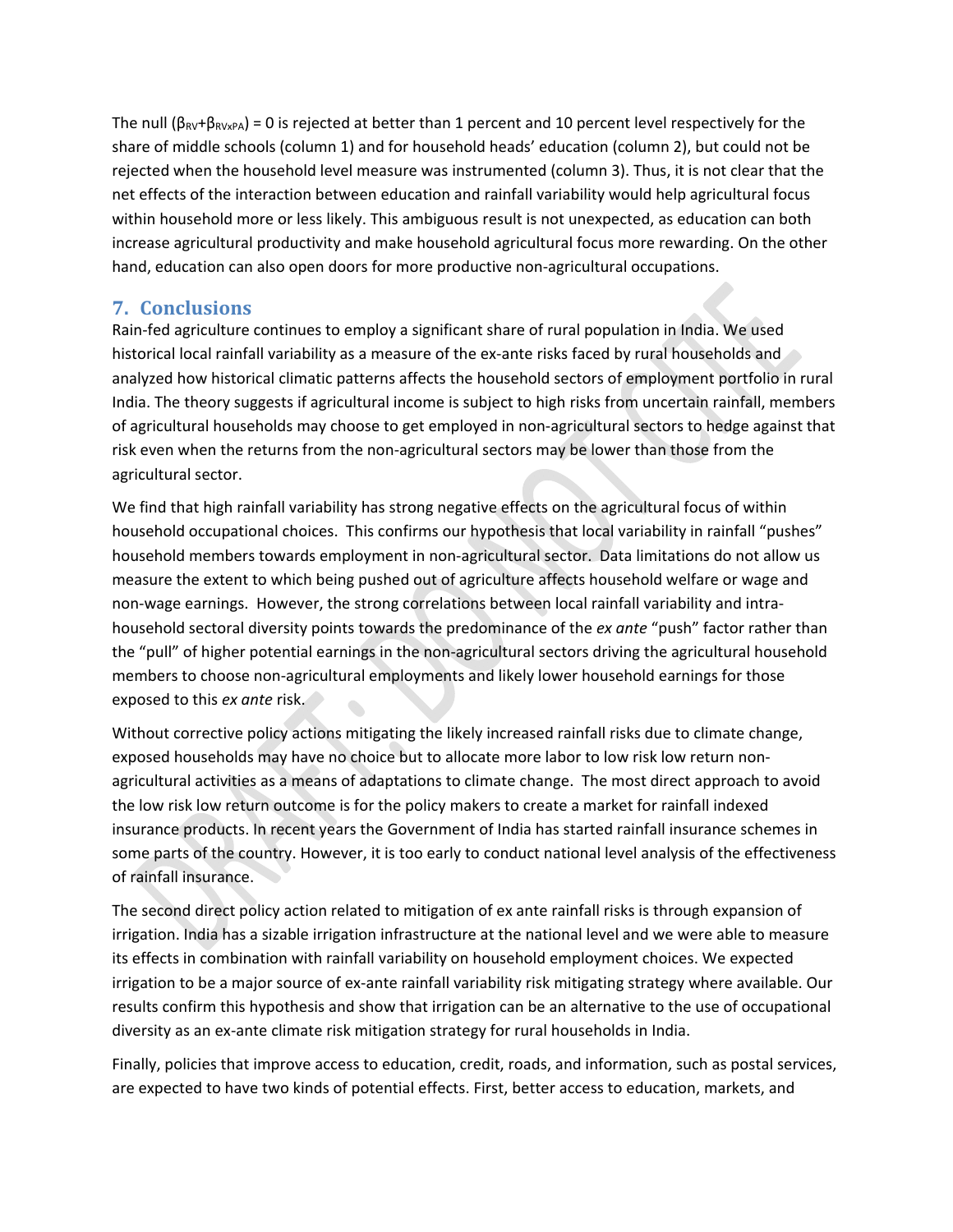information may make agriculture more productive, and thus reduce the need for seeking low return non‐agricultural activities to reduce *ex ante* rainfall risks. If this is the predominant channel through which access to education, information, and markets, affects intra-household employment choices, we would expect households with access to these services to be more focused on agriculture.

On the other hand access to the same set of services, namely, education, information, and markets, also allows employment in high-return non-agricultural sectors. If access to these services predominantly extends the "pull" of high-return non-agricultural activities, then we would expect the combination of high *ex ante* rainfall risks and access to education, information, and markets, to reduce the household focus on agriculture.

We find that policies that improved access to education, credit, roads, and postal services, appear to increase the agricultural focus of household members. However, the results are not always robust to the various specifications. Thus, it is not clear if access to these services diminishes the "push" *ex ante* rainfall risks or increases the "pull" of high-return non-agricultural employments. In either case, the agricultural households are likely to gain when they have access to more of these services.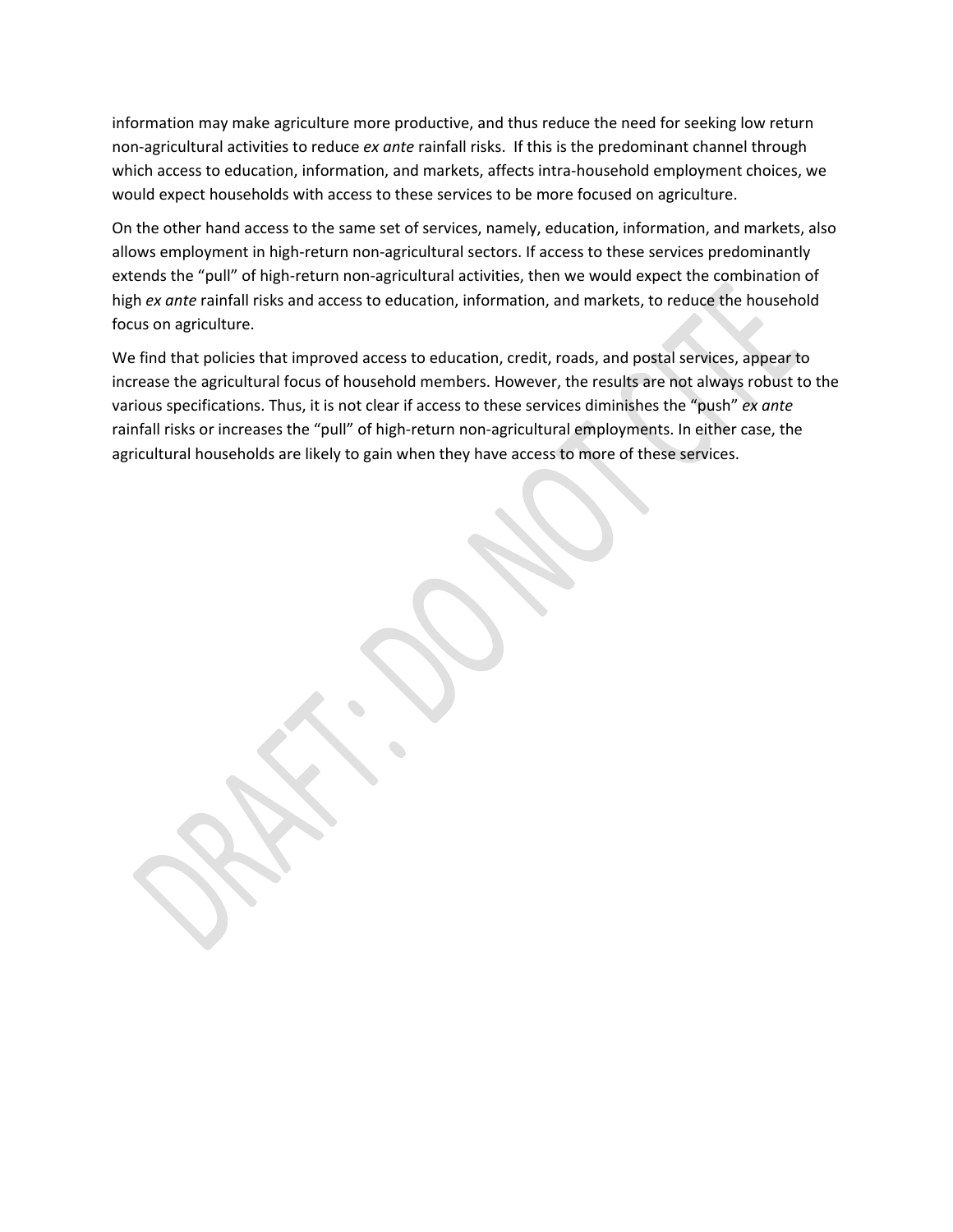### **References**

- Horrace, W. C., & Oaxaca, R. L. (2006). Results on the bias and inconsistency of ordinary least squares forthe linear probability model. *Economic Letters*, 321‐327.
- Bandyopadhyay, S., & Skoufias, E. (2013). Rainfall variability, occupational choice, and welfare in rural Bangladesh. *Review of Economics of the Household*, DOI 10.1007/s11150‐013‐9203‐z.
- Cole, S., Giné, X., & Vickery, J. (2013). *How Dose Risk Management Influence Production Decisions? Evidence from a Field Experiment.* Washington DC: Policy Research Working Paper 6546, World Bank.
- Deininger, K., & Olinto, P. (2001). Rural Nonfarm Employment and Income Diversification in Colombia. *World Development*, 455–465.
- Dercon, S. (1996). Risk, Crop Choice and Savings: Evidence from Tanzania. *Economic Development and Cultural Change*, 385‐415.
- Dercon, S., & Hoddinott, J. (2003). *Health, shocks and poverty persistence.* WIDER Discussion Papers // World Institute for Development Economics (UNU‐WIDER) 2003/08.
- Dercon, S., & Krishnan, P. (2000). Vulnerability, seasonality and poverty in Ethiopia. *The Journal of Development Studies*, 25‐53.
- Ellis, F. (2004). *Occupational Diversification in Developing Countries and the Implications for Agricultural Policy.* London: Programme of Advisory and Support Services to DFID (PASS).
- Eswaran, M., & Kotwal, A. (1990). Implications of Credit Constraints for Risk Behaviour in Less Developed Economies. *Oxford Economic Papers*, 473‐482.
- Government of India. (2013). *Economic Survey 2012‐2013.* New Delhi: Ministry of Finance.
- Ito, T., & Kurosaki, T. (2009). Weather Risk, Wages in Kind, and the Off‐Farm Labor Supply of Agricultural Households in a Developing Country. *American Journal of Agricultural Economics*, 697‐710.
- Jalan, J., & Ravallion, M. (1999). Are the Poor Less Well Insured? Evidence on Vulnerability to Income Risk in Rural China. *Journal of Development Economics*, 61–82.
- Kanwar, S. (1999). Does risk matter? The case of wage‐labour allocation by owner‐cultivators. *Applied Economics*, 307‐317.
- Kazianga, H., & Udry, C. (2006). Consumption smoothing? Livestock, insurance and drought in rural Burkina Faso. *Journal of Development Economics*, 413–446.
- Key, N., Roberts, M. J., & O'Donoghue, E. (2006). Risk and farm operator labour supply. *Applied Economics*, 573–586.
- Klaassen, F., & Magnus, J. (2001). Are Points in Tennis Independent and Identically Distributed? Evidence From a Dynamic Binary Panel Data Model. *Journal of the American Statistical Association*, 500‐ 509.
- Lanjouw, J. O., & Lanjouw, P. (1995). *Rural Nonfarm Employment, A Survey.* Washington DC: Policy Research Working Paper 1463, World Bank.
- Lanjouw, J. O., & Lanjouw, P. (2001). The rural non-farm sector: issues and evidence from developing countries. *Agricultural Economics*, 1‐23.
- Lanjouw, P., & Murgai, R. (2009). Poverty decline, agricultural wages, and nonfarm employment in rural India: 1983–2004. *Agricultural Economics*, 243‐264.
- Menon, N. (2009). Rainfall Uncertainty and Occupational Choice in Agricultural Households of Rural Nepal. *Journal of Development Studies*, 864‐888.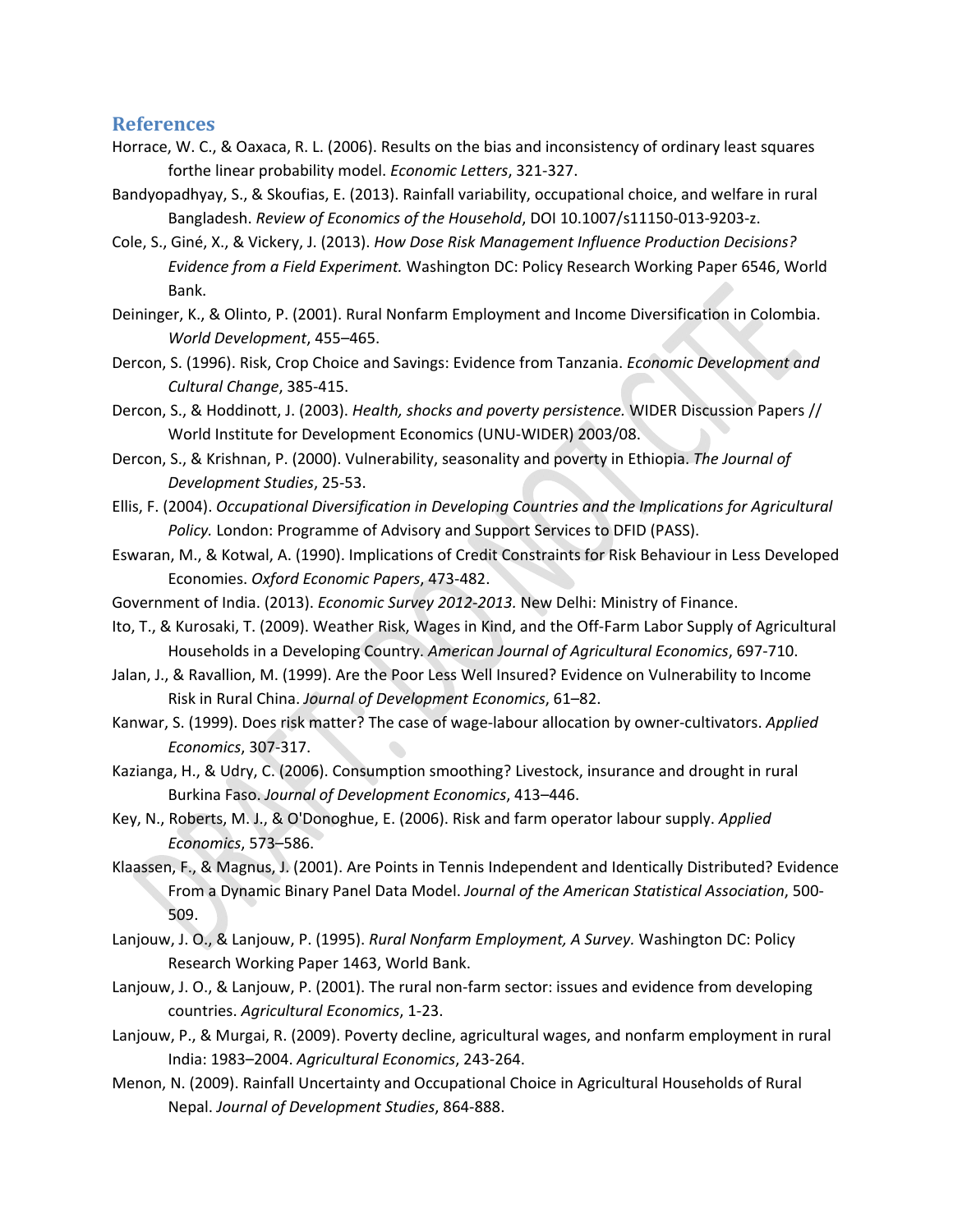- Menon, N., & Subramanian, N. (2008). Learning, diversification and the nature of risk. *Economic Theory*, 117–145.
- Mishra, A. K., & Goodwin, B. K. (1998). Income risk and allocation of labour time: an empirical investigation. *Applied Economics*, 1549‐1555.
- Morduch, J. (1995). Income Smoothing and Consumption Smoothing. *Journal of Economic Perspectives*, 103‐114.
- Mueller, V. A., & Osgood, D. E. (2009). Long‐term Impacts of Droughts on Labour Markets in Developing Countries: Evidence from Brazil. *Journal of Development Studies*, 1651‐1662.
- Mullahy, J. (1990). Weighted least squares estimation of the linear probability model, revisited. *Economics Letters*, 35‐41.
- Reardon, T., Berdegué, J., Barrett, C. B., & Stamoulis, K. (2006). Household Income Diversification into Rural Nonfarm Activities. In S. Haggblade, P. Hazell, & T. Reardon, *Transforming the Rural Nonfarm Economy.* Baltimore: Johns Hopkins University Press.
- Rosenzweig, M., & Binswanger, H. (1993). Wealth, Weather Risk and the Composition and Profitability of Agricultural Investments. *The Economic Journal*, 56–78.
- Rosenzweig, M., & Wolpin, K. (1993). Credit Market Constraints, Consumption Smoodiing, and the Accumulation of Durable Production Assets in Low‐Income Countries: Investments in Bullocks in India. *Journal of Political Economy*, 223‐244.
- Shenoy, A. (2013). *Risk and Economic Under‐specialization: Why the Pin‐Maker Grows Cassava on the Side.* Working paper available at SSRN: http://ssrn.com/abstract=2211799 or http://dx.doi.org/10.2139/ssrn.2211799.

World Bank. (2012). *World Development Indicators.* Washington DC: The World Bank.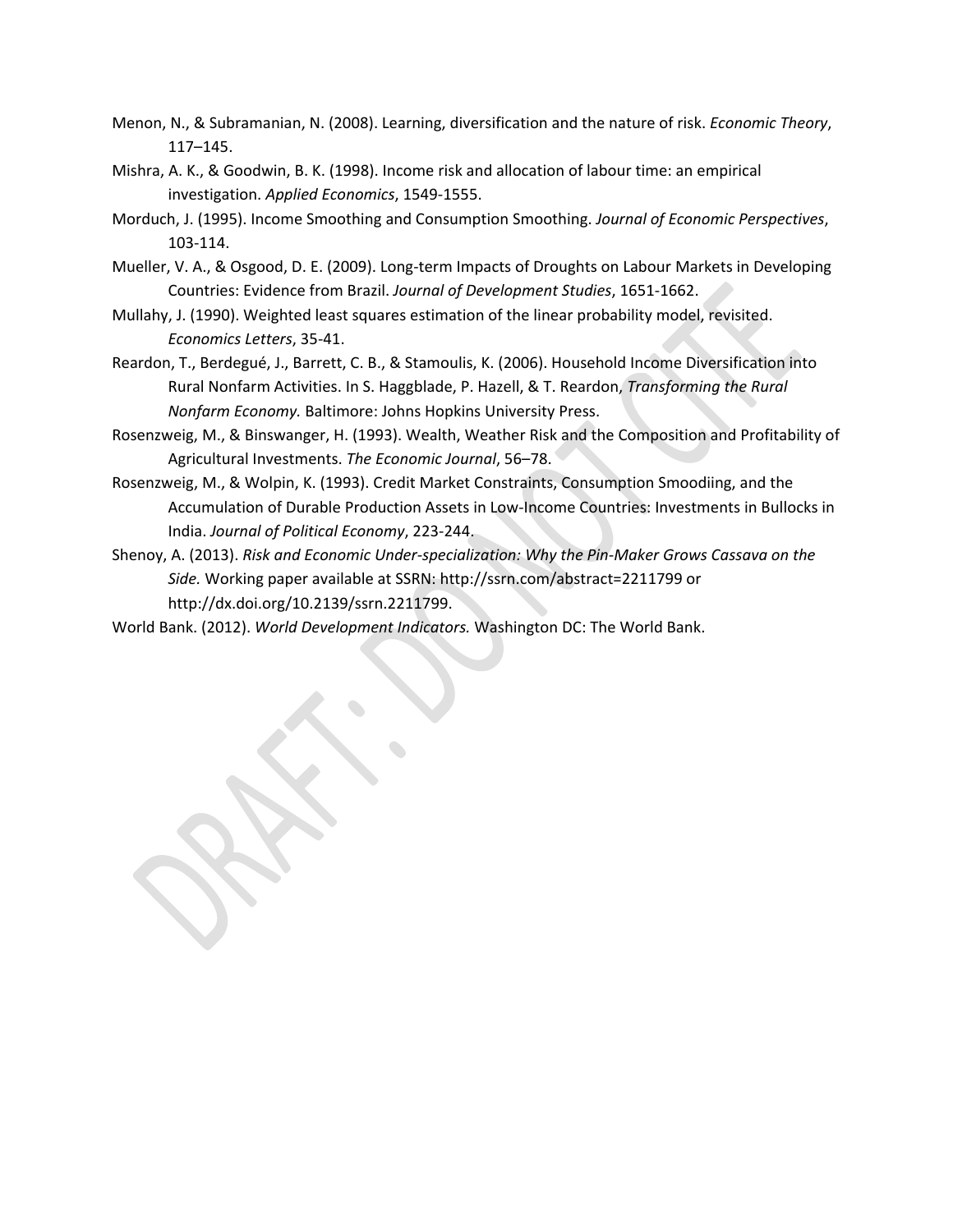### Annex Tables

### **Table A1: All the variables of analysis with descriptive statistics**

| Description                                                               | N     | Mean  | S.E.   |
|---------------------------------------------------------------------------|-------|-------|--------|
| <b>Non-head member indicators</b>                                         |       |       |        |
| "In agriculture" for all households with heads engaged in agriculture,    |       |       |        |
| takes the value 1 if the non-head member report to be engaged in          |       |       |        |
| agriculture and 0 otherwise                                               | 60895 | 87.8% | 0.0013 |
| "Self-employed in agriculture" for all households with heads self         |       |       |        |
| employed in agriculture, takes the value 1 if the non-head member         |       |       |        |
| report to be self-employed in agriculture and 0 otherwise                 | 41499 | 86.6% | 0.0017 |
| Age of the non-head member in years                                       | 60895 | 30    | 0.0476 |
| "Male" takes the value 1 if the non-head member is male and 0             |       |       |        |
| otherwise                                                                 | 60895 | 49.6% | 0.0020 |
| "Completed primary" takes the value 1 if the non-head member has          |       |       |        |
| completed primary education and 0 otherwise                               | 60882 | 14.7% | 0.0014 |
| "Completed secondary" takes the value 1 if the non-head member            |       |       |        |
| has completed secondary education and 0 otherwise                         | 60882 | 24.3% | 0.0017 |
| "Completed higher secondary" takes the value 1 if the non-head            |       |       |        |
| member has completed higher secondary education and 0 otherwise           | 60882 | 3.2%  | 0.0007 |
| "Graduate and above" takes the value 1 if the non-head member has         |       |       |        |
| more than higher secondary education and 0 otherwise                      | 60882 | 2.1%  | 0.0006 |
| "Married" takes the value 1 if the non-head member is married and 0       |       |       |        |
| otherwise                                                                 | 60895 | 65.4% | 0.0019 |
| Household and head of the household indicators                            |       |       |        |
| "Credit" takes the value 1 if the household used cash or in kind credit   |       |       |        |
| in last year and 0 otherwise                                              | 30517 | 59.3% | 0.0028 |
| "Cultivable land" is the total cultivable land in hectares operated by    |       |       |        |
| the household                                                             | 30517 | 1.23  | 0.0111 |
| "Irrigation ratio" is the proportion of area irrigated to cultivated land |       |       |        |
| by the household                                                          | 30517 | 48.3% | 0.0027 |
| "Female members" number of female household members aged 10               |       |       |        |
| years or more                                                             | 30517 | 2.3   | 0.0069 |
| "Male members" number of male household members aged 10 years             |       |       |        |
| or more                                                                   | 30517 | 2.5   | 0.0074 |
| "Dependents" number of household members below 15 and above               |       |       |        |
| 64 years of age                                                           | 30517 | 2.1   | 0.0105 |
| "Schedule tribe" takes the value 1 if the household belongs to            |       |       |        |
| schedule tribes and 0 otherwise                                           | 30517 | 20.0% | 0.0023 |
| "Schedule caste" takes the value 1 if the household belongs to            |       |       |        |
| schedule castes and 0 otherwise                                           | 30517 | 15.4% | 0.0021 |
| "Other backward class" takes the value 1 if the household belongs to      |       |       |        |
| other backward classes and 0 otherwise                                    | 30517 | 39.1% | 0.0028 |
|                                                                           |       |       |        |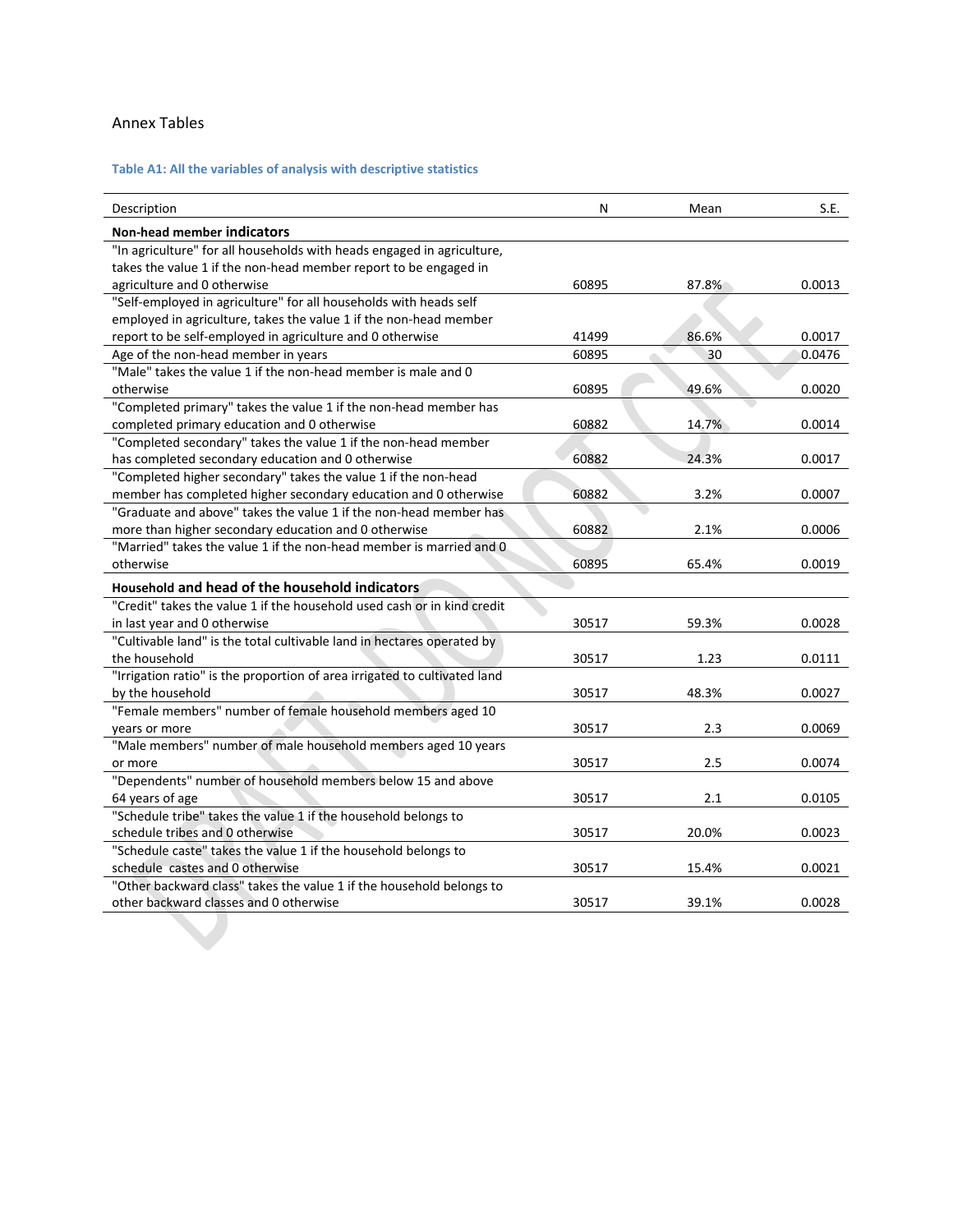### **Table A1: All the variables of analysis with descriptive statistics**

| Description                                                                                                      | N     | Mean    | S.E.   |
|------------------------------------------------------------------------------------------------------------------|-------|---------|--------|
| "Hinduism" takes the value 1 if the household practices Hinduism and                                             |       |         |        |
| 0 otherwise                                                                                                      | 30517 | 82.9%   | 0.0022 |
| "Islam" takes the value 1 if the household practices Islam and 0                                                 |       |         |        |
| otherwise                                                                                                        | 30517 | 6.3%    | 0.0014 |
| "Christianity" takes the value 1 if the household practices Christianity                                         |       |         |        |
| and 0 otherwise                                                                                                  | 30517 | 6.6%    | 0.0014 |
| "Head primary plus" takes the value 1 if the head of the household                                               |       |         |        |
| has primary or more education and 0 otherwise                                                                    | 30517 | 41.4%   | 0.0028 |
| "Old head" takes the value 1 if the head of the household is above 65                                            |       |         |        |
| years old and 0 otherwise                                                                                        | 30517 | 11.2%   | 0.0018 |
| "Male head" takes the value 1 if the head of the household is male                                               |       |         |        |
| and 0 otherwise                                                                                                  | 30517 | 95.9%   | 0.0011 |
|                                                                                                                  |       |         |        |
| <b>Village indicators</b><br>"Village credit" is the share of households in the village used credit              |       |         |        |
|                                                                                                                  |       |         |        |
| last year<br>"Village irrigation ratio" is the ratio of area irrigated to area cultivable                        | 5817  | 51.3%   | 0.0021 |
|                                                                                                                  |       |         |        |
| in the village<br>"Village education" is the share of heads in the village with more than                        | 5817  | 55.1%   | 0.0052 |
| primary education                                                                                                | 5817  | 41.5%   | 0.0029 |
| <b>District indicators</b>                                                                                       |       |         |        |
|                                                                                                                  |       |         |        |
|                                                                                                                  |       |         |        |
| "CV Kharif rain" is the coefficient of variation for Kharif season rain                                          |       |         |        |
| between 1960-1999                                                                                                | 554   | 0.73    | 0.0081 |
| "Normal Kharif rain" is the long term mean Kharif season rain                                                    |       |         |        |
| between 1960-1999                                                                                                | 554   | 220     | 4.8922 |
| "Normal annual temperature" is the long term mean annual                                                         |       |         |        |
| temperature between 1960-1999                                                                                    | 554   | 25      | 0.0802 |
| "District road" is the share of villages with paved roads in a district                                          | 554   | 75.1%   | 0.0117 |
| "District post office" is the share of villages with post telegraph and                                          |       |         |        |
| telephone service offices in a district                                                                          | 554   | 49.7%   | 0.0118 |
| "District bank" is the share of villages with banks in a district                                                | 554   | 10.2%   | 0.0063 |
| "District middle school" is the share of villages with middle schools                                            |       |         |        |
| in a district                                                                                                    | 554   | 32.3%   | 0.0092 |
| "District irrigation ratio" is the ratio of area irrigated to area                                               |       |         |        |
| cultivable in the district                                                                                       | 554   | 39.0%   | 0.0125 |
| "District population" is the total population of a district as of 2001                                           | 554   | 1800000 | 55000  |
| District flat ground" takes the value 1 if on an average the ground in                                           |       |         |        |
| the district is flat and 0 otherwise                                                                             | 554   | 47.8%   | 0.0212 |
| District hilly ground" takes the value 1 if on an average the ground in<br>the district is hilly and 0 otherwise | 554   | 10.8%   | 0.0132 |

Source: Authors' calculations.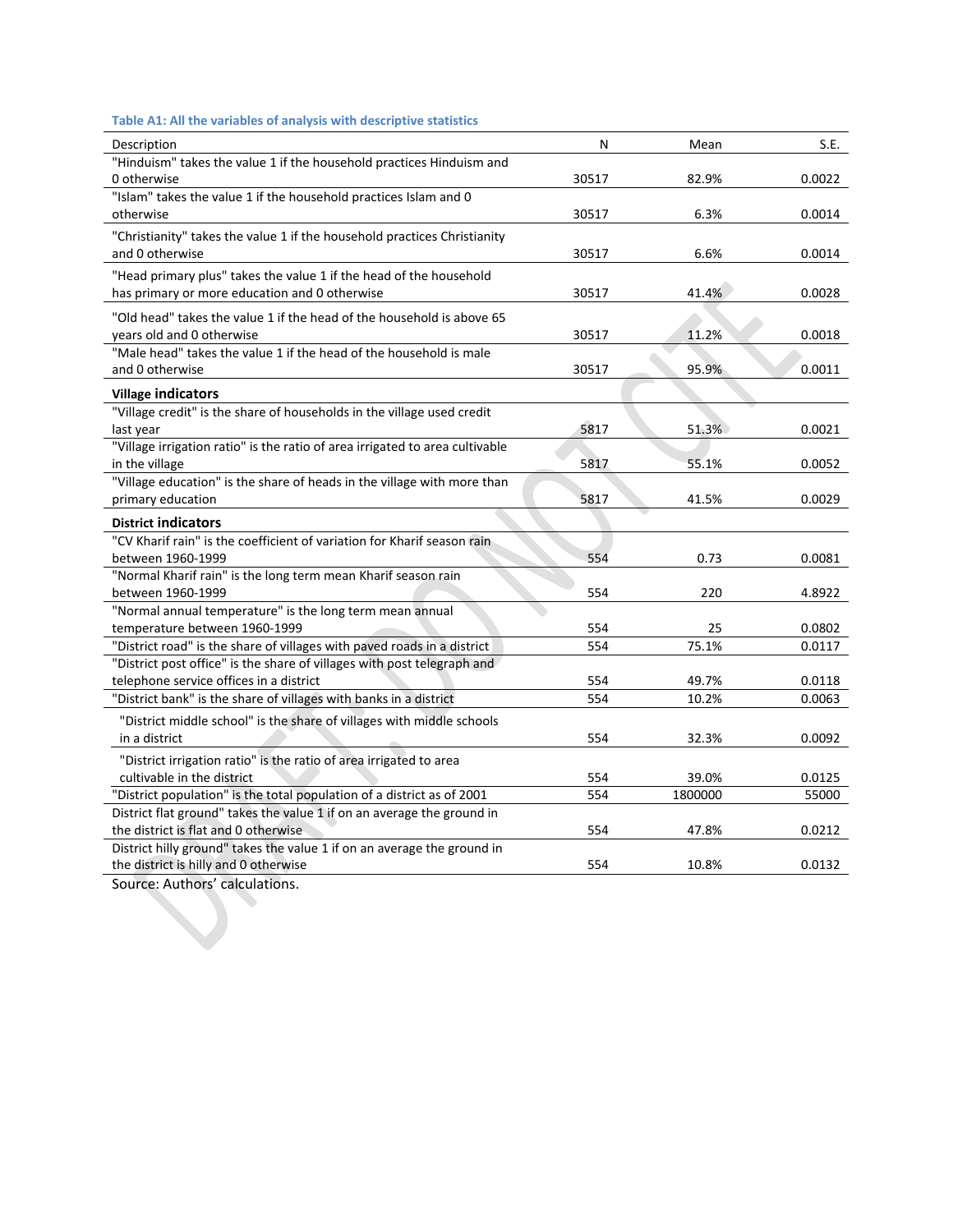### **Table A2: The effects of rainfall variability on the probability of agricultural focus**

|                            | (1)            | (2)            | (3)                          | (4)                 |
|----------------------------|----------------|----------------|------------------------------|---------------------|
| Dependent Variables        | In agriculture |                | Self-employed in agriculture |                     |
| Policy / Interactions      | No Policy      | All Policies   | No Policy                    | <b>All Policies</b> |
|                            |                |                |                              |                     |
| CV Kharif rain             | $-0.0749***$   | $-0.0728***$   | $-0.0937***$                 | $-0.0760***$        |
|                            | (0.0219)       | (0.0259)       | (0.0277)                     | (0.0288)            |
| Normal Kharif rain         | $-0.000140***$ | $-0.000140***$ | $-0.000106***$               | $-0.000137***$      |
|                            | $(2.99e-05)$   | $(3.08e-05)$   | $(3.41e-05)$                 | $(3.43e-05)$        |
| Normal annual temperature  | $-0.00668***$  | $-0.00533**$   | $-0.00404$                   | $-0.00482$          |
|                            | (0.00225)      | (0.00260)      | (0.00291)                    | (0.00296)           |
| District road              |                | $-0.138***$    |                              | $-0.133***$         |
|                            |                | (0.0216)       |                              | (0.0233)            |
| District post office       |                | $-0.00636$     |                              | $-0.0213$           |
|                            |                | (0.0153)       |                              | (0.0183)            |
| District bank              |                | $-0.00356$     |                              | $-0.0113$           |
|                            |                | (0.0294)       |                              | (0.0388)            |
| Credit                     |                | 0.00559        |                              | $0.00700*$          |
|                            |                | (0.00366)      |                              | (0.00418)           |
| District irrigation ratio  |                | 0.0203         |                              | $0.0298**$          |
|                            |                | (0.0126)       |                              | (0.0144)            |
| Irrigation ratio           |                | $0.0131***$    |                              | $0.0154***$         |
|                            |                | (0.00443)      |                              | (0.00511)           |
| District middle school     |                | $-0.0693***$   |                              | $-0.0575**$         |
|                            |                | (0.0213)       |                              | (0.0244)            |
| Head primary plus          |                | $-0.00745*$    |                              | $-0.00619$          |
|                            |                | (0.00398)      |                              | (0.00440)           |
| Age                        | $0.000197*$    | 0.000176       | 0.000290**                   | 0.000235            |
|                            | (0.000115)     | (0.000127)     | (0.000141)                   | (0.000143)          |
| Male                       | $-0.0624***$   | $-0.0678***$   | $-0.0732***$                 | $-0.0754***$        |
|                            | (0.00386)      | (0.00426)      | (0.00464)                    | (0.00474)           |
| Completed primary          | $-0.0500***$   | $-0.0445***$   | $-0.0468$ ***                | $-0.0443***$        |
|                            | (0.00437)      | (0.00476)      | (0.00512)                    | (0.00526)           |
| Completed secondary        | $-0.0965***$   | $-0.0878***$   | $-0.0925***$                 | $-0.0850***$        |
|                            | (0.00430)      | (0.00473)      | (0.00499)                    | (0.00516)           |
| Completed higher secondary | $-0.162***$    | $-0.151***$    | $-0.159***$                  | $-0.151***$         |
|                            | (0.0108)       | (0.0112)       | (0.0115)                     | (0.0117)            |
| Graduate and above         | $-0.394***$    | $-0.388***$    | $-0.390***$                  | $-0.383***$         |
|                            | (0.0149)       | (0.0155)       | (0.0155)                     | (0.0159)            |
| Married                    | $0.0146***$    | 0.00932**      | 0.00785*                     | 0.00762             |
|                            | (0.00371)      | (0.00414)      | (0.00456)                    | (0.00465)           |
| Female members             | $-0.00791***$  | $-0.00839***$  | $-0.00940***$                | $-0.00894***$       |
|                            | (0.00160)      | (0.00171)      | (0.00189)                    | (0.00190)           |
| Male members               | $-0.00244*$    | $-0.00321**$   | $-0.00253$                   | $-0.00229$          |
|                            | (0.00146)      | (0.00160)      | (0.00173)                    | (0.00175)           |
| Dependents                 | 0.000858       | 0.000854       | 0.00177                      | 0.00108             |
|                            | (0.00104)      | (0.00114)      | (0.00126)                    | (0.00127)           |
| Old head                   | $-0.0162***$   | $-0.0185***$   | $-0.0153***$                 | $-0.0185***$        |
|                            | (0.00542)      | (0.00575)      | (0.00593)                    | (0.00609)           |
| Male head                  | $0.0185**$     | 0.0139         | $0.0212**$                   | 0.0163              |
|                            | (0.00815)      | (0.00950)      | (0.0104)                     | (0.0107)            |
| Cultivable land            | $0.0104***$    | $0.0100***$    | $0.0110***$                  | $0.0106***$         |
|                            | (0.00106)      | (0.00110)      | (0.00120)                    | (0.00119)           |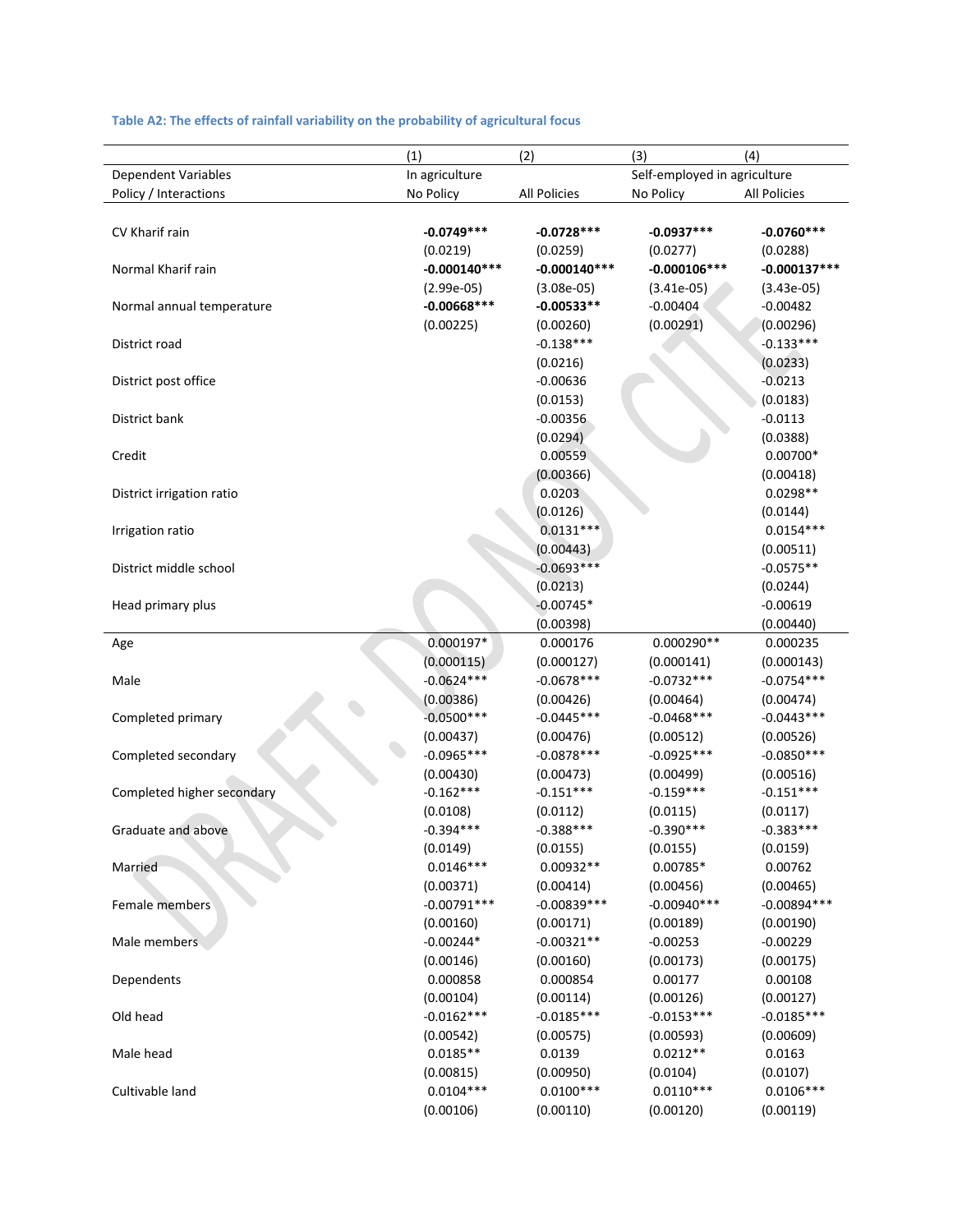|                            | (1)            | (2)                 | (3)                          | (4)                 |
|----------------------------|----------------|---------------------|------------------------------|---------------------|
| <b>Dependent Variables</b> | In agriculture |                     | Self-employed in agriculture |                     |
| Policy / Interactions      | No Policy      | <b>All Policies</b> | No Policy                    | <b>All Policies</b> |
|                            |                |                     |                              |                     |
| Schedule tribe             | $0.0212***$    | 0.00767             | 0.00966                      | 0.00205             |
|                            | (0.00576)      | (0.00655)           | (0.00730)                    | (0.00755)           |
| Schedule caste             | $-0.00189$     | $-0.0124*$          | $-0.0206***$                 | $-0.0229***$        |
|                            | (0.00562)      | (0.00654)           | (0.00752)                    | (0.00783)           |
| Other backward class       | $-0.0102**$    | $-0.00993*$         | $-0.0127**$                  | $-0.0134**$         |
|                            | (0.00488)      | (0.00529)           | (0.00571)                    | (0.00581)           |
| Hinduism                   | $-0.00514$     | 0.00523             | $-0.00924$                   | 0.00314             |
|                            | (0.0107)       | (0.0120)            | (0.0134)                     | (0.0135)            |
| Islam                      | $-0.0820***$   | $-0.0755***$        | $-0.0889***$                 | $-0.0756***$        |
|                            | (0.0138)       | (0.0157)            | (0.0173)                     | (0.0176)            |
| Christianity               | $0.0309**$     | $0.0358***$         | $0.0430***$                  | $0.0418***$         |
|                            | (0.0126)       | (0.0132)            | (0.0144)                     | (0.0141)            |
| District population        | $-7.24e-09***$ | $-4.24e-09**$       | $-5.84e-09***$               | $-3.74e-09*$        |
|                            | $(1.67e-09)$   | $(1.95e-09)$        | $(2.15e-09)$                 | $(2.23e-09)$        |
| District flat ground       | 0.00218        | 0.00760             | 0.00296                      | 0.00658             |
|                            | (0.00415)      | (0.00490)           | (0.00559)                    | (0.00581)           |
| District hilly ground      | 0.000272       | 0.00126             | 0.00377                      | 0.00148             |
|                            | (0.0108)       | (0.0110)            | (0.0117)                     | (0.0119)            |
| Constant                   | $1.208***$     | $1.289***$          | $1.153***$                   | $1.268***$          |
|                            | (0.0625)       | (0.0726)            | (0.0791)                     | (0.0816)            |
|                            |                |                     |                              |                     |
| Observations               | 59,480         | 46,844              | 41,152                       | 38,851              |
| R-squared                  | 0.141          | 0.135               | 0.143                        | 0.137               |
| F-Stat                     | 127.9          | 82.06               | 102.5                        | 73.30               |
| <b>Fixed Effects</b>       | State          | State               | State                        | State               |

Robust standard errors in parentheses \*\*\* p<0.01, \*\* p<0.05, \* p<0.1

 $\begin{picture}(20,20) \put(0,0){\line(1,0){10}} \put(10,0){\line(1,0){10}} \put(10,0){\line(1,0){10}} \put(10,0){\line(1,0){10}} \put(10,0){\line(1,0){10}} \put(10,0){\line(1,0){10}} \put(10,0){\line(1,0){10}} \put(10,0){\line(1,0){10}} \put(10,0){\line(1,0){10}} \put(10,0){\line(1,0){10}} \put(10,0){\line(1,0){10}} \put(10,0){\line(1$ 

 $\begin{picture}(20,20) \put(0,0){\dashbox{0.5}(20,0){ }} \thicklines \put(0,0){\dashbox{0.5}(20,0){ }} \thicklines \put(0,0){\dashbox{0.5}(20,0){ }} \thicklines \put(0,0){\dashbox{0.5}(20,0){ }} \thicklines \put(0,0){\dashbox{0.5}(20,0){ }} \thicklines \put(0,0){\dashbox{0.5}(20,0){ }} \thicklines \put(0,0){\dashbox{0.5}(20,0){ }} \thicklines \put(0,0){\dashbox{0.5}(20,0){ }} \thicklines \put(0,0){\dash$ 

*Communication*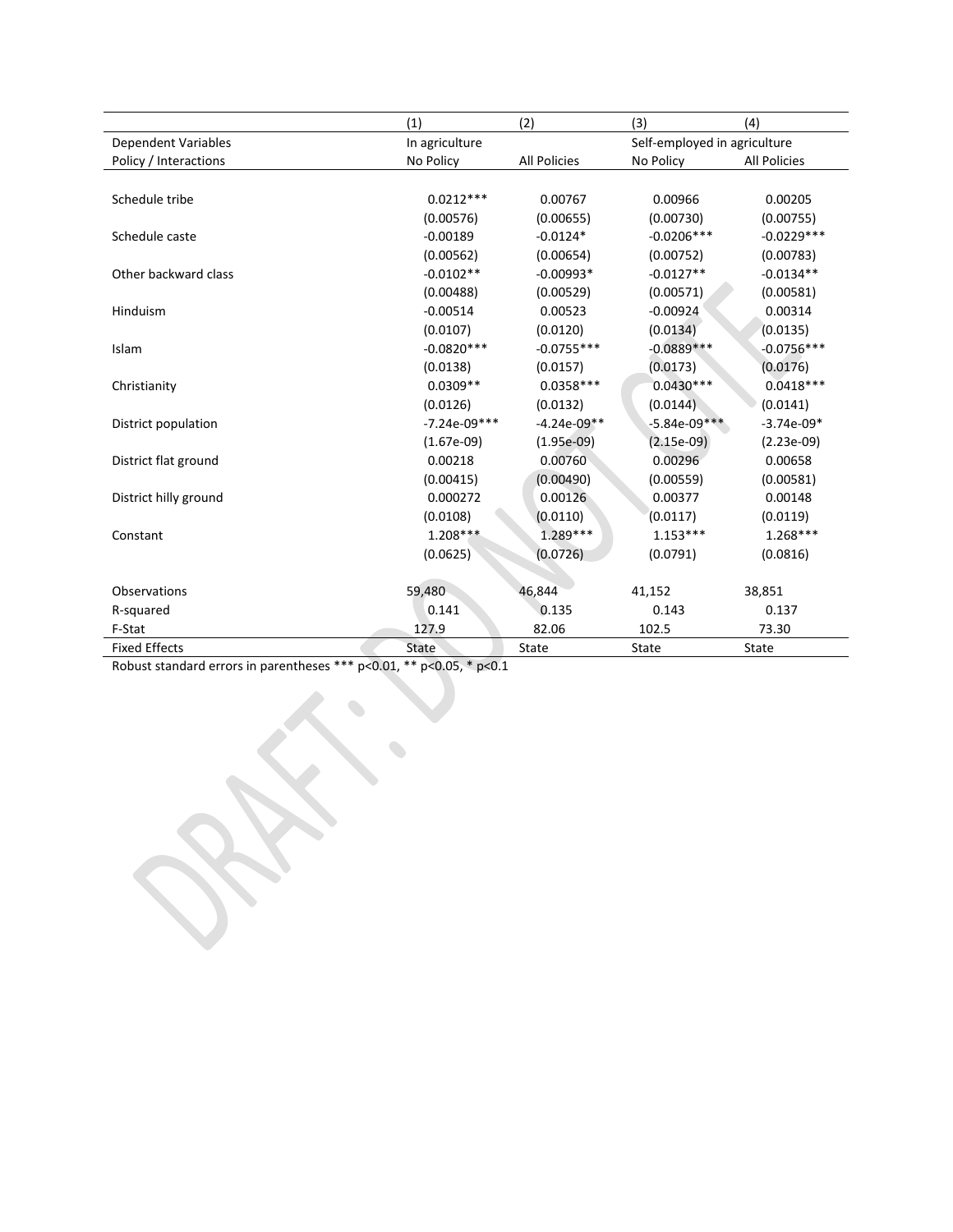|  |  |  | Table A3: Policy interactions with rainfall variability for non-head members in agriculture |  |
|--|--|--|---------------------------------------------------------------------------------------------|--|
|--|--|--|---------------------------------------------------------------------------------------------|--|

|                                             | (1)            | (2)                    | (3)            | (4)            |  |
|---------------------------------------------|----------------|------------------------|----------------|----------------|--|
| Dependent variable                          | In agriculture |                        |                |                |  |
|                                             |                | District post          |                |                |  |
| Policy variables                            | District road  | office                 | District bank  | Credit         |  |
|                                             |                |                        |                |                |  |
| CV Kharif rain $(\beta_{RV})$               | $-0.104*$      | $-0.119***$            | $-0.0965***$   | $-0.0871***$   |  |
|                                             | (0.0631)       | (0.0429)               |                | (0.0259)       |  |
| Normal Kharif rain                          | $-0.000159***$ | $-0.000147***$         | $-0.000139***$ | $-0.000139***$ |  |
|                                             | $(3.00e-05)$   | $(3.00e-05)$           | $(2.91e-05)$   | $(3.00e-05)$   |  |
| Normal annual temperature                   | $-0.00694***$  | $-0.00780***$          | $-0.00729***$  | $-0.00668$ *** |  |
|                                             | (0.00225)      | (0.00225)              | (0.00225)      | (0.00225)      |  |
| Policy                                      | $-0.203***$    | $-0.135***$            | $-0.279**$     | $-0.0104$      |  |
|                                             | (0.0513)       | (0.0410)               | (0.115)        | (0.0152)       |  |
| Policy X CV Kharif rain ( $\beta_{RVxPA}$ ) | 0.0723         | 0.0940                 | 0.205          | 0.0189         |  |
|                                             | (0.0728)       | (0.0613)               | (0.178)        | (0.0218)       |  |
| $(\beta_{RV}+\beta_{RVxPA})=0$              | -0.0317        | $-0.0254$              | 0.109          | $-0.0683$      |  |
| $F-Stat(\beta_{RV}+\beta_{RVxPA})$          | 1.482          | 0.601                  | 0.462          | 8.600          |  |
| Prob > F                                    | 0.224          | 0.438                  | 0.496          | 0.00336        |  |
| Age                                         | 0.000208*      | $0.000199*$            | $0.000203*$    | $0.000197*$    |  |
|                                             | (0.000115)     | (0.000115)             | (0.000115)     | (0.000115)     |  |
| Male                                        | $-0.0625***$   | $-0.0622***$           | $-0.0625***$   | $-0.0624***$   |  |
|                                             | (0.00387)      | (0.00386)              | (0.00386)      | (0.00386)      |  |
| Completed primary                           | $-0.0488$ ***  | $-0.0496***$           | $-0.0495***$   | $-0.0501***$   |  |
|                                             | (0.00437)      | (0.00436)<br>(0.00436) |                | (0.00436)      |  |
| Completed secondary                         | $-0.0949***$   | $-0.0960***$           | $-0.0962***$   | $-0.0965***$   |  |
|                                             | (0.00431)      | (0.00430)<br>(0.00430) |                | (0.00431)      |  |
| Completed higher secondary                  | $-0.160***$    | $-0.162***$            | $-0.162***$    | $-0.162***$    |  |
|                                             | (0.0107)       | (0.0107)               | (0.0107)       | (0.0108)       |  |
| Graduate and above                          | $-0.392***$    | $-0.393***$            | $-0.393***$    | $-0.394***$    |  |
|                                             | (0.0149)       | (0.0150)               | (0.0150)       | (0.0149)       |  |
| Married                                     | $0.0145***$    | $0.0145***$            | $0.0145***$    | $0.0146***$    |  |
|                                             | (0.00371)      | (0.00371)              | (0.00371)      | (0.00371)      |  |
| Female members                              | $-0.00807$ *** | $-0.00789***$          | $-0.00797***$  | $-0.00795***$  |  |
|                                             | (0.00159)      | (0.00159)              | (0.00159)      | (0.00160)      |  |
| Male members                                | $-0.00236$     | $-0.00233$             | $-0.00242*$    | $-0.00246*$    |  |
|                                             | (0.00145)      | (0.00146)              | (0.00146)      | (0.00146)      |  |
| Dependents                                  | 0.000755       | 0.000682               | 0.000776       | 0.000859       |  |
|                                             | (0.00104)      | (0.00104)              | (0.00104)      | (0.00104)      |  |
| Old head                                    | $-0.0157***$   | $-0.0159***$           | $-0.0159***$   | $-0.0161***$   |  |
|                                             | (0.00541)      | (0.00542)              | (0.00541)      | (0.00543)      |  |
| Male head                                   | $0.0165**$     | $0.0187**$             | $0.0183**$     | $0.0184**$     |  |
|                                             | (0.00814)      | (0.00813)              | (0.00813)      | (0.00816)      |  |
| Cultivable land                             | $0.0104***$    | $0.0103***$            | $0.0103***$    | $0.0103***$    |  |
|                                             | (0.00106)      | (0.00106)              | (0.00106)      | (0.00106)      |  |
| Schedule tribe                              | $0.0187***$    | $0.0162***$            | $0.0188***$    | $0.0213***$    |  |
|                                             | (0.00577)      | (0.00580)              | (0.00577)      | (0.00576)      |  |
| Schedule caste                              | $-0.00137$     | $-0.00242$             | $-0.00260$     | $-0.00181$     |  |
|                                             | (0.00559)      | (0.00561)              | (0.00562)      | (0.00562)      |  |
| Other backward class                        | $-0.0102**$    | $-0.0114**$            | $-0.0113**$    | $-0.0102**$    |  |
|                                             | (0.00487)      | (0.00489)              | (0.00489)      | (0.00488)      |  |
| Hinduism                                    | $-0.00413$     | $-0.00230$             | $-0.00537$     | $-0.00512$     |  |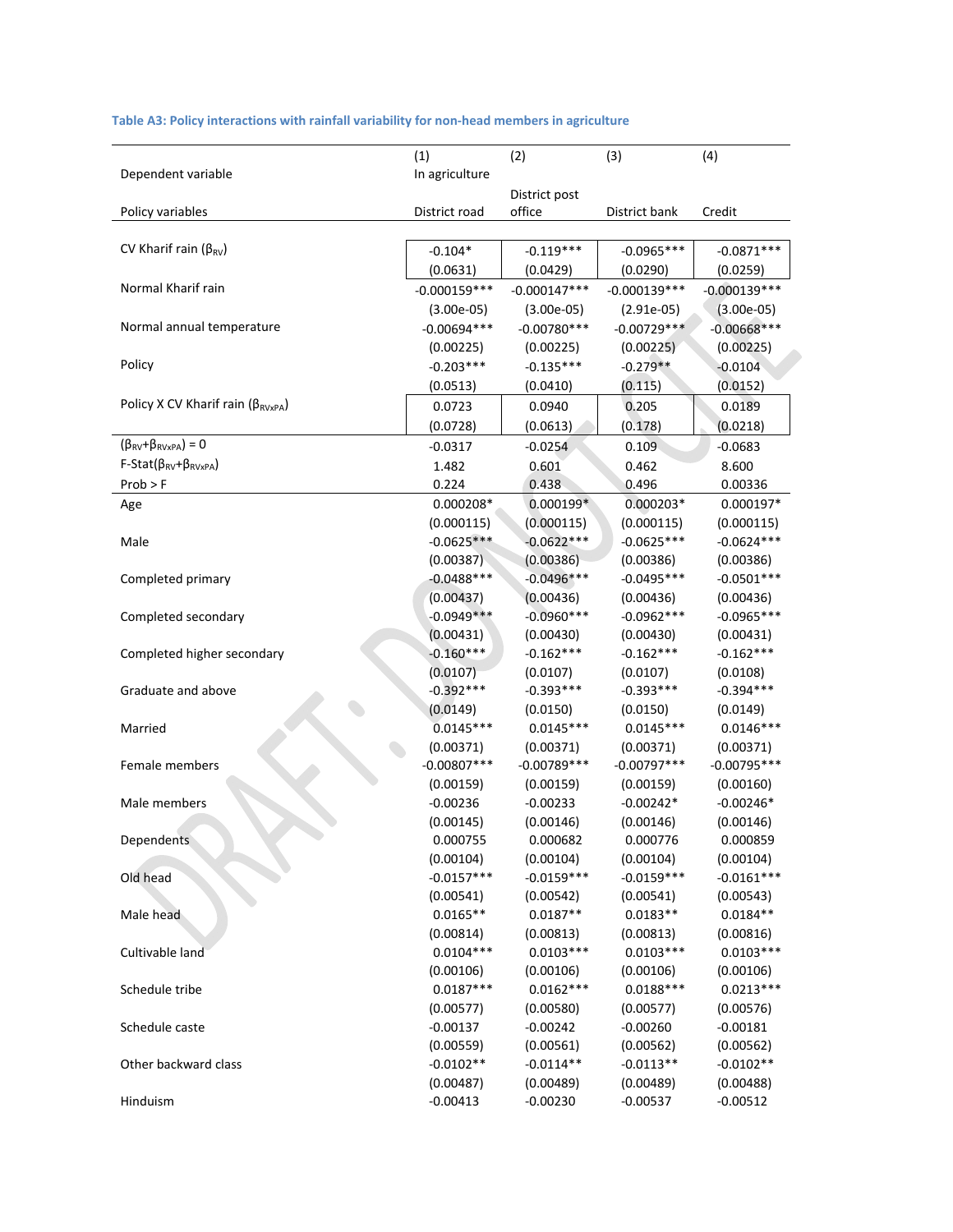|                       | (1)            | (2)            | (3)            | (4)            |  |
|-----------------------|----------------|----------------|----------------|----------------|--|
| Dependent variable    | In agriculture |                |                |                |  |
|                       |                | District post  |                |                |  |
| Policy variables      | District road  | office         | District bank  | Credit         |  |
|                       |                |                |                |                |  |
|                       | (0.0107)       | (0.0107)       | (0.0107)       | (0.0107)       |  |
| Islam                 | $-0.0810***$   | $-0.0792***$   | $-0.0821***$   | $-0.0820***$   |  |
|                       | (0.0138)       | (0.0138)       | (0.0138)       | (0.0138)       |  |
| Christianity          | $0.0356***$    | $0.0343***$    | $0.0335***$    | $0.0308**$     |  |
|                       | (0.0126)       | (0.0126)       | (0.0125)       | (0.0126)       |  |
| District population   | $-4.78e-09***$ | $-6.47e-09***$ | $-6.63e-09***$ | $-7.25e-09***$ |  |
|                       | $(1.69e-09)$   | $(1.69e-09)$   | $(1.68e-09)$   | $(1.67e-09)$   |  |
| District flat ground  | 0.00505        | 0.00592        | 0.00313        | 0.00225        |  |
|                       | (0.00415)      | (0.00417)      | (0.00415)      | (0.00415)      |  |
| District hilly ground | $-0.00304$     | $-0.000996$    | 0.00158        | 0.000374       |  |
|                       | (0.0108)       | (0.0107)       | (0.0108)       | (0.0108)       |  |
| Constant              | $1.348***$     | $1.297***$     | $1.250***$     | $1.214***$     |  |
|                       | (0.0731)       | (0.0667)       | (0.0640)       | (0.0634)       |  |
|                       |                |                |                |                |  |
| Observations          | 59,480         | 59,480         | 59,480         | 59,480         |  |
| R-squared             | 0.143          | 0.142          | 0.142          | 0.141          |  |
| F-Stat                | 119.8          | 119.1          | 119.2          | 118.6          |  |
| <b>Fixed Effects</b>  | State          | State          | State          | State          |  |

Robust standard errors in parentheses \*\*\* p<0.01, \*\* p<0.05, \* p<0.1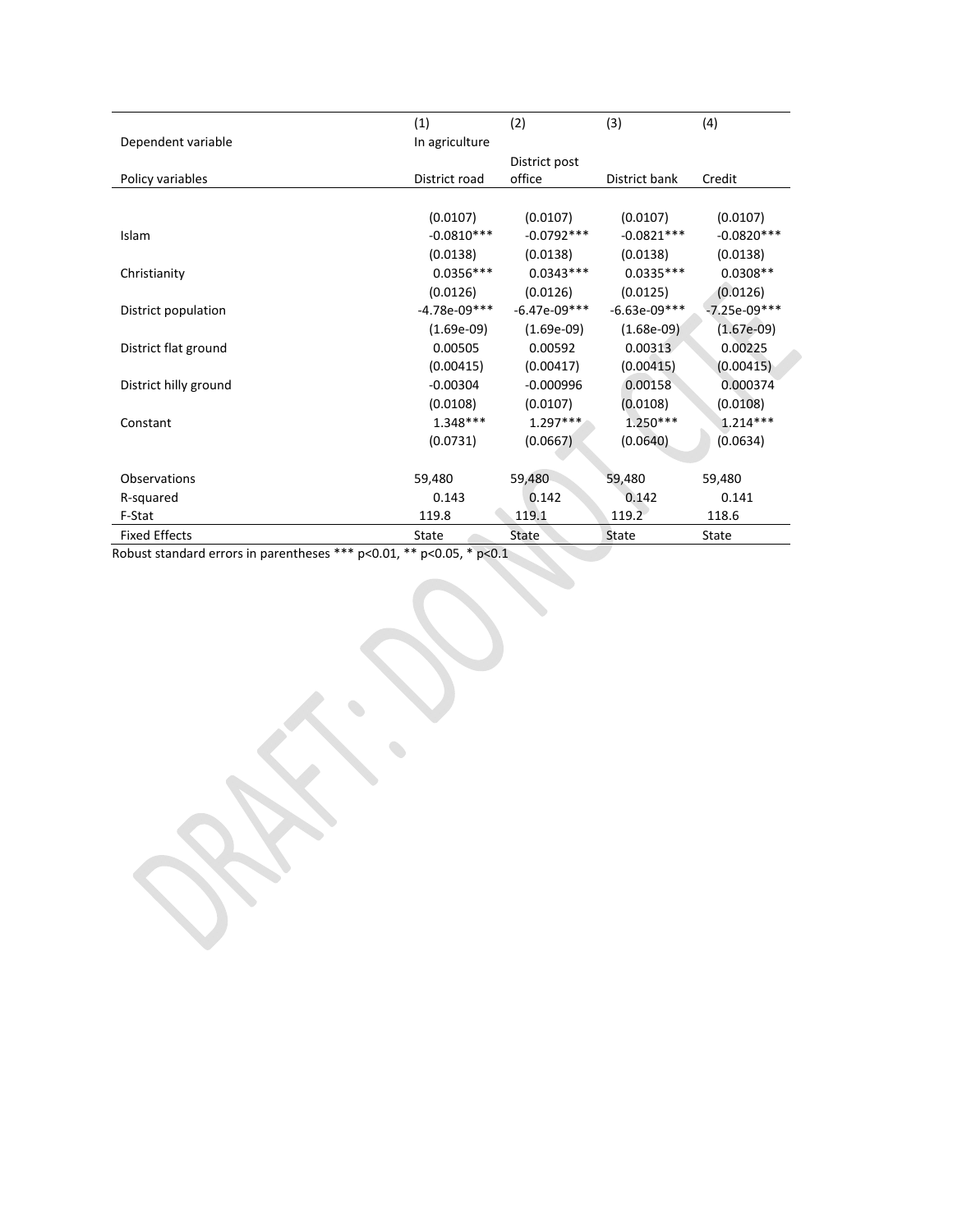| Dependent variable<br>In agriculture<br>District<br>District middle<br>Head primary<br>Policy variables<br>irrigation ratio<br>school<br>Irrigation ratio<br>plus<br>CV Kharif rain ( $\beta_{RV}$ )<br>$-0.0850***$<br>$-0.195***$<br>$-0.0925***$<br>$-0.135***$<br>(0.0318)<br>(0.0331)<br>(0.0228)<br>(0.0278)<br>Normal Kharif rain<br>$-0.000138***$<br>$-0.000115***$<br>$-0.000152***$<br>$-0.000140***$<br>$(3.02e-05)$<br>$(3.10e-05)$<br>$(2.92e-05)$<br>$(3.00e-05)$<br>Normal annual temperature<br>$-0.00662***$<br>$-0.00820***$<br>$-0.00659***$<br>$-0.00391$<br>(0.00226)<br>(0.00260)<br>(0.00226)<br>(0.00225)<br>Policy<br>$-0.381***$<br>$-0.0464***$<br>$-0.0329*$<br>$-0.0103$<br>(0.0438)<br>(0.0193)<br>(0.0514)<br>(0.0162)<br>Policy X CV Kharif rain ( $\beta_{RVxPA}$ )<br>$0.385***$<br>$0.0679**$<br>$0.0611***$<br>0.0207 |           |
|------------------------------------------------------------------------------------------------------------------------------------------------------------------------------------------------------------------------------------------------------------------------------------------------------------------------------------------------------------------------------------------------------------------------------------------------------------------------------------------------------------------------------------------------------------------------------------------------------------------------------------------------------------------------------------------------------------------------------------------------------------------------------------------------------------------------------------------------------------|-----------|
|                                                                                                                                                                                                                                                                                                                                                                                                                                                                                                                                                                                                                                                                                                                                                                                                                                                            |           |
|                                                                                                                                                                                                                                                                                                                                                                                                                                                                                                                                                                                                                                                                                                                                                                                                                                                            |           |
|                                                                                                                                                                                                                                                                                                                                                                                                                                                                                                                                                                                                                                                                                                                                                                                                                                                            |           |
|                                                                                                                                                                                                                                                                                                                                                                                                                                                                                                                                                                                                                                                                                                                                                                                                                                                            |           |
|                                                                                                                                                                                                                                                                                                                                                                                                                                                                                                                                                                                                                                                                                                                                                                                                                                                            |           |
|                                                                                                                                                                                                                                                                                                                                                                                                                                                                                                                                                                                                                                                                                                                                                                                                                                                            |           |
|                                                                                                                                                                                                                                                                                                                                                                                                                                                                                                                                                                                                                                                                                                                                                                                                                                                            |           |
|                                                                                                                                                                                                                                                                                                                                                                                                                                                                                                                                                                                                                                                                                                                                                                                                                                                            |           |
|                                                                                                                                                                                                                                                                                                                                                                                                                                                                                                                                                                                                                                                                                                                                                                                                                                                            |           |
|                                                                                                                                                                                                                                                                                                                                                                                                                                                                                                                                                                                                                                                                                                                                                                                                                                                            |           |
|                                                                                                                                                                                                                                                                                                                                                                                                                                                                                                                                                                                                                                                                                                                                                                                                                                                            |           |
|                                                                                                                                                                                                                                                                                                                                                                                                                                                                                                                                                                                                                                                                                                                                                                                                                                                            |           |
| (0.0581)<br>(0.0276)<br>(0.0761)<br>(0.0229)                                                                                                                                                                                                                                                                                                                                                                                                                                                                                                                                                                                                                                                                                                                                                                                                               |           |
| $(\beta_{RV}+\beta_{RVxPA})=0$<br>0.190<br>$-0.0642$<br>$-0.0673$<br>$-0.0314$                                                                                                                                                                                                                                                                                                                                                                                                                                                                                                                                                                                                                                                                                                                                                                             |           |
| $F-Stat(\beta_{RV}+\beta_{RVxPA})$<br>11.62<br>2.414<br>4.982<br>1.298                                                                                                                                                                                                                                                                                                                                                                                                                                                                                                                                                                                                                                                                                                                                                                                     |           |
| 0.120<br>0.0256<br>0.000652<br>0.255<br>Prob > F                                                                                                                                                                                                                                                                                                                                                                                                                                                                                                                                                                                                                                                                                                                                                                                                           |           |
| $0.000199*$<br>0.000196*<br>0.000143<br>$0.000214*$<br>Age                                                                                                                                                                                                                                                                                                                                                                                                                                                                                                                                                                                                                                                                                                                                                                                                 |           |
| (0.000126)<br>(0.000115)<br>(0.000115)<br>(0.000115)                                                                                                                                                                                                                                                                                                                                                                                                                                                                                                                                                                                                                                                                                                                                                                                                       |           |
| $-0.0624***$<br>$-0.0662***$<br>$-0.0623***$<br>$-0.0629***$<br>Male                                                                                                                                                                                                                                                                                                                                                                                                                                                                                                                                                                                                                                                                                                                                                                                       |           |
| (0.00424)<br>(0.00387)<br>(0.00386)<br>(0.00388)                                                                                                                                                                                                                                                                                                                                                                                                                                                                                                                                                                                                                                                                                                                                                                                                           |           |
| $-0.0472***$<br>$-0.0496***$<br>$-0.0487***$<br>$-0.0501***$<br>Completed primary                                                                                                                                                                                                                                                                                                                                                                                                                                                                                                                                                                                                                                                                                                                                                                          |           |
| (0.00437)<br>(0.00469)<br>(0.00436)<br>(0.00444)                                                                                                                                                                                                                                                                                                                                                                                                                                                                                                                                                                                                                                                                                                                                                                                                           |           |
| $-0.0966***$<br>$-0.0923***$<br>$-0.0954***$<br>$-0.0947***$<br>Completed secondary                                                                                                                                                                                                                                                                                                                                                                                                                                                                                                                                                                                                                                                                                                                                                                        |           |
| (0.00431)<br>(0.00429)<br>(0.00442)<br>(0.00462)                                                                                                                                                                                                                                                                                                                                                                                                                                                                                                                                                                                                                                                                                                                                                                                                           |           |
| $-0.162***$<br>$-0.157***$<br>$-0.162***$<br>$-0.160***$<br>Completed higher secondary                                                                                                                                                                                                                                                                                                                                                                                                                                                                                                                                                                                                                                                                                                                                                                     |           |
| (0.0108)<br>(0.0111)<br>(0.0107)<br>(0.0108)                                                                                                                                                                                                                                                                                                                                                                                                                                                                                                                                                                                                                                                                                                                                                                                                               |           |
| $-0.395***$<br>$-0.395***$<br>$-0.392***$<br>$-0.392***$<br>Graduate and above                                                                                                                                                                                                                                                                                                                                                                                                                                                                                                                                                                                                                                                                                                                                                                             |           |
| (0.0149)<br>(0.0154)<br>(0.0150)<br>(0.0150)                                                                                                                                                                                                                                                                                                                                                                                                                                                                                                                                                                                                                                                                                                                                                                                                               |           |
| $0.0146***$<br>$0.00951**$<br>$0.0149***$<br>$0.0145***$<br>Married                                                                                                                                                                                                                                                                                                                                                                                                                                                                                                                                                                                                                                                                                                                                                                                        |           |
| (0.00371)<br>(0.00414)<br>(0.00371)<br>(0.00371)                                                                                                                                                                                                                                                                                                                                                                                                                                                                                                                                                                                                                                                                                                                                                                                                           |           |
| $-0.00791***$<br>$-0.00810***$<br>$-0.00796***$<br>$-0.00799***$<br>Female members                                                                                                                                                                                                                                                                                                                                                                                                                                                                                                                                                                                                                                                                                                                                                                         |           |
| (0.00160)<br>(0.00172)<br>(0.00158)<br>(0.00159)                                                                                                                                                                                                                                                                                                                                                                                                                                                                                                                                                                                                                                                                                                                                                                                                           |           |
| $-0.00246*$<br>$-0.00323**$<br>$-0.00224$<br>$-0.00247*$<br>Male members                                                                                                                                                                                                                                                                                                                                                                                                                                                                                                                                                                                                                                                                                                                                                                                   |           |
| (0.00146)<br>(0.00160)<br>(0.00146)<br>(0.00146)                                                                                                                                                                                                                                                                                                                                                                                                                                                                                                                                                                                                                                                                                                                                                                                                           |           |
| 0.000853<br>0.000951<br>0.000808<br>0.000929<br>Dependents                                                                                                                                                                                                                                                                                                                                                                                                                                                                                                                                                                                                                                                                                                                                                                                                 |           |
| (0.00104)<br>(0.00114)<br>(0.00104)<br>(0.00104)<br>Old head<br>$-0.0162***$<br>$-0.0176***$<br>$-0.0158***$<br>$-0.0168***$                                                                                                                                                                                                                                                                                                                                                                                                                                                                                                                                                                                                                                                                                                                               |           |
| (0.00542)<br>(0.00540)<br>(0.00573)<br>(0.00545)                                                                                                                                                                                                                                                                                                                                                                                                                                                                                                                                                                                                                                                                                                                                                                                                           |           |
| $0.0186**$<br>$0.0191**$<br>$0.0197**$<br>0.0144<br>Male head                                                                                                                                                                                                                                                                                                                                                                                                                                                                                                                                                                                                                                                                                                                                                                                              |           |
| (0.00816)<br>(0.00948)<br>(0.00810)<br>(0.00819)                                                                                                                                                                                                                                                                                                                                                                                                                                                                                                                                                                                                                                                                                                                                                                                                           |           |
| $0.0104***$<br>0.00981 ***<br>$0.0102***$<br>$0.0103***$<br>Cultivable land                                                                                                                                                                                                                                                                                                                                                                                                                                                                                                                                                                                                                                                                                                                                                                                |           |
| (0.00107)<br>(0.00108)<br>(0.00106)<br>(0.00107)                                                                                                                                                                                                                                                                                                                                                                                                                                                                                                                                                                                                                                                                                                                                                                                                           |           |
| $0.0214***$<br>$0.0142**$<br>$0.0118**$<br>$0.0208***$<br>Schedule tribe                                                                                                                                                                                                                                                                                                                                                                                                                                                                                                                                                                                                                                                                                                                                                                                   |           |
| (0.00579)<br>(0.00639)<br>(0.00579)<br>(0.00583)                                                                                                                                                                                                                                                                                                                                                                                                                                                                                                                                                                                                                                                                                                                                                                                                           |           |
| $-0.00184$<br>$-0.00852$<br>$-0.00493$<br>$-0.00208$<br>Schedule caste                                                                                                                                                                                                                                                                                                                                                                                                                                                                                                                                                                                                                                                                                                                                                                                     |           |
| (0.00562)<br>(0.00651)<br>(0.00562)<br>(0.00566)                                                                                                                                                                                                                                                                                                                                                                                                                                                                                                                                                                                                                                                                                                                                                                                                           |           |
| $-0.0102**$<br>$-0.0146***$<br>$-0.0103**$<br>Other backward class<br>$-0.00704$                                                                                                                                                                                                                                                                                                                                                                                                                                                                                                                                                                                                                                                                                                                                                                           |           |
|                                                                                                                                                                                                                                                                                                                                                                                                                                                                                                                                                                                                                                                                                                                                                                                                                                                            | (0.00491) |

#### **Table A3: Policy interactions with rainfall variability for non‐head members in agriculture**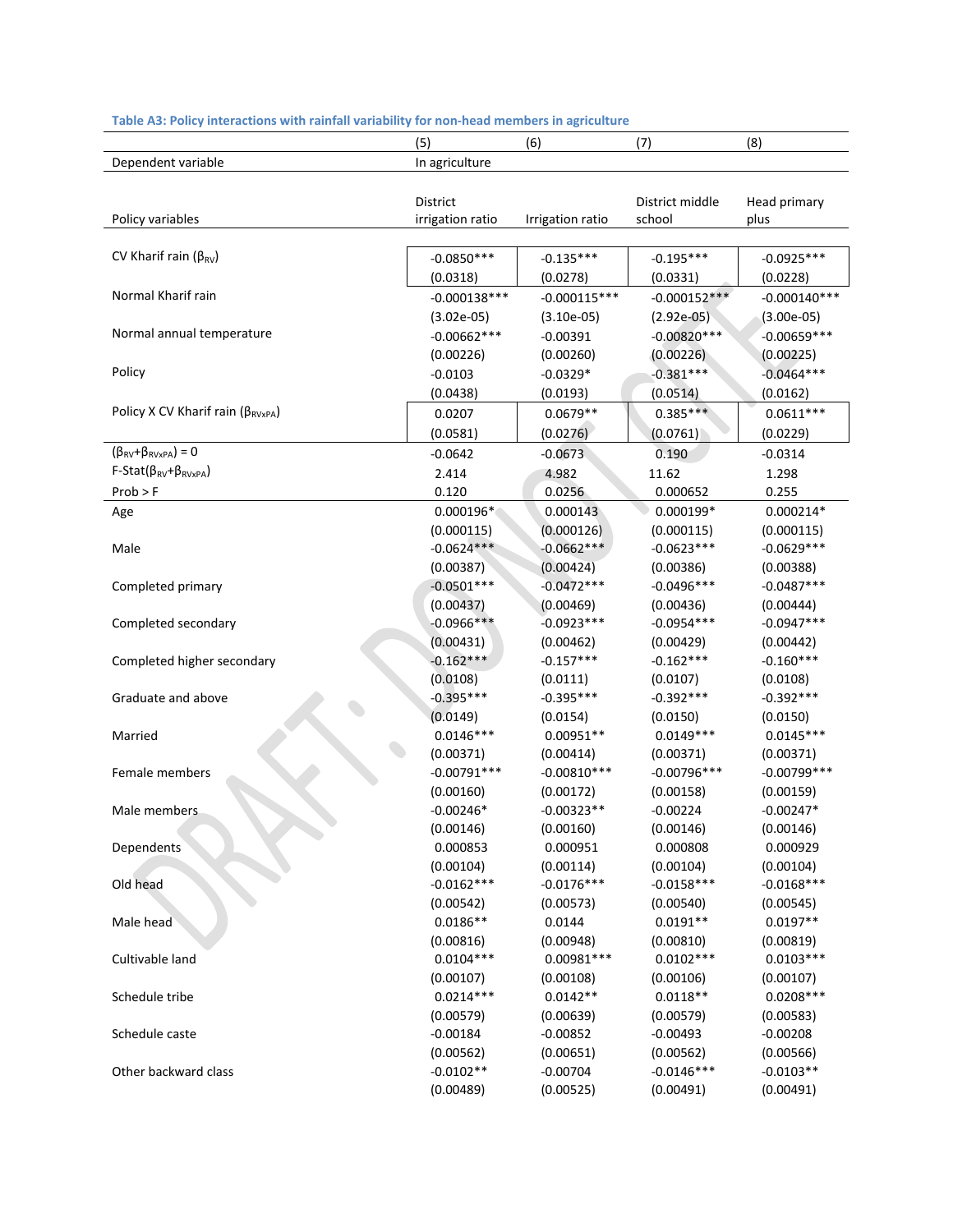|                       | (5)              | (6)              | (7)             | (8)            |
|-----------------------|------------------|------------------|-----------------|----------------|
| Dependent variable    | In agriculture   |                  |                 |                |
|                       |                  |                  |                 |                |
|                       | <b>District</b>  |                  | District middle | Head primary   |
| Policy variables      | irrigation ratio | Irrigation ratio | school          | plus           |
| Hinduism              | $-0.00496$       | 0.00162          | 0.000507        | $-0.00457$     |
|                       | (0.0107)         | (0.0119)         | (0.0107)        | (0.0107)       |
| Islam                 | $-0.0817***$     | $-0.0787***$     | $-0.0761***$    | $-0.0816***$   |
|                       | (0.0139)         | (0.0157)         | (0.0138)        | (0.0138)       |
| Christianity          | $0.0309**$       | $0.0287**$       | $0.0333***$     | $0.0320**$     |
|                       | (0.0126)         | (0.0132)         | (0.0124)        | (0.0126)       |
| District population   | $-7.26e-09***$   | $-6.44e-09***$   | $-6.59e-09***$  | $-7.22e-09***$ |
|                       | $(1.71e-09)$     | $(1.93e-09)$     | $(1.68e-09)$    | $(1.67e-09)$   |
| District flat ground  | 0.00171          | 0.00256          | $0.0106**$      | 0.00213        |
|                       | (0.00422)        | (0.00472)        | (0.00427)       | (0.00415)      |
| District hilly ground | 0.000589         | 0.00374          | 0.000142        | 0.000440       |
|                       | (0.0108)         | (0.0109)         | (0.0108)        | (0.0108)       |
| Constant              | $1.211***$       | $1.177***$       | $1.363***$      | $1.217***$     |
|                       | (0.0629)         | (0.0713)         | (0.0660)        | (0.0627)       |
|                       |                  |                  |                 |                |
| <b>Observations</b>   | 59,480           | 46,844           | 59.480          | 59,480         |
| R-squared             | 0.141            | 0.133            | 0.144           | 0.142          |
| F-Stat                | 118.4            | 99.18            | 119.9           | 118.6          |
| <b>Fixed Effects</b>  | State            | State            | State           | State          |

Robust standard errors in parentheses \*\*\* p<0.01, \*\* p<0.05, \* p<0.1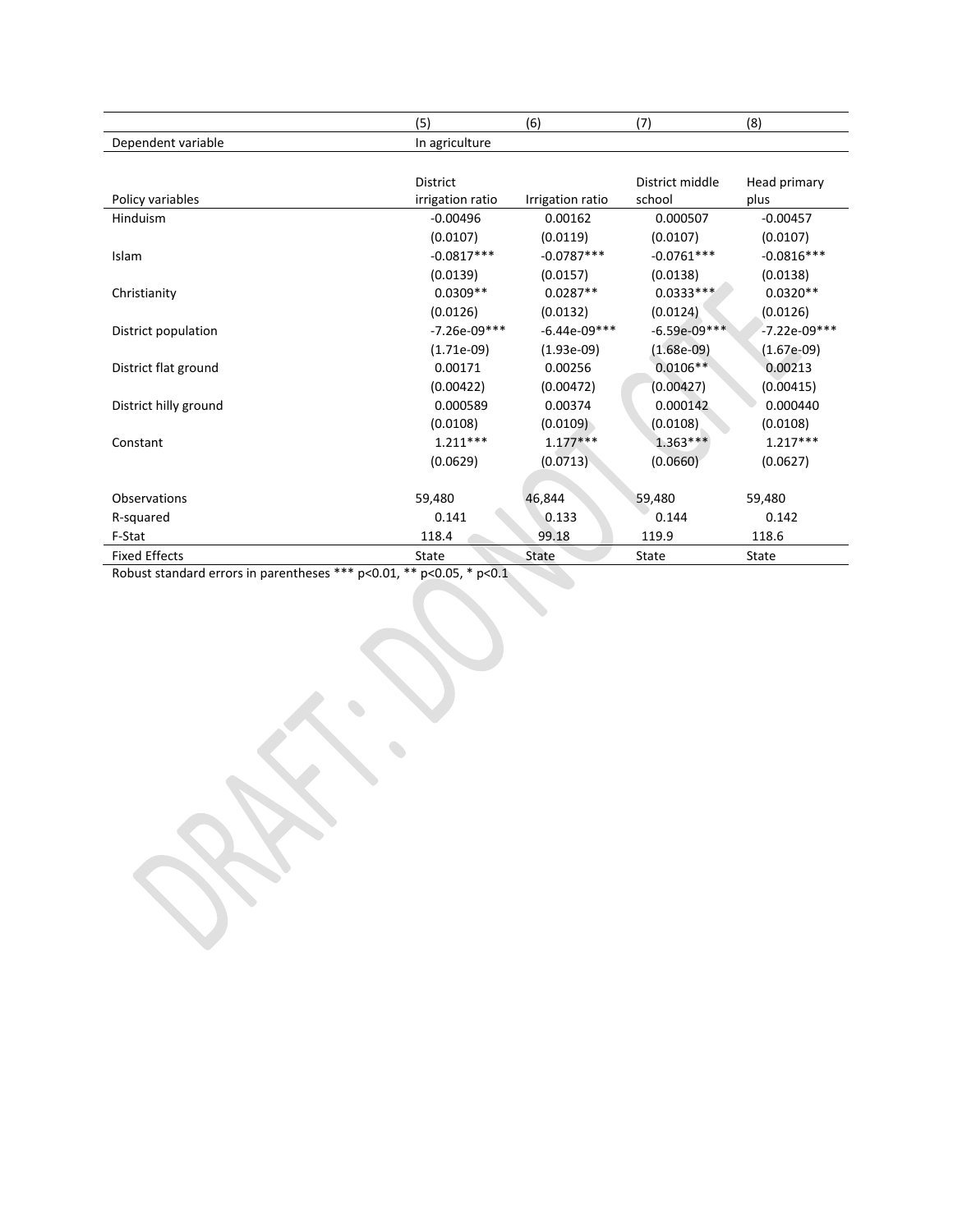|                                             | (2)<br>(1)<br>(3)<br>(4)     |                           |                           |                           |  |
|---------------------------------------------|------------------------------|---------------------------|---------------------------|---------------------------|--|
| Dependent variable                          | Self-employed in agriculture |                           |                           |                           |  |
|                                             |                              | District post             |                           |                           |  |
| Policy variables                            | District road                | office                    | District bank             | Credit                    |  |
|                                             |                              |                           |                           |                           |  |
| CV Kharif rain ( $\beta_{RV}$ )             | $-0.0940$                    | $-0.175***$               | $-0.126***$               | $-0.0994***$              |  |
|                                             | (0.0746)                     | (0.0523)                  | (0.0359)                  | (0.0326)                  |  |
| Normal Kharif rain                          | $-0.000130***$               | $-0.000114***$            | $-0.000105***$            | $-0.000105***$            |  |
|                                             | $(3.42e-05)$                 | $(3.42e-05)$              | $(3.33e-05)$              | $(3.41e-05)$              |  |
| Normal annual temperature                   | $-0.00493*$                  | $-0.00556*$               | $-0.00458$                | $-0.00398$                |  |
|                                             |                              |                           |                           |                           |  |
|                                             | (0.00291)                    | (0.00290)                 | (0.00292)                 | (0.00291)                 |  |
| Policy                                      | $-0.181***$                  | $-0.189***$               | $-0.322**$                | 0.00136                   |  |
|                                             | (0.0636)                     | (0.0515)                  | (0.150)                   | (0.0186)                  |  |
| Policy X CV Kharif rain ( $\beta_{RVxPA}$ ) | 0.0364                       | $0.156**$                 | 0.301                     | 0.00812                   |  |
|                                             | (0.0874)                     | (0.0748)                  | (0.225)                   | (0.0261)                  |  |
| $(\beta_{RV}+\beta_{RVxPA})=0$              | $-0.0576$                    | $-0.0185$                 | 0.175                     | $-0.0913$                 |  |
| $F-Stat(\beta_{RV}+\beta_{RVxPA})$          | 2.992                        | 0.201                     | 0.738                     | 9.840                     |  |
| Prob > F                                    | 0.0837                       | 0.654                     | 0.390                     | 0.00171                   |  |
| Age                                         | $0.000295**$                 | $0.000295**$              | 0.000294**                | 0.000289**                |  |
|                                             | (0.000141)                   | (0.000141)                | (0.000141)                | (0.000141)                |  |
| Male                                        | $-0.0737***$                 | $-0.0731***$              | $-0.0733***$              | $-0.0732***$              |  |
|                                             | (0.00464)                    | (0.00463)                 | (0.00464)                 | (0.00464)                 |  |
| Completed primary                           | $-0.0453***$                 | $-0.0462***$              | $-0.0465***$              | $-0.0470***$              |  |
|                                             | (0.00513)                    | (0.00512)                 | (0.00512)                 | (0.00512)                 |  |
| Completed secondary                         | $-0.0905***$                 | $-0.0917***$              | $-0.0923***$              | $-0.0928***$              |  |
|                                             | (0.00500)                    | (0.00499)                 | (0.00499)                 | (0.00500)                 |  |
| Completed higher secondary                  | $-0.157***$                  | $-0.159***$               | $-0.159***$               | $-0.159***$               |  |
|                                             | (0.0115)                     | (0.0115)                  | (0.0115)                  | (0.0115)                  |  |
| Graduate and above                          | $-0.387***$                  | $-0.388***$               | $-0.388***$               | $-0.389***$               |  |
|                                             | (0.0155)                     | (0.0155)                  | (0.0155)                  | (0.0155)                  |  |
| Married                                     | $0.00776*$                   | $0.00767*$                | $0.00759*$                | 0.00784*                  |  |
|                                             | (0.00455)                    | (0.00455)                 | (0.00455)                 | (0.00456)                 |  |
| Female members                              | $-0.00962***$                | $-0.00942***$             | $-0.00943***$             | $-0.00949***$             |  |
|                                             | (0.00189)                    | (0.00189)                 | (0.00189)                 | (0.00189)                 |  |
| Male members                                | $-0.00243$                   | $-0.00238$                | $-0.00250$                | $-0.00259$                |  |
|                                             | (0.00172)                    | (0.00173)                 | (0.00173)                 | (0.00173)                 |  |
| Dependents                                  | 0.00167                      | 0.00161                   | 0.00172                   | 0.00178                   |  |
|                                             | (0.00125)                    | (0.00126)                 | (0.00126)                 | (0.00126)                 |  |
| Old head                                    | $-0.0147**$                  | $-0.0148**$               | $-0.0150**$               | $-0.0152**$               |  |
|                                             | (0.00591)                    | (0.00592)                 | (0.00591)                 | (0.00593)                 |  |
| Male head                                   | $0.0186*$                    | $0.0218**$                | $0.0212**$                | $0.0209**$                |  |
|                                             | (0.0104)                     | (0.0104)                  | (0.0104)                  | (0.0105)                  |  |
| Cultivable land                             | $0.0111***$                  | $0.0111***$               | $0.0110***$               | $0.0110***$               |  |
|                                             | (0.00120)<br>0.00692         | (0.00120)<br>0.00379      | (0.00120)<br>0.00757      | (0.00120)                 |  |
| Schedule tribe                              |                              |                           |                           | 0.00999                   |  |
| Schedule caste                              | (0.00732)<br>$-0.0196***$    | (0.00736)<br>$-0.0208***$ | (0.00732)<br>$-0.0212***$ | (0.00730)<br>$-0.0205***$ |  |
|                                             | (0.00749)                    | (0.00752)                 | (0.00753)                 | (0.00752)                 |  |
| Other backward class                        | $-0.0125**$                  | $-0.0140**$               | $-0.0135**$               | $-0.0127**$               |  |
|                                             | (0.00570)                    | (0.00571)                 | (0.00572)                 | (0.00571)                 |  |
|                                             |                              |                           |                           |                           |  |

### **Table A4: Policy interactions with rainfall variability for non‐head members self‐employed in agriculture**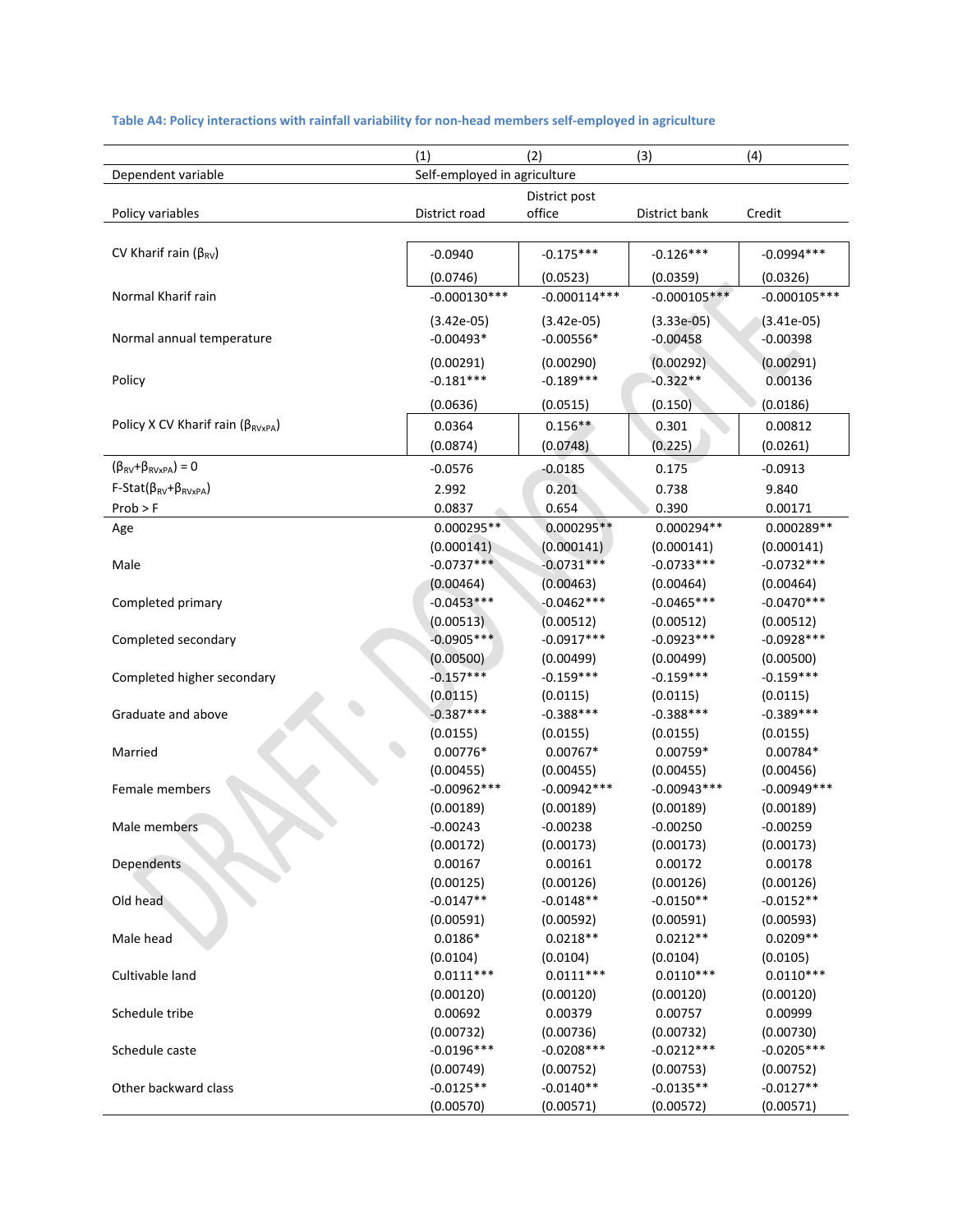|                       | (1)                          | (2)           | (3)                     | (4)            |  |  |
|-----------------------|------------------------------|---------------|-------------------------|----------------|--|--|
| Dependent variable    | Self-employed in agriculture |               |                         |                |  |  |
|                       |                              | District post |                         |                |  |  |
| Policy variables      | District road                | office        | District bank<br>Credit |                |  |  |
| <b>Hinduism</b>       | $-0.00704$                   | $-0.00596$    | $-0.00994$              | $-0.00929$     |  |  |
|                       | (0.0134)                     | (0.0133)      | (0.0134)                | (0.0134)       |  |  |
| Islam                 | $-0.0863***$                 | $-0.0848***$  | $-0.0895***$            | $-0.0890***$   |  |  |
|                       | (0.0173)                     | (0.0173)      | (0.0173)                | (0.0173)       |  |  |
| Christianity          | $0.0490***$                  | $0.0461***$   | $0.0444***$             | $0.0432***$    |  |  |
|                       | (0.0145)                     | (0.0143)      | (0.0144)                | (0.0144)       |  |  |
| District population   | $-3.19e-09$                  | $-5.21e-09**$ | $-5.39e-09**$           | $-5.88e-09***$ |  |  |
|                       | $(2.18e-09)$                 | $(2.16e-09)$  | $(2.16e-09)$            | $(2.15e-09)$   |  |  |
| District flat ground  | 0.00591                      | 0.00748       | 0.00367                 | 0.00308        |  |  |
|                       | (0.00558)                    | (0.00561)     | (0.00559)               | (0.00558)      |  |  |
| District hilly ground | $-0.00121$                   | 0.00227       | 0.00445                 | 0.00408        |  |  |
|                       | (0.0117)                     | (0.0117)      | (0.0117)                | (0.0117)       |  |  |
| Constant              | $1.288***$                   | $1.279***$    | $1.198***$              | $1.152***$     |  |  |
|                       | (0.0909)                     | (0.0836)      | (0.0805)                | (0.0802)       |  |  |
|                       |                              |               |                         |                |  |  |
| Observations          | 41,152                       | 41,152        | 41,152                  | 41,152         |  |  |
| R-squared             | 0.145                        | 0.144         | 0.143                   | 0.143          |  |  |
| F-Stat                | 95.88                        | 95.46         | 95.23                   | 95.18          |  |  |
| <b>Fixed Effects</b>  | State                        | State         | State                   | State          |  |  |

**September 200** 

Robust standard errors in parentheses \*\*\* p<0.01, \*\* p<0.05, \* p<0.1

 $\begin{picture}(20,20) \put(0,0){\line(1,0){0.5}} \put(15,0){\line(1,0){0.5}} \put(15,0){\line(1,0){0.5}} \put(15,0){\line(1,0){0.5}} \put(15,0){\line(1,0){0.5}} \put(15,0){\line(1,0){0.5}} \put(15,0){\line(1,0){0.5}} \put(15,0){\line(1,0){0.5}} \put(15,0){\line(1,0){0.5}} \put(15,0){\line(1,0){0.5}} \put(15,0){\line(1,0){0.5}} \$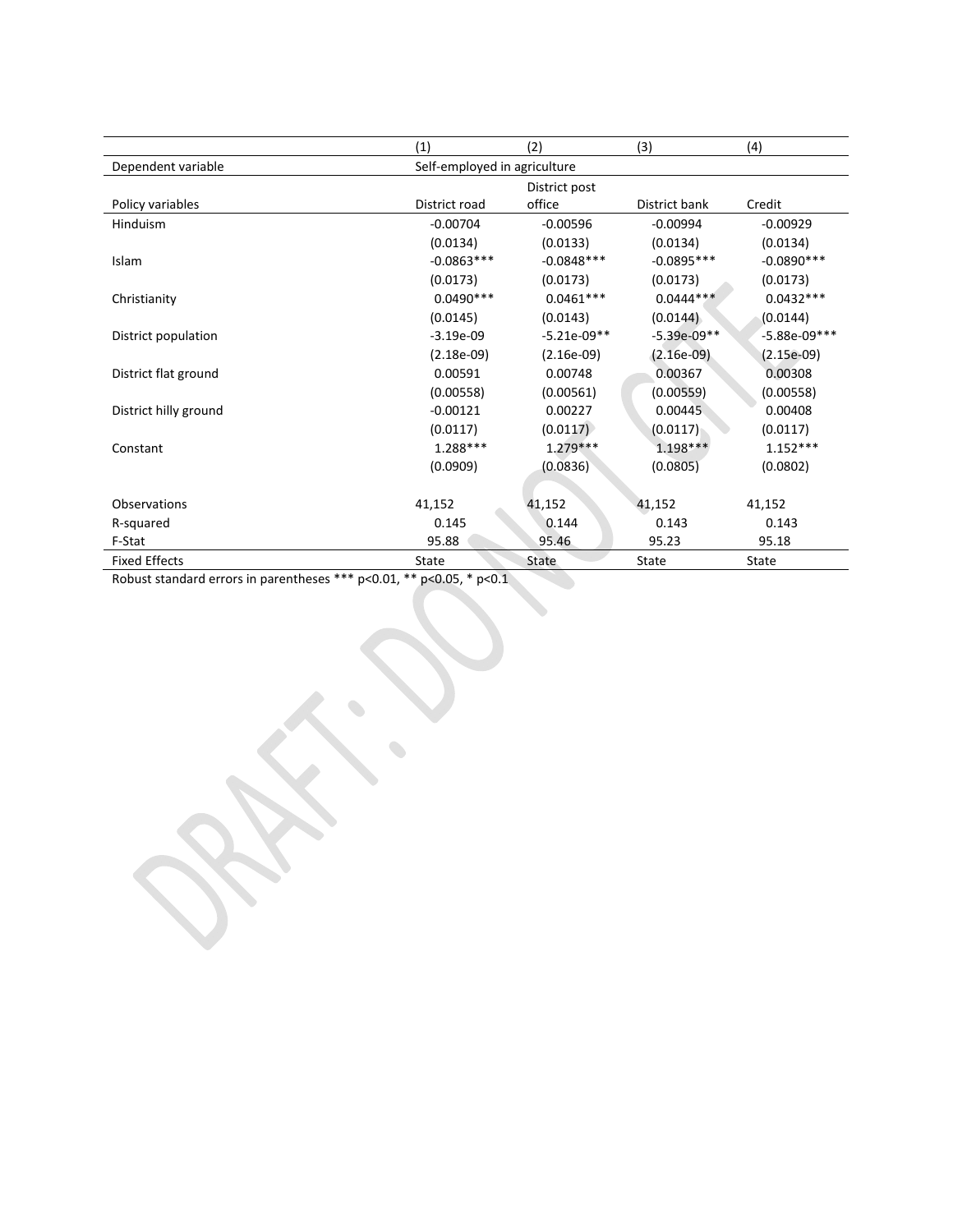|                                                  | (5)                          | (6)                     | (7)                     | (8)                       |
|--------------------------------------------------|------------------------------|-------------------------|-------------------------|---------------------------|
| Dependent variable                               | Self-employed in agriculture |                         |                         |                           |
|                                                  | District                     |                         | District middle         | Head primary              |
| Policy variables                                 | irrigation ratio             | Irrigation ratio        | school                  | plus                      |
|                                                  |                              |                         |                         |                           |
| CV Kharif rain ( $\beta_{RV}$ )                  | $-0.111***$                  | $-0.145***$             | $-0.227***$             | $-0.117***$               |
|                                                  | (0.0397)                     | (0.0311)                | (0.0407)                | (0.0289)                  |
| Normal Kharif rain                               | $-0.000103***$               | $-0.000109***$          | $-0.000121***$          | $-0.000107***$            |
|                                                  | $(3.45e-05)$                 | $(3.47e-05)$            | $(3.34e-05)$            | $(3.41e-05)$              |
| Normal annual temperature                        | $-0.00386$                   | $-0.00288$              | $-0.00613**$            | $-0.00400$                |
|                                                  | (0.00293)                    | (0.00297)               | (0.00291)               | (0.00291)                 |
| Policy                                           | $-0.00669$                   | $-0.0385*$              | $-0.405***$             | $-0.0558***$              |
|                                                  | (0.0551)                     | (0.0211)                | (0.0619)                | (0.0187)                  |
| Policy X CV Kharif rain ( $\beta_{RVxPA}$ )      |                              |                         | $0.431***$              |                           |
|                                                  | 0.0310                       | $0.0794***$             |                         | $0.0705***$               |
|                                                  | (0.0714)                     | (0.0299)                | (0.0905)                | (0.0261)                  |
| $(\beta_{\text{RV}} + \beta_{\text{RVxPA}}) = 0$ | $-0.0798$                    | $-0.0652$               | 0.204                   | $-0.0466$                 |
| $F-Stat(\beta_{RV}+\beta_{RVxPA})$               | 2.425                        | 3.912                   | 9.300                   | 2.001                     |
| $Prob$ > F                                       | 0.119                        | 0.0479                  | 0.00229                 | 0.157                     |
| Age                                              | $0.000282**$                 | 0.000218                | 0.000289**              | 0.000317**                |
|                                                  | (0.000141)                   | (0.000142)              | (0.000141)              | (0.000142)                |
| Male                                             | $-0.0732***$                 | $-0.0737***$            | $-0.0735***$            | $-0.0741***$              |
|                                                  | (0.00465)                    | (0.00471)               | (0.00463)               | (0.00466)                 |
| Completed primary                                | $-0.0470***$                 | $-0.0468$ ***           | $-0.0466$ ***           | $-0.0449***$              |
|                                                  | (0.00513)                    | (0.00518)               | (0.00512)               | (0.00520)                 |
| Completed secondary                              | $-0.0928***$                 | $-0.0891***$            | $-0.0912***$            | $-0.0898***$              |
|                                                  | (0.00500)                    | (0.00503)               | (0.00498)               | (0.00513)                 |
| Completed higher secondary                       | $-0.160***$                  | $-0.155***$             | $-0.158***$             | $-0.157***$               |
|                                                  | (0.0115)                     | (0.0116)                | (0.0115)                | (0.0116)                  |
| Graduate and above                               | $-0.390***$                  | $-0.389***$             | $-0.387***$             | $-0.386***$               |
|                                                  | (0.0155)                     | (0.0158)                | (0.0155)                | (0.0156)                  |
| Married                                          | $0.00790*$                   | $0.00774*$              | $0.00820*$              | $0.00765*$                |
|                                                  | (0.00456)                    | (0.00466)               | (0.00455)               | (0.00455)                 |
| Female members                                   | $-0.00944***$                | $-0.00858***$           | $-0.00954***$           | $-0.00952***$             |
| Male members                                     | (0.00190)<br>$-0.00258$      | (0.00191)<br>$-0.00231$ | (0.00189)<br>$-0.00232$ | (0.00189)                 |
|                                                  |                              |                         |                         | $-0.00260$                |
|                                                  | (0.00173)<br>0.00176         | (0.00175)               | (0.00173)               | (0.00173)                 |
| Dependents                                       |                              | 0.00123<br>(0.00127)    | 0.00179<br>(0.00126)    | 0.00188                   |
|                                                  | (0.00126)<br>$-0.0153***$    | $-0.0180***$            | $-0.0150**$             | (0.00126)<br>$-0.0166***$ |
| Old head                                         | (0.00592)                    | (0.00605)               | (0.00591)               | (0.00599)                 |
| Male head                                        | $0.0212**$                   | 0.0170                  | $0.0222**$              | $0.0229**$                |
|                                                  | (0.0105)                     | (0.0106)                | (0.0104)                | (0.0105)                  |
| Cultivable land                                  | $0.0112***$                  | $0.0103***$             | $0.0110***$             | $0.0111***$               |
|                                                  | (0.00122)                    | (0.00117)               | (0.00120)               | (0.00121)                 |
| Schedule tribe                                   | 0.0102                       | 0.00883                 | 0.00108                 | 0.00896                   |
|                                                  | (0.00732)                    | (0.00738)               | (0.00731)               | (0.00740)                 |
| Schedule caste                                   | $-0.0205***$                 | $-0.0203***$            | $-0.0228***$            | $-0.0211***$              |
|                                                  | (0.00753)                    | (0.00780)               | (0.00753)               | (0.00757)                 |
| Other backward class                             | $-0.0127**$                  | $-0.0109*$              | $-0.0161***$            | $-0.0129**$               |
|                                                  | (0.00572)                    | (0.00577)               | (0.00573)               | (0.00575)                 |

### **Table A4: Policy interactions with rainfall variability for non‐head members self‐employed in agriculture**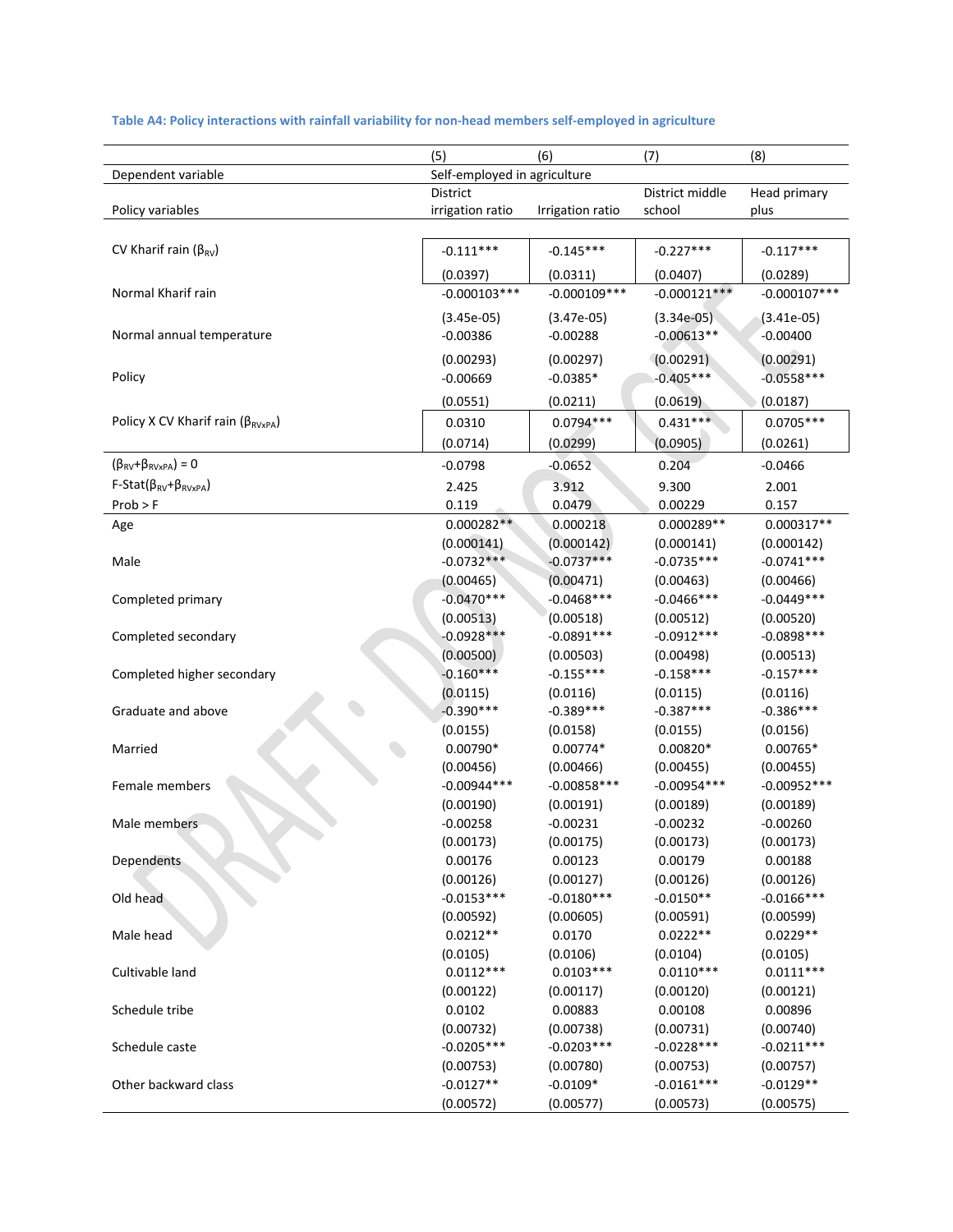|                       | (5)                          | (6)<br>(7)       |                 | (8)            |  |
|-----------------------|------------------------------|------------------|-----------------|----------------|--|
| Dependent variable    | Self-employed in agriculture |                  |                 |                |  |
|                       | <b>District</b>              |                  | District middle | Head primary   |  |
| Policy variables      | irrigation ratio             | Irrigation ratio | school          | plus           |  |
| Hinduism              | $-0.00861$                   | $-0.000787$      | $-0.00189$      | $-0.00839$     |  |
|                       | (0.0134)                     | (0.0135)         | (0.0133)        | (0.0134)       |  |
| Islam                 | $-0.0878***$                 | $-0.0793***$     | $-0.0804***$    | $-0.0883***$   |  |
|                       | (0.0173)                     | (0.0176)         | (0.0172)        | (0.0173)       |  |
| Christianity          | $0.0431***$                  | $0.0336**$       | $0.0460***$     | $0.0443***$    |  |
|                       | (0.0144)                     | (0.0140)         | (0.0142)        | (0.0144)       |  |
| District population   | $-6.02e-09***$               | $-6.01e-09***$   | $-5.38e-09**$   | $-5.82e-09***$ |  |
|                       | $(2.18e-09)$                 | $(2.20e-09)$     | $(2.15e-09)$    | $(2.15e-09)$   |  |
| District flat ground  | 0.00145                      | 0.00162          | $0.0109*$       | 0.00284        |  |
|                       | (0.00565)                    | (0.00560)        | (0.00572)       | (0.00558)      |  |
| District hilly ground | 0.00474                      | 0.00434          | 0.00262         | 0.00409        |  |
|                       | (0.0117)                     | (0.0118)         | (0.0117)        | (0.0117)       |  |
| Constant              | $1.154***$                   | $1.153***$       | $1.327***$      | $1.168***$     |  |
|                       | (0.0798)                     | (0.0803)         | (0.0827)        | (0.0794)       |  |
|                       |                              |                  |                 |                |  |
| Observations          | 41,152                       | 38,851           | 41,152          | 41,152         |  |
| R-squared             | 0.143                        | 0.134            | 0.145           | 0.143          |  |
| F-Stat                | 95.00                        | 88.63            | 95.68           | 95.08          |  |
| <b>Fixed Effects</b>  | State                        | State            | State           | <b>State</b>   |  |

Robust standard errors in parentheses \*\*\* p<0.01, \*\* p<0.05, \* p<0.1

 $\begin{picture}(20,20) \put(0,0){\line(1,0){10}} \put(10,0){\line(1,0){10}} \put(10,0){\line(1,0){10}} \put(10,0){\line(1,0){10}} \put(10,0){\line(1,0){10}} \put(10,0){\line(1,0){10}} \put(10,0){\line(1,0){10}} \put(10,0){\line(1,0){10}} \put(10,0){\line(1,0){10}} \put(10,0){\line(1,0){10}} \put(10,0){\line(1,0){10}} \put(10,0){\line(1$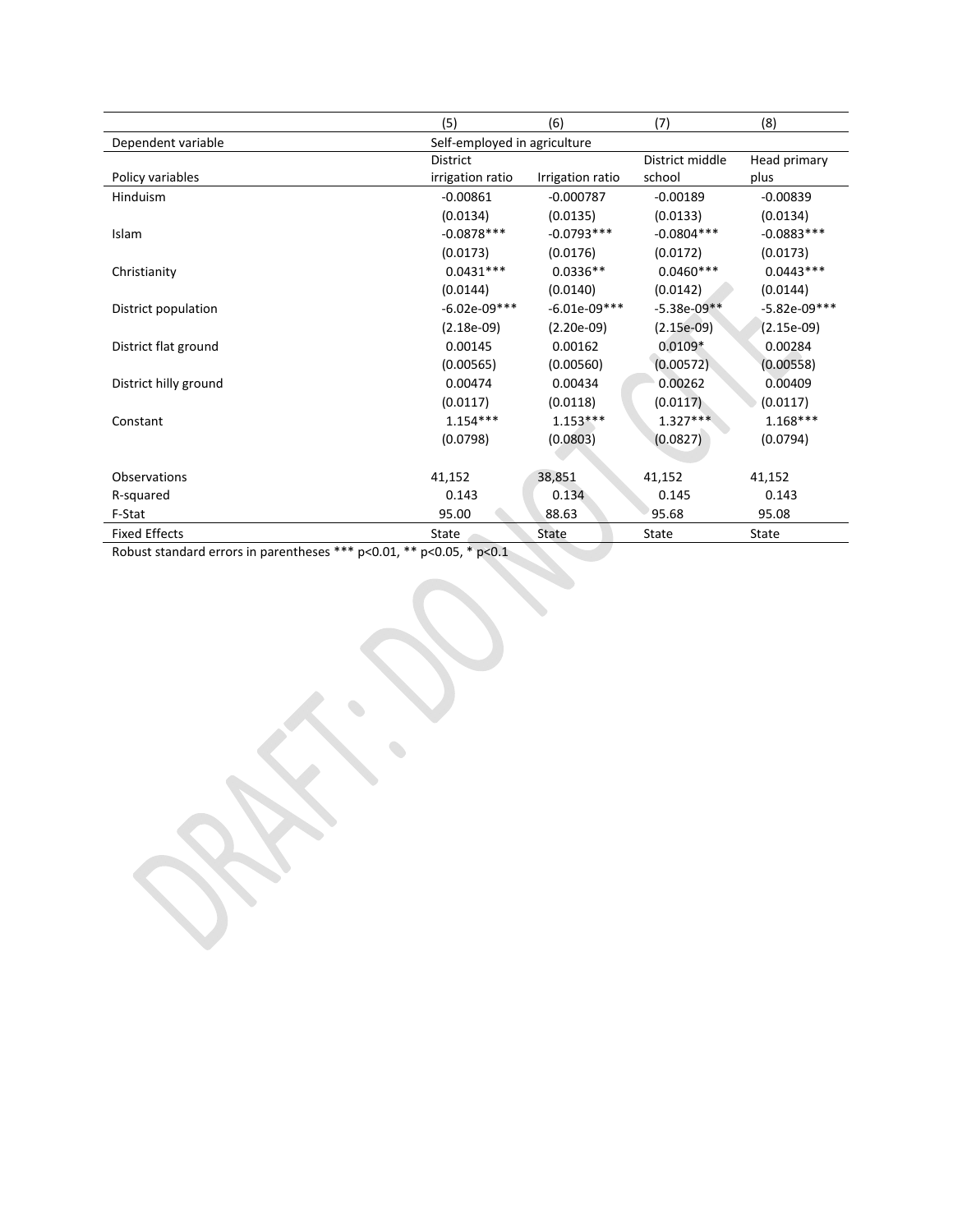### **Table A5: Instrument variables estimations of policy action and their interactions**

|                                             | (1)                       | (2)                        | (3)                        | (4)                    | (5)                          | (6)                        |
|---------------------------------------------|---------------------------|----------------------------|----------------------------|------------------------|------------------------------|----------------------------|
| Dependent variables                         | In agriculture            |                            |                            |                        | Self-employed in agriculture |                            |
| Policy Action variables                     | Credit                    | Irrigation                 | Education                  | Credit                 | Irrigation                   | Education                  |
|                                             |                           |                            |                            |                        |                              |                            |
| CV Kharif rain ( $\beta_{RV}$ )             | $-0.683**$                | $-0.160***$                | $-0.0762***$               | $-1.543*$              | $-0.169***$                  | $-0.104***$                |
|                                             | (0.321)                   | (0.0267)                   | (0.0264)                   | (0.875)                | (0.0300)                     | (0.0326)                   |
|                                             |                           |                            |                            |                        |                              | $-9.29e-$                  |
| Normal Kharif rain                          | $0.000110***$             | $0.000112***$              | $0.000125***$              | $-2.00e-05$            | $0.000104***$                | $05***$                    |
|                                             | $(3.20e-05)$              | $(2.51e-05)$               | $(2.34e-05)$               | $(6.96e-05)$           | $(2.80e-05)$                 | $(2.77e-05)$               |
| Normal annual temperature                   | $-0.00664***$             | $-0.00349$                 | $-0.00685***$              | $-0.00386$             | $-0.00250$                   | $-0.00463*$                |
|                                             | (0.00209)                 | (0.00215)                  | (0.00190)                  | (0.00309)              | (0.00247)                    | (0.00246)                  |
| Policy                                      | $-0.541**$                | $-0.0666$ ***              | $-0.154***$                | $-1.156*$              | $-0.0654**$                  | $-0.157***$                |
|                                             | (0.248)                   | (0.0258)                   | (0.0474)                   | (0.626)                | (0.0275)                     | (0.0507)                   |
| Policy X CV Kharif rain ( $\beta_{RVxPA}$ ) | $0.938*$                  | $0.119***$                 | $-0.00626$                 | $2.183*$               | $0.125***$                   | 0.00191                    |
|                                             | (0.493)                   | (0.0369)                   | (0.0710)                   | (1.313)                | (0.0390)                     | (0.0764)                   |
|                                             |                           |                            |                            |                        |                              |                            |
| $(\beta_{RV}+\beta_{RVxPA})=0$              | 0.255                     | $-0.0406$                  | $-0.0824$                  | 0.640                  | $-0.0437$                    | $-0.102*$                  |
| $F-Stat(\beta_{RV}+\beta_{RVxPA})$          | 2.144                     | 1.878                      | 2.205                      | 2.113                  | 1.951                        | 3.073                      |
| $Prob$ > F                                  | 0.143                     | 0.171                      | 0.138                      | 0.146                  | 0.163                        | 0.0796                     |
| Under ID test                               | $10.63***$                | 8355 ***                   | 1315 ***                   | 3.220*                 | 7126***                      | 1057***                    |
| Chi-sq P-val<br>Weak ID Kleibergen-Paap rk  | 0.00111                   | 0                          | $\boldsymbol{0}$           | 0.0727                 | 0                            | 0                          |
| Wald F [1]                                  | 5.115                     | 9490 ***                   | 712.5***                   | 1.568                  | 8360***                      | 582.7***                   |
| Age                                         | 0.000161                  | 0.000151                   | $0.000753***$              | 0.000254               | $0.000229*$                  | 0.000927 ***               |
|                                             | (0.000123)                | (0.000119)                 | (0.000131)                 | (0.000190)             | (0.000134)                   | (0.000162)                 |
| Male                                        | $-0.0631***$              | $-0.0663***$               | $-0.0801***$               | $-0.0718***$           | $-0.0738***$                 | $-0.0921***$               |
|                                             | (0.00378)                 | (0.00392)                  | (0.00427)                  | (0.00547)              | (0.00435)                    | (0.00508)                  |
| Completed primary                           | $-0.0536***$              | $-0.0475***$               | $-0.0176***$               | $-0.0582***$           | $-0.0472***$                 | $-0.0148**$                |
|                                             | (0.00563)                 | (0.00440)                  | (0.00561)                  | (0.0109)               | (0.00485)                    | (0.00639)                  |
| Completed secondary                         | $-0.0999***$              | $-0.0917***$               | $-0.0456***$               | $-0.103***$            | $-0.0888***$                 | $-0.0423***$               |
|                                             | (0.00603)                 | (0.00424)                  | (0.00720)                  | (0.0108)               | (0.00461)                    | (0.00806)                  |
| Completed higher secondary                  | $-0.160***$               | $-0.156***$                | $-0.0971***$               | $-0.162***$            | $-0.155***$                  | $-0.0945***$               |
|                                             | (0.0106)                  | (0.0107)                   | (0.0130)                   | (0.0133)               | (0.0111)                     | (0.0141)                   |
| Graduate and above                          | $-0.383***$               | $-0.396***$                | $-0.322***$                | $-0.361***$            | $-0.391***$                  | $-0.320***$                |
|                                             | (0.0154)                  | (0.0144)                   | (0.0165)                   | (0.0250)               | (0.0147)                     | (0.0173)                   |
| Married                                     | $0.0152***$               | $0.00935**$                | $0.0118***$                | $0.0107*$              | 0.00766*                     | 0.00355                    |
|                                             | (0.00366)                 | (0.00392)                  | (0.00359)                  | (0.00560)              | (0.00440)                    | (0.00442)                  |
| Female members                              | $-0.00925***$             | $-0.00822***$              | $-0.00789***$              | $-0.0134***$           | $-0.00876***$                | $-0.00944***$              |
|                                             | (0.00202)                 | (0.00133)                  | (0.00125)                  | (0.00379)              | (0.00148)                    | (0.00149)                  |
| Male members                                | $-0.00335**$              | $-0.00331***$              | $-0.00349***$              | $-0.00530*$            | $-0.00238*$                  | $-0.00345**$               |
|                                             | (0.00152)                 | (0.00123)                  | (0.00115)                  | (0.00283)              | (0.00135)                    | (0.00136)                  |
| Dependents                                  | 0.000852                  | 0.000981                   | $0.00144*$                 | 0.00182                | 0.00127                      | $0.00213**$                |
|                                             | (0.000843)<br>$-0.0119**$ | (0.000872)<br>$-0.0174***$ | (0.000822)<br>$-0.0456***$ | (0.00125)              | (0.000967)<br>$-0.0178***$   | (0.000982)<br>$-0.0486***$ |
| Old head                                    |                           |                            |                            | $-0.00220$<br>(0.0111) |                              |                            |
| Male head                                   | (0.00558)<br>0.0135       | (0.00470)<br>$0.0149*$     | (0.00575)<br>$0.0536***$   | 0.00544                | (0.00495)<br>$0.0171*$       | (0.00667)<br>$0.0599***$   |
|                                             | (0.00894)                 | (0.00805)                  | (0.00808)                  | (0.0164)               | (0.00912)                    | (0.0105)                   |
| Cultivable land                             | $0.00869***$              | $0.00979***$               | $0.0133***$                | $0.00767***$           | $0.0104***$                  | $0.0133***$                |
|                                             | (0.00166)                 | (0.000814)                 | (0.000948)                 | (0.00282)              | (0.000870)                   | (0.00100)                  |
| Schedule tribe                              | $0.0251***$               | $0.0141***$                | $-0.00979$                 | 0.0201                 | 0.00909                      | $-0.0203***$               |
|                                             | (0.00761)                 | (0.00520)                  | (0.00607)                  | (0.0127)               | (0.00600)                    | (0.00733)                  |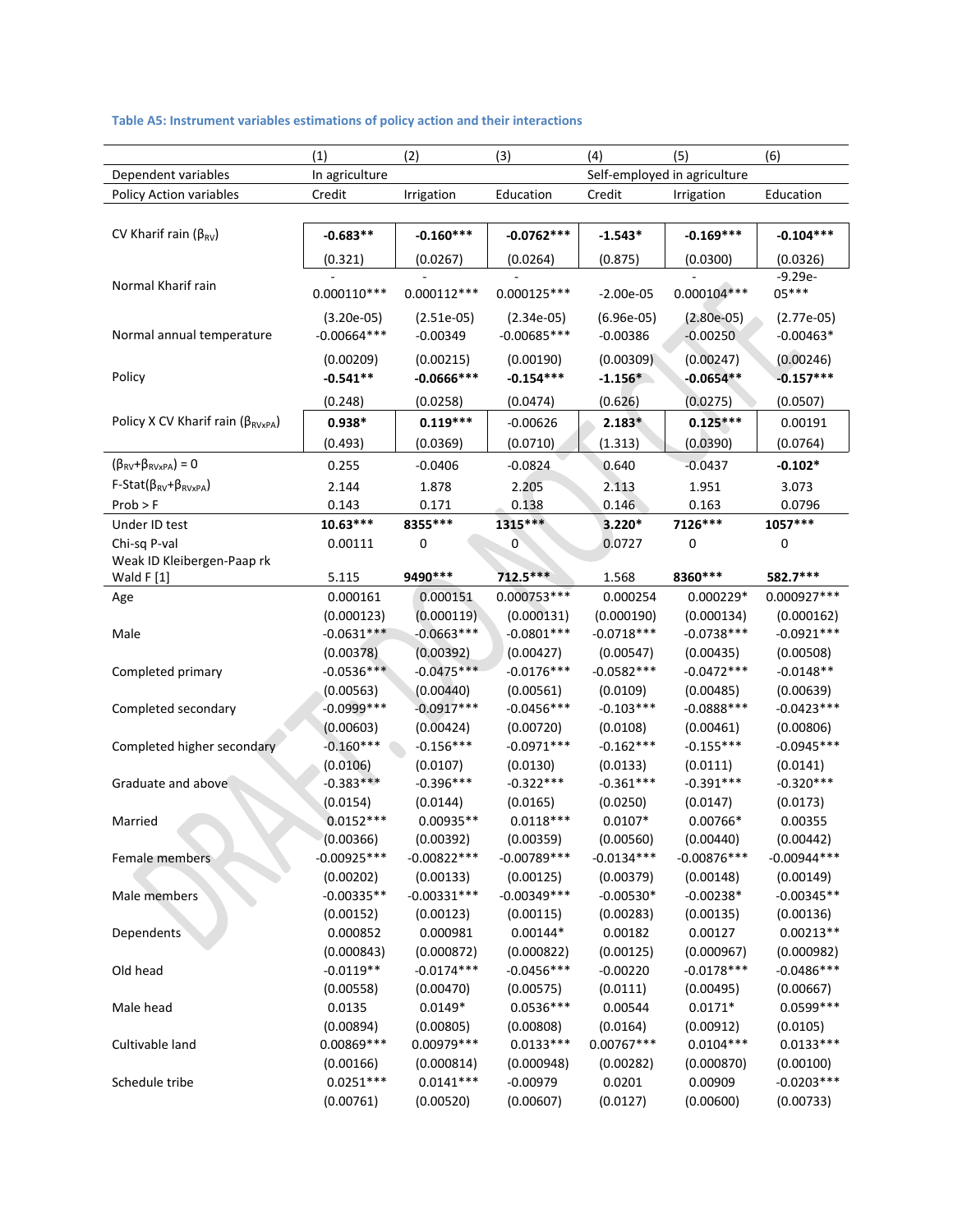|                       | (1)            | (2)                          | (3)            | (4)            | (5)            | (6)            |  |
|-----------------------|----------------|------------------------------|----------------|----------------|----------------|----------------|--|
| Dependent variables   | In agriculture | Self-employed in agriculture |                |                |                |                |  |
| Policy Action         |                |                              |                |                |                |                |  |
| variables             | Credit         | Irrigation                   | Education      | Credit         | Irrigation     | Education      |  |
| Schedule caste        | 0.00139        | $-0.00834$                   | $-0.0303***$   | $-0.0164*$     | $-0.0201***$   | $-0.0488$ ***  |  |
|                       | (0.00584)      | (0.00540)                    | (0.00598)      | (0.00839)      | (0.00646)      | (0.00756)      |  |
| Other backward class  | $-0.00910**$   | $-0.00752*$                  | $-0.0270***$   | $-0.00996$     | $-0.0114**$    | $-0.0296***$   |  |
|                       | (0.00452)      | (0.00433)                    | (0.00465)      | (0.00642)      | (0.00475)      | (0.00538)      |  |
| Hinduism              | $-0.00409$     | 0.00109                      | $-0.00506$     | $-0.00231$     | $-0.00147$     | $-0.00786$     |  |
|                       | (0.00922)      | (0.00988)                    | (0.00889)      | (0.0140)       | (0.0112)       | (0.0111)       |  |
| Islam                 | $-0.0786***$   | $-0.0791***$                 | $-0.0949***$   | $-0.0865***$   | $-0.0798***$   | $-0.0996***$   |  |
|                       | (0.0119)       | (0.0129)                     | (0.0116)       | (0.0171)       | (0.0144)       | (0.0144)       |  |
| Christianity          | $0.0264**$     | $0.0278**$                   | $0.0397***$    | $0.0350***$    | $0.0322***$    | $0.0530***$    |  |
|                       | (0.0106)       | (0.0108)                     | (0.0104)       | (0.0134)       | (0.0115)       | (0.0118)       |  |
| District population   | $-7.49e-09***$ | $-6.52e-09***$               | $-6.72e-09***$ | $-5.78e-09***$ | $-6.18e-09***$ | $-5.41e-09***$ |  |
|                       | $(1.49e-09)$   | $(1.56e-09)$                 | $(1.38e-09)$   | $(2.07e-09)$   | $(1.77e-0.9)$  | $(1.75e-09)$   |  |
| District flat ground  | 0.00547        | 0.00221                      | 0.00177        | 0.0166         | 0.00107        | 0.00261        |  |
|                       | (0.00404)      | (0.00395)                    | (0.00354)      | (0.0110)       | (0.00468)      | (0.00471)      |  |
| District hilly ground | 0.00414        | 0.00354                      | 0.00186        | 0.0217         | 0.00463        | 0.00472        |  |
|                       | (0.00999)      | (0.00898)                    | (0.00871)      | (0.0186)       | (0.00974)      | (0.00962)      |  |
|                       |                |                              |                |                |                |                |  |
| <b>Observations</b>   | 59,479         | 46,785                       | 59,479         | 41,152         | 38,802         | 41,152         |  |
| R-squared             | 0.011          | 0.090                        | 0.044          | $-0.459$       | 0.091          | 0.053          |  |
| Number of state       | 31             | 31                           | 31             | 31             | 31             | 31             |  |

Robust standard errors in parentheses: \*\*\* p<0.01, \*\* p<0.05, \* p<0.1

[1] Kleibergen-Paap rk Wald F use Stock-Yogo (2005) weak ID test critical values from the log file.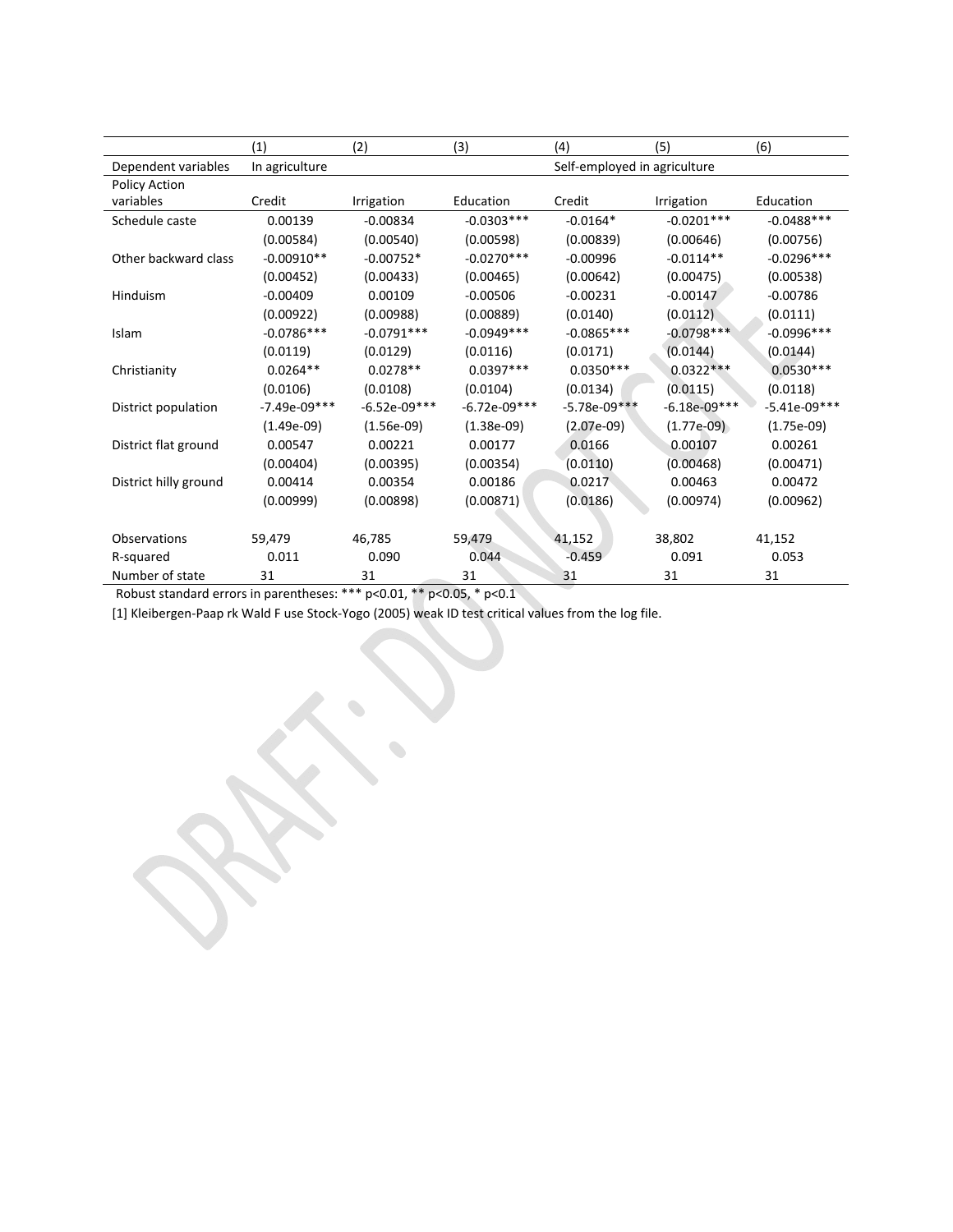|                                       | (1)            | (2)           | (3)                          | (4)                     | (5)                      | (6)           |
|---------------------------------------|----------------|---------------|------------------------------|-------------------------|--------------------------|---------------|
| Dependent Variables                   | In agriculture |               | Self-employed in agriculture |                         |                          |               |
|                                       | Household      | Household     | Head w/                      | Household               | Household                | Head w/       |
| <b>Policy Action Variables</b>        | Credit         | Irrigation    | Primary+ Edu Credit          |                         | Irrigation               | Primary+ Edu  |
|                                       |                |               |                              |                         |                          |               |
| Policy                                | 0.227          | $-0.0617*$    | $-0.0102$                    | $-0.267$                | $-0.0591$                | $-0.00347$    |
|                                       | (1.613)        | (0.0366)      | (0.0794)                     | (0.248)                 | (0.0396)                 | (0.0818)      |
| Policy X CV Kharif rain               | $-0.249$       | 0.0962*       | $-0.280**$                   | 0.381                   | $0.0990*$                | $-0.300**$    |
|                                       | (1.918)        | (0.0536)      | (0.130)                      | (0.308)                 | (0.0579)                 | (0.135)       |
|                                       |                |               |                              |                         |                          |               |
| Under identification test             | 1.015          | 2388 ***      | 338.9 ***                    | 40.61***                | 1694 ***                 | 286.9***      |
| Chi-sq P-val                          | 0.314          | 0             | 0                            | 1.86e-10                | 0                        | 0             |
| Weak ID Kleibergen-Paap rk Wald F [1] | 0.511          | 2153 ***      | 176.9***                     | 21.67***                | 1567***                  | 152.2***      |
| Age                                   | 0.000234       | 0.000172      | $0.000872***$                | 0.000289**              | 0.000233*                | $0.00105***$  |
|                                       | (0.000182)     | (0.000120)    | (0.000146)                   | $(0.00013\overline{5})$ | (0.000136)               | (0.000183)    |
| Male                                  | $-0.0637***$   | $-0.0672***$  | $-0.0842***$                 | $-0.0745***$            | $-0.0752***$             | $-0.0973***$  |
|                                       | (0.00393)      | (0.00396)     | (0.00483)                    | (0.00435)               | (0.00442)                | (0.00565)     |
| Completed primary                     | $-0.0484***$   | $-0.0452***$  | $-0.0107$                    | $-0.0443***$            | $-0.0441***$             | $-0.00678$    |
|                                       | (0.00993)      | (0.00443)     | (0.00660)                    | (0.00492)               | (0.00489)                | (0.00736)     |
| Completed secondary                   | $-0.0967***$   | $-0.0919***$  | $-0.0360***$                 | $-0.0918***$            | $-0.0894***$             | $-0.0327***$  |
|                                       | (0.0180)       | (0.00434)     | (0.00916)                    | (0.00502)               | (0.00473)                | (0.00997)     |
| Completed higher secondary            | $-0.155***$    | $-0.153***$   | $-0.0754***$                 | $-0.154***$             | $-0.153***$              | $-0.0737***$  |
|                                       | (0.0164)       | (0.0107)      | (0.0153)                     | (0.0110)                | (0.0111)                 | (0.0164)      |
| Graduate and above                    | $-0.381***$    | $-0.383***$   | $-0.293***$                  | $-0.374***$             | $-0.379***$              | $-0.290***$   |
|                                       | (0.0188)       | (0.0143)      | (0.0187)                     | (0.0146)                | (0.0146)                 | (0.0195)      |
| Married                               | $0.0116***$    | $0.00705*$    | 0.00846**                    | 0.00600                 | 0.00500                  | $-0.000562$   |
|                                       | (0.00423)      | (0.00388)     | (0.00362)                    | (0.00432)               | (0.00437)                | (0.00453)     |
| Female members                        | $-0.00777$     | $-0.00769***$ | $-0.00658***$                |                         | $-0.00859***-0.00839***$ | $-0.00861***$ |
|                                       | (0.00629)      | (0.00132)     | (0.00125)                    | (0.00167)               | (0.00147)                | (0.00151)     |
| Male members                          | $-0.00302$     | $-0.00363***$ | $-0.00393***$                | $-0.00245*$             | $-0.00254*$              | $-0.00391***$ |
|                                       | (0.00357)      | (0.00122)     | (0.00117)                    | (0.00142)               | (0.00134)                | (0.00139)     |
| Dependents                            | 0.000981       | 0.00109       | $0.00157*$                   | $0.00175*$              | 0.00140                  | $0.00227**$   |
|                                       | (0.00163)      | (0.000874)    | (0.000839)                   | (0.000965)              | (0.000972)               | (0.00101)     |
| Old head                              | $-0.0104**$    | $-0.0129***$  | $-0.0492***$                 | $-0.0105**$             | $-0.0141***$             | $-0.0566***$  |
|                                       | (0.00449)      | (0.00468)     | (0.00727)                    | (0.00496)               | (0.00494)                | (0.00841)     |
| Male head                             | 0.0125         | $0.0137*$     | $0.0613***$                  | $0.0196**$              | $0.0174*$                | $0.0748***$   |
|                                       | (0.0219)       | (0.00812)     | (0.00953)                    | (0.00946)               | (0.00929)                | (0.0124)      |
| Cultivable land                       | 0.00999***     | $0.0106***$   | $0.0158***$                  | $0.0122***$             | $0.0117***$              | $0.0169***$   |
|                                       | (0.00368)      | (0.000865)    | (0.00122)                    | (0.00103)               | (0.000949)               | (0.00129)     |
| Schedule tribe                        | 0.0159         | $0.0108*$     | $-0.0335***$                 | 0.00453                 | 0.00464                  | $-0.0428***$  |
|                                       | (0.0225)       | (0.00583)     | (0.00859)                    | (0.00697)               | (0.00681)                | (0.0102)      |
| Schedule caste                        | $-0.00530$     | $-0.0120**$   | $-0.0465***$                 | $-0.0241***$            | $-0.0245***$             | $-0.0664***$  |
|                                       | (0.0105)       | (0.00567)     | (0.00784)                    | (0.00658)               | (0.00681)                | (0.00948)     |
| Other backward class                  | $-0.00928$     | $-0.00841*$   | $-0.0355***$                 | $-0.0108**$             | $-0.0115**$              | $-0.0379***$  |
|                                       | (0.00892)      | (0.00469)     | (0.00594)                    | (0.00516)               | (0.00519)                | (0.00690)     |

Table A6: Instrument variable estimations of interactions between policy and rainfall variability with district fixed effects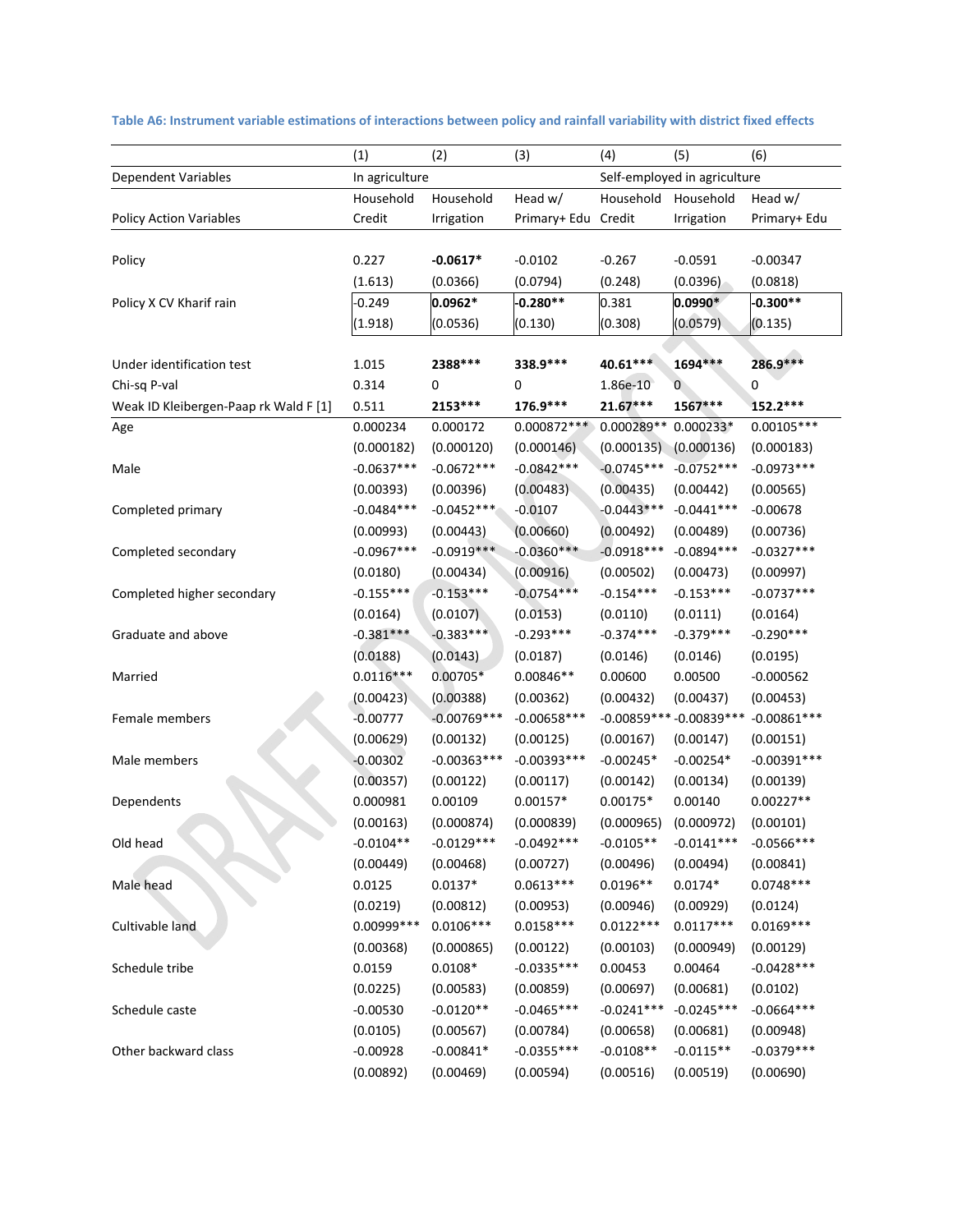|                                | (1)            | (2)          | (3)          | (4)                          | (5)          | (6)           |
|--------------------------------|----------------|--------------|--------------|------------------------------|--------------|---------------|
| <b>Dependent Variables</b>     | In agriculture |              |              | Self-employed in agriculture |              |               |
|                                | Household      | Household    | Head $w/$    | Household                    | Household    | Head w/       |
| <b>Policy Action Variables</b> | Credit         | Irrigation   | Primary+ Edu | Credit                       | Irrigation   | Primary+ Edu  |
| <b>Hinduism</b>                | 0.0115         | $0.0199*$    | 0.0104       | $0.0202*$                    | $0.0216*$    | 0.0167        |
|                                | (0.0117)       | (0.0106)     | (0.00970)    | (0.0121)                     | (0.0122)     | (0.0122)      |
| Islam                          | $-0.0595***$   | $-0.0571***$ | $-0.0769***$ | $-0.0599***$                 | $-0.0595***$ | $-0.0808$ *** |
|                                | (0.0147)       | (0.0140)     | (0.0129)     | (0.0156)                     | (0.0158)     | (0.0162)      |
| Christianity                   | 0.00937        | 0.0139       | 0.0130       | 0.0147                       | $0.0237*$    | $0.0222*$     |
|                                | (0.0123)       | (0.0120)     | (0.0114)     | (0.0135)                     | (0.0130)     | (0.0132)      |
|                                |                |              |              |                              |              |               |
| <b>Observations</b>            | 59,479         | 46,785       | 59,479       | 41,151                       | 38,801       | 41,151        |
| R-squared                      | 0.065          | 0.082        | $-0.001$     | 0.074                        | 0.085        | 0.004         |
| Number of district ii          | 549            | 549          | 549          | 548                          | 548          | 548           |

Robust standard errors in parentheses: \*\*\* p<0.01, \*\* p<0.05, \* p<0.1

[1] Kleibergen-Paap rk Wald F use Stock-Yogo (2005) weak ID test critical values from the log file.

 $\bullet$